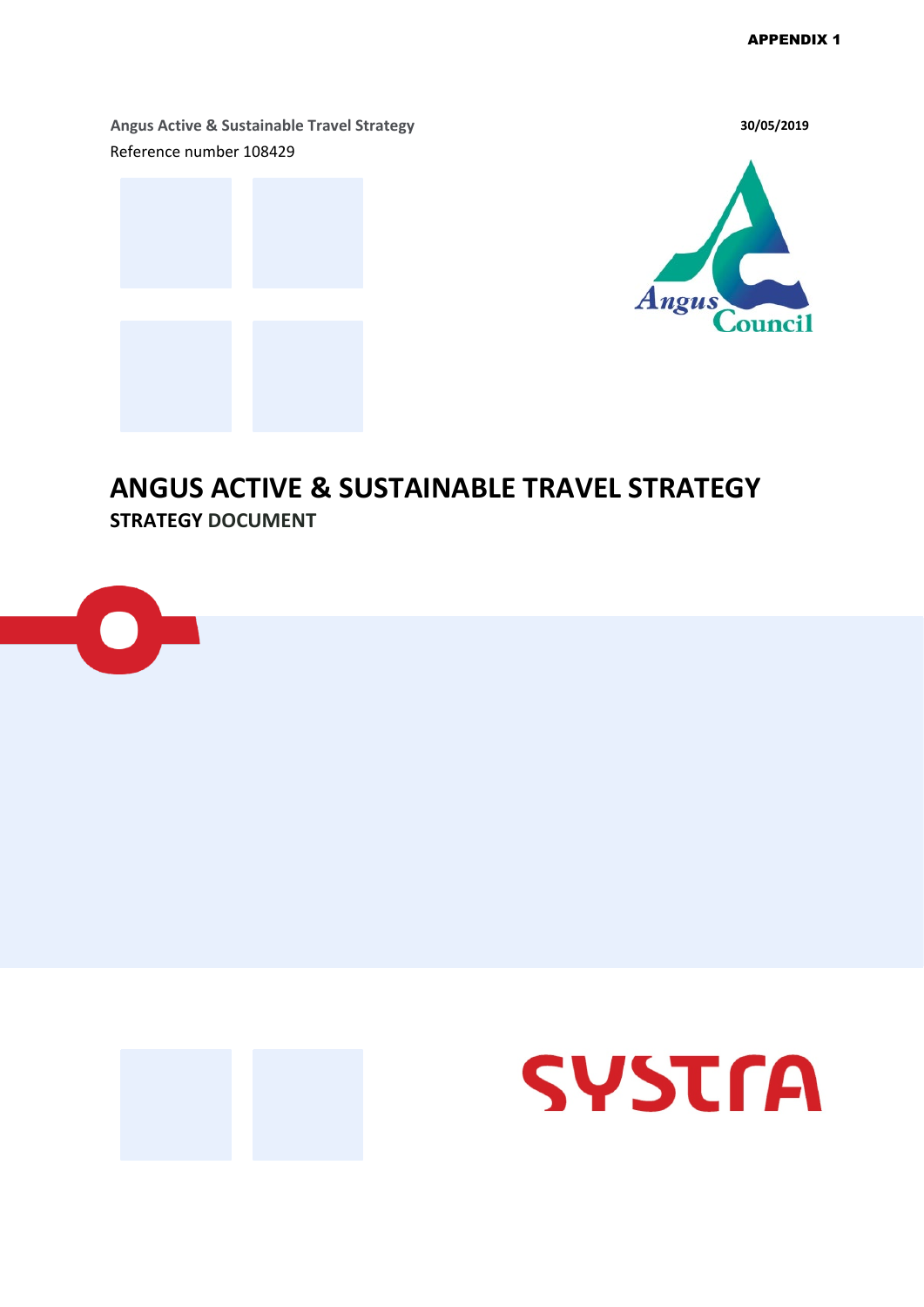## **ANGUS ACTIVE & SUSTAINABLE TRAVEL STRATEGY**

### STRATEGY DOCUMENT

| <b>IDENTIFICATION TABLE</b> |                                            |  |
|-----------------------------|--------------------------------------------|--|
| <b>Client/Project owner</b> | Angus Council                              |  |
| <b>Project</b>              | Angus Active & Sustainable Travel Strategy |  |
| <b>Study</b>                | <b>Strategy Document</b>                   |  |
| <b>Type of document</b>     | Report                                     |  |
| Date                        | 30/05/2019                                 |  |
| <b>Reference number</b>     | 108429                                     |  |
| <b>Number of pages</b>      | 44                                         |  |

### **APPROVAL**

| <b>Version</b> | <b>Name</b>    |                    | <b>Position</b>     | Date       | <b>Modifications</b>        |
|----------------|----------------|--------------------|---------------------|------------|-----------------------------|
|                | Author         | TS, CM, KS         |                     | 11/04/2019 |                             |
| $\mathbf{1}$   | Checked<br>by  |                    |                     |            | Draft for client<br>comment |
|                | Approved<br>by | <b>Tim Steiner</b> | Project<br>Director | 12/04/2019 |                             |
|                |                |                    |                     |            |                             |
| $\overline{2}$ | Checked<br>by  | <b>CM</b>          |                     | 30/05/2019 | Revised<br>following client |
|                | Approved<br>by | <b>Tim Steiner</b> |                     | 30/05/2019 | feedback                    |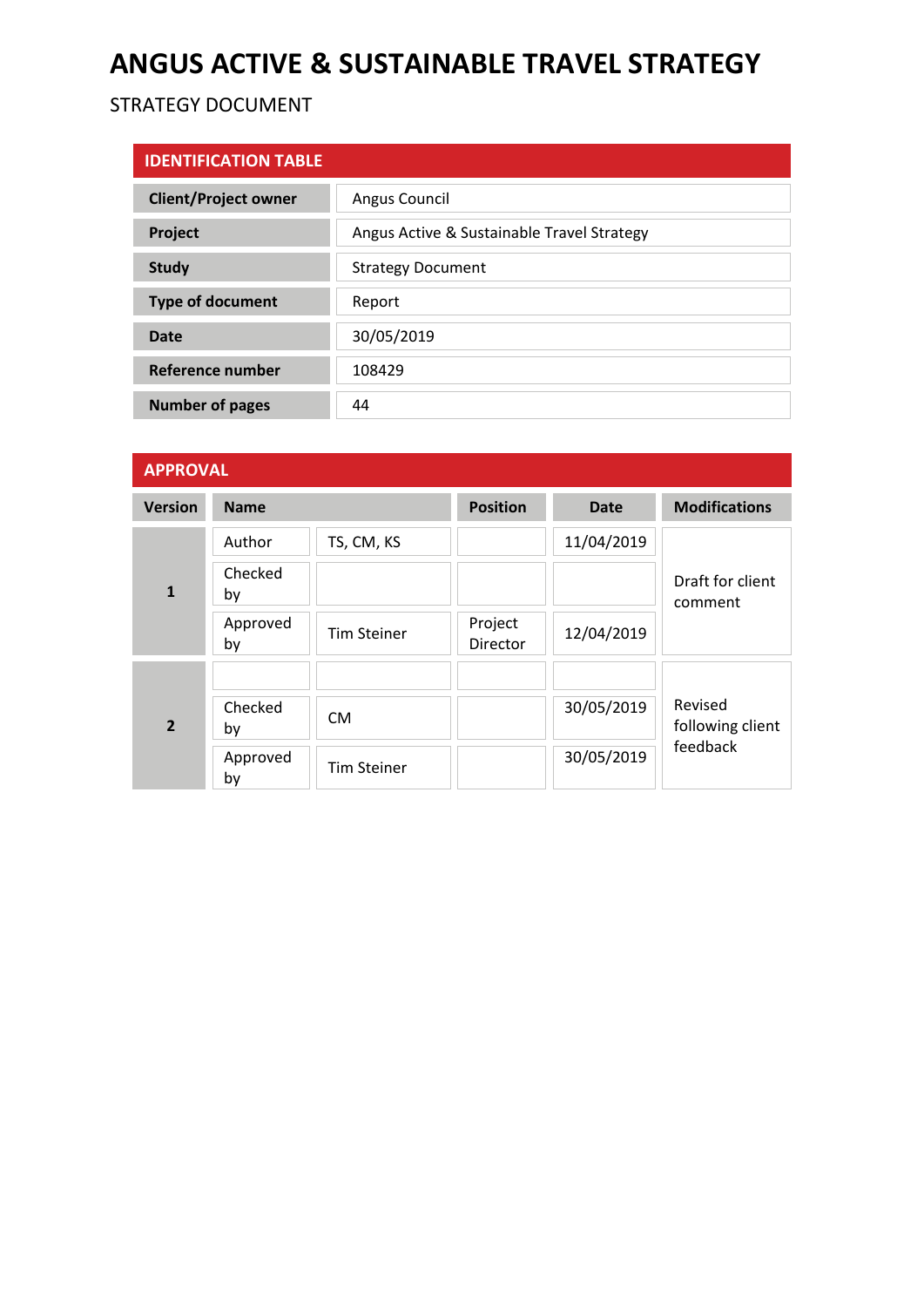

### **TABLE OF CONTENTS**

| <b>EXECUTIVE SUMMARY</b> |                                                        | 4  |
|--------------------------|--------------------------------------------------------|----|
| 1.                       | <b>INTRODUCTION</b>                                    | 8  |
| 2.                       | <b>TRAVEL IN ANGUS</b>                                 | 8  |
| 2.1                      | <b>ACTIVE TRAVEL</b>                                   | 9  |
| 2.2                      | <b>PUBLIC TRANSPORT</b>                                | 9  |
| 2.3                      | <b>SUSTAINABLE CAR USE</b>                             | 9  |
| 3.                       | <b>POLICY CONTEXT</b>                                  | 11 |
| 4.                       | DELIVERING SUSTAINABLE TRAVEL OUTCOMES                 | 14 |
| 4.1                      | <b>APPROACHES AND BARRIERS TO CHANGE</b>               | 14 |
| 4.2                      | <b>LEADERSHIP AND GOVERNANCE</b>                       | 17 |
| 5.                       | <b>ACTIVITY TO PROMOTE SUSTAINABLE TRAVEL IN ANGUS</b> | 25 |
| 5.1                      | <b>CURRENT ACTIVITY</b>                                | 25 |
| 5.2                      | <b>GAP ANALYSIS</b>                                    | 26 |
| 5.3                      | <b>FUNDING SOURCES</b>                                 | 27 |
| 6.                       | <b>ASPIRATIONS FOR CHANGE</b>                          | 28 |
| 6.1                      | <b>SUMMARY OF CHARRETTES</b>                           | 28 |
| 6.2                      | <b>WORKSHOP FINDINGS</b>                               | 28 |
| 6.3                      | <b>STRUCTURED INTERVIEW FINDINGS</b>                   | 29 |
| 7.                       | <b>VISION AND OBJECTIVES</b>                           | 31 |
| 8.                       | <b>ACTION PLAN</b>                                     | 33 |
| 9.                       | <b>MONITORING &amp; EVALUATION PLAN</b>                | 37 |
| 9.1                      | <b>INDICATORS AND DATA REQUIREMENTS</b>                | 37 |
| 9.2                      | <b>MONITORING AND EVALUATION FRAMEWORK</b>             | 38 |
| 9.3                      | <b>REPORTING</b>                                       | 42 |

| <b>Strategy Document</b> | 108429     |             |  |
|--------------------------|------------|-------------|--|
| Report                   | 30/05/2019 | Page $3/44$ |  |

J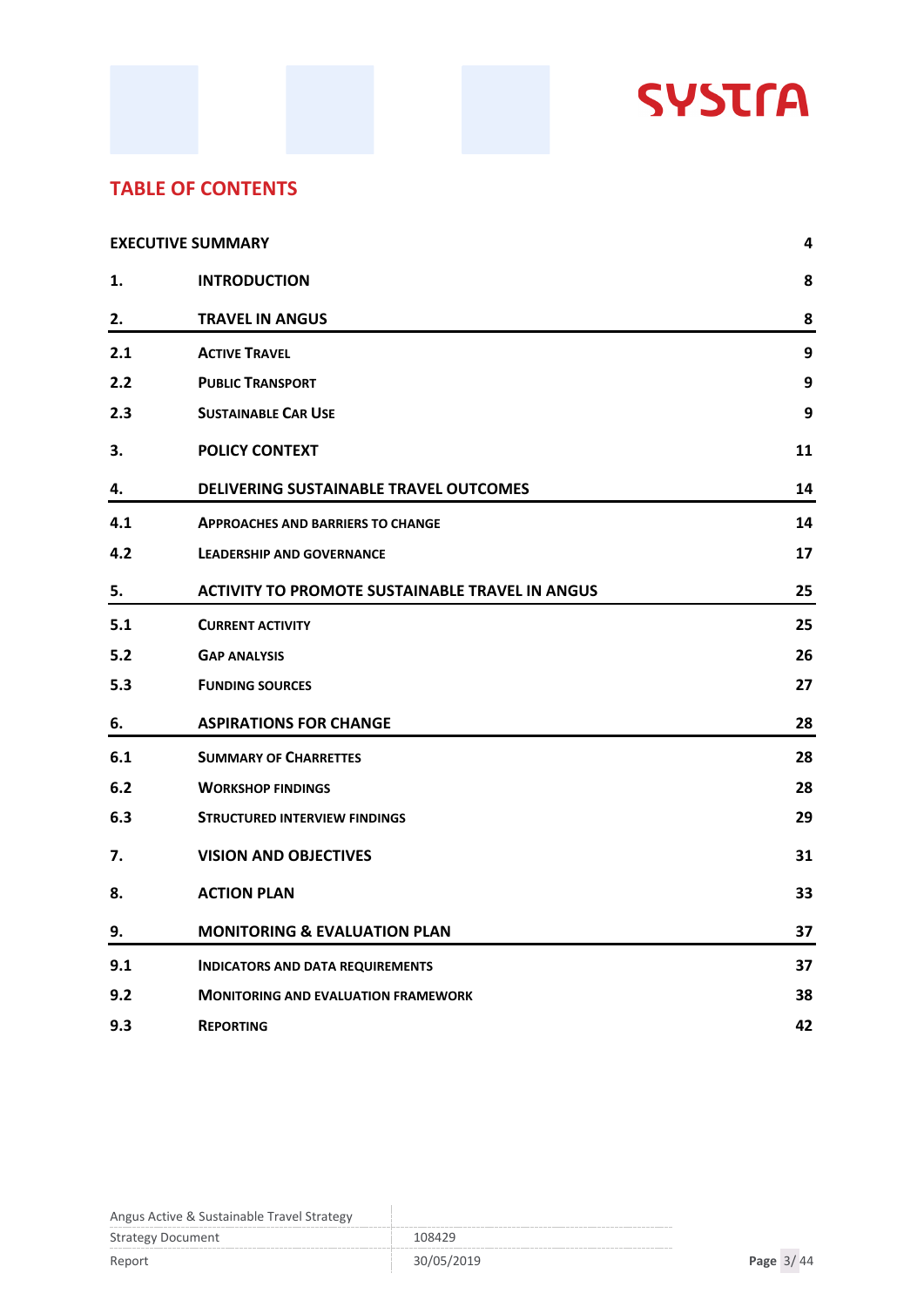# **SYSTra**

### <span id="page-3-0"></span>**EXECUTIVE SUMMARY**

This document sets out an Active and Sustainable Travel Strategy for Angus. It sets out ambitious aspirations for increases in use of walking, cycling, public transport and more sustainable car use for everyone in Angus.

It builds on what is already a good base of activity to demonstrate how increased partnership working can improve efficiency and effectiveness of outcomes. It recognises that better leadership and governance is required, but that capacity to provide this is limited, so sets out actions for how this may be overcome.

#### **Context and aspirations**

This strategy is informed by the following key issues:

#### **TRAVEL IN ANGUS**

- **O** Many people do not travel regularly: over a quarter do not on any given day
- O Over a quarter of people has a long-term limiting condition
- **O** Many parts of Angus suffer from poor accessibility
- **O** Compared to all of Scotland, Angus has:
	- High car ownership and use
	- **•** Low rates of walking
	- **•** Slightly higher rates of cycling
- **O** Traffic levels are rising in Angus
- **O** Rail use is static but bus use is falling
- EV ownership and use is small, but forecast to increase quickly
- **O** 46 people were killed or seriously injured on Angus' roads each year

#### **POLICY CONTEXT**

- **O** Active and sustainable travel can make a big contribution to policy outcomes for health, the environment and social inclusion
- **O** More people walking, cycling and using sustainable travel will help achieve many outcomes of Angus' LOIP
- **O** The Community Empowerment Act promotes co-design and delivery

#### **DELIVERING CHANGE**

- Changing people's behaviours requires changes to individual, social and/or material factors
- **O** Increasing rates of active and sustainable travel needs the right balance of improvements to infrastructure, information, enablers of change and encouragement to do so

| This as Tiented & Sastaniable Travel Stratesy |            |             |
|-----------------------------------------------|------------|-------------|
| <b>Strategy Document</b>                      | 108429     |             |
| Report                                        | 30/05/2019 | Page $4/44$ |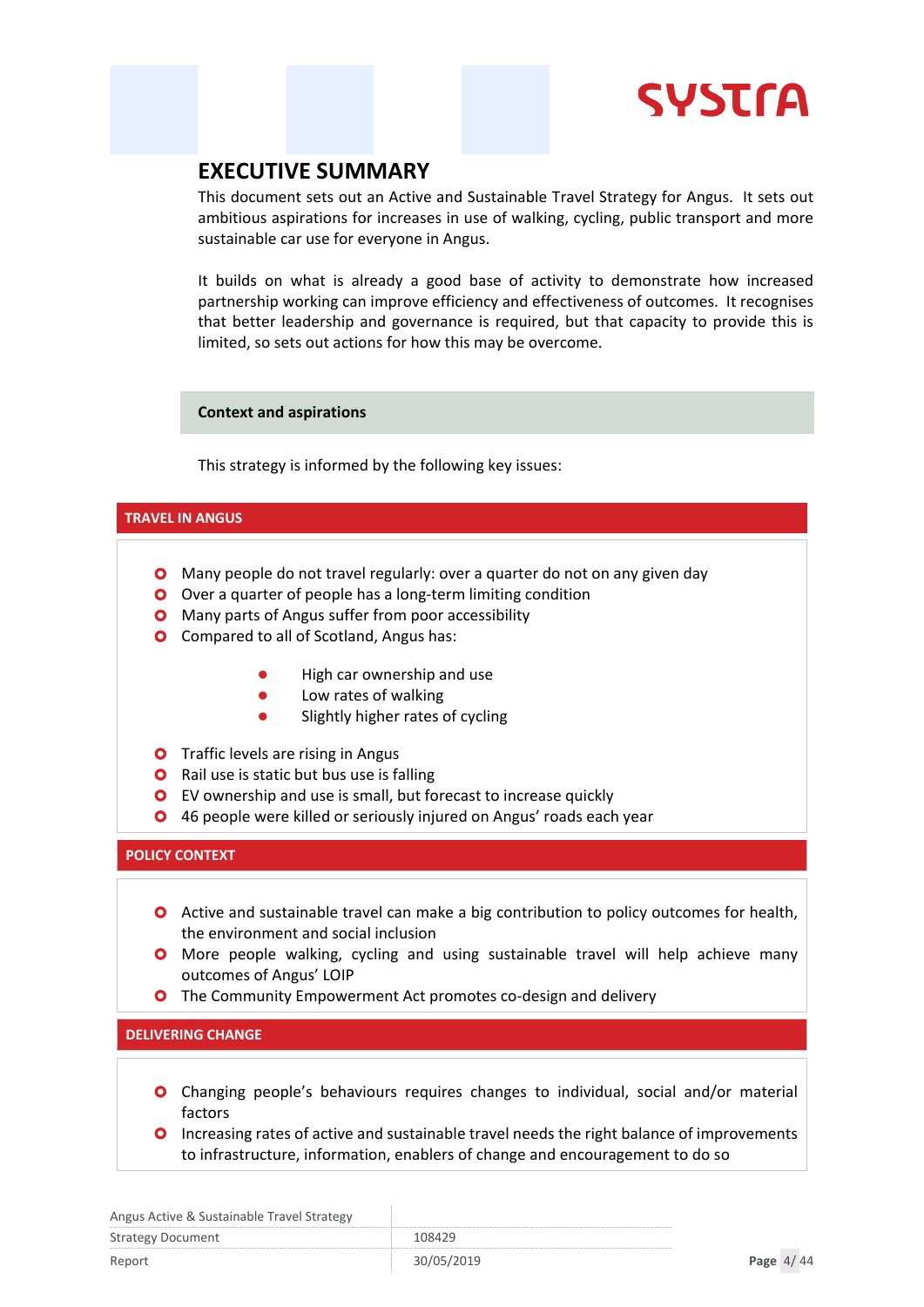

- **O** Projects are led by many different agencies; coordination between them is essential for efficient and effective delivery
- **O** Project delivery is often hampered by:
	- Poor joint working between organisations
	- **•** Patchiness of delivery
	- A weak evidence base of benefits
	- Funding constraints
	- Lack of expertise and capacity
- Government can play a role in helping partners overcome these constraints
- Leadership and governance is key to overcoming these issues, but the capacity of all potential public sector lead organisations in Angus is limited, either in terms of resource and/or willingness to do so. Private or third-sector leadership comes with risks of conflict of interest and lack of shared objectives

#### **CURRENT ACTIVITY**

- Many projects are underway in Angus to promote active and sustainable travel outcomes
- **O** They are being led by a variety of public, private and third-sector organisations
- **O** But work is patchy, both geographically and in terms of target audience and outcomes, and projects are often not well coordinated. Public sector intervention is currently required to minimise these problems
- Many sources of funding are available to assist project development or delivery, but the funding landscape is often confusing and time-consuming
- **O** Monitoring and evaluation of specific projects, and of their contribution to overall outcomes, is limited

#### **APIRATIONS FOR CHANGE**

- Angus residents support projects that achieve active and sustainable travel outcomes
- **O** People want better urban spaces, more attractive active travel routes, less traffic and better information and support to enable change
- Limited data collection is being undertaken to monitor and evaluate the outcomes of projects
- **O** Stakeholders recognise that active and sustainable travel contributes to a broad range of positive outcomes, but feel that inclusive access should be a priority for this strategy, and that enabling more people to walk, cycle and use the bus are of most relevance to this output
- **O** Stakeholders feel that this strategy should focus on enabling:
	- Community input to decision-making
	- **•** Access to funding
	- Asset maintenance
	- Improving communications between delivery partners

#### Angus Active & Sustainable Travel Strategy

Strategy Document 108429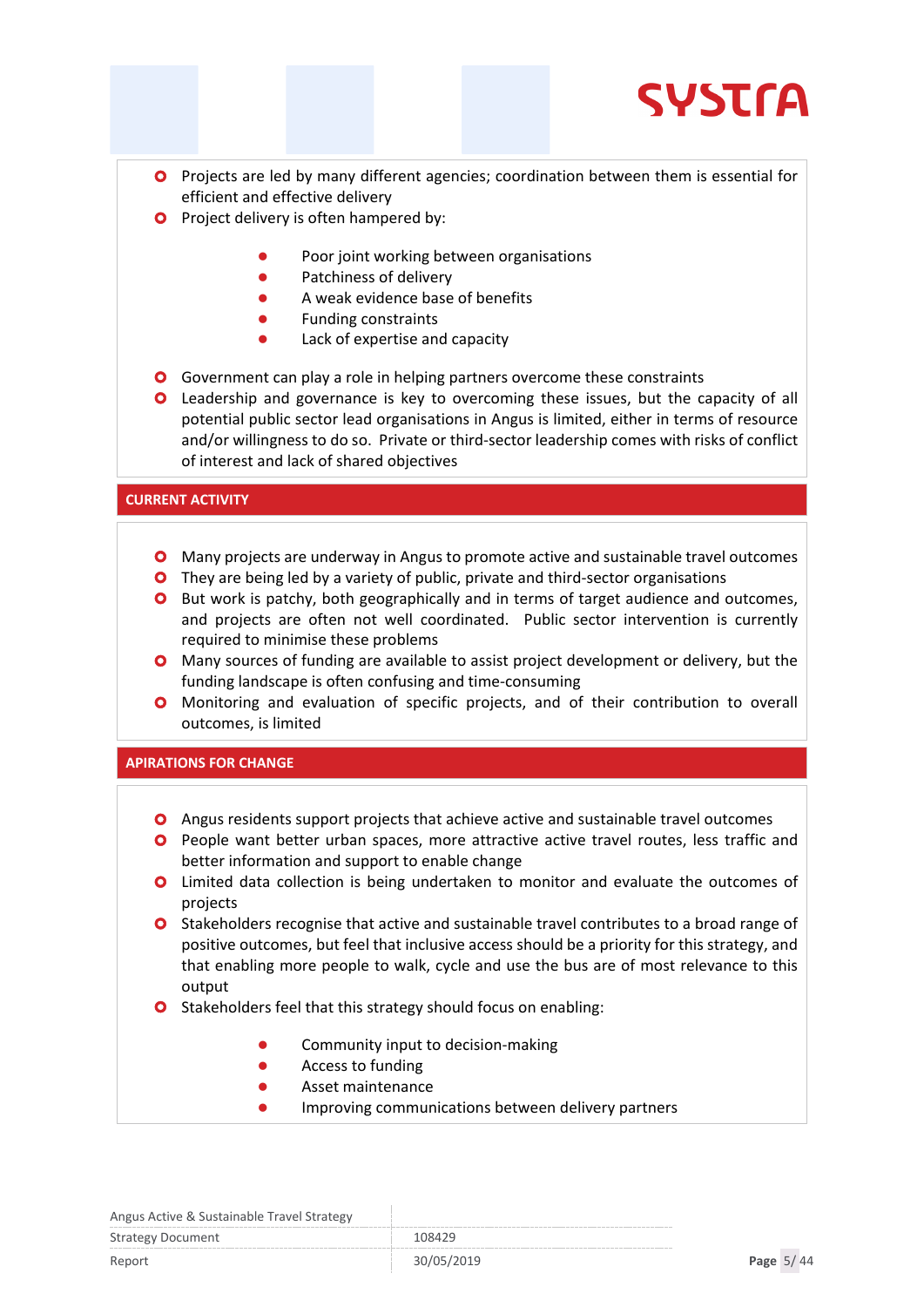

#### **Vision, Objectives and Actions**

As a result of these issues and aspirations, Angus Council sets a vision that:

"Partners are working together to provide and promote active and sustainable travel choices that connect everyone in Angus to jobs, education, services and leisure and also improve the area's environment, economy, and the health and wellbeing of its people."

To support this vision, objectives for the strategy seek significant strides to be made on increasing the use of active and sustainable modes:

| <b>OBJECTIVE</b> | <b>ASPIRATION</b>                                                                                                                                                                                                                            | <b>TARGET</b>                                                                                                                                                                                                                                |
|------------------|----------------------------------------------------------------------------------------------------------------------------------------------------------------------------------------------------------------------------------------------|----------------------------------------------------------------------------------------------------------------------------------------------------------------------------------------------------------------------------------------------|
| $\mathbf{1}$     | Many more people are walking and cycling<br>regularly to access local services, so                                                                                                                                                           | For the proportion of Angus residents<br>walking for utility journeys weekly or<br>more often to be at least equal to the<br>Scottish average by 2034                                                                                        |
| 2                | benefiting from better health, social<br>interaction and improving the environment                                                                                                                                                           | For the proportion of Angus residents<br>cycling for utility journeys weekly or<br>more often to be greater than 10% by<br>2034                                                                                                              |
| 3                | For public transport to remain a well-used<br>and accessible option for journeys around<br>Angus, and for residents unable to access<br>scheduled public transport to have other<br>provision which enables them to access local<br>services | For public transport vehicle mileage and<br>patronage to be maintained at least at<br>2019 levels                                                                                                                                            |
| 4                | For there to be a significant reduction in<br>carbon emissions from private vehicle use in<br>Angus                                                                                                                                          | For carbon emissions from car use in<br>Angus to fall by at least 39% by 2030 in<br>comparison with a 2015 baseline                                                                                                                          |
| 5                | For Angus Council to demonstrate<br>leadership in willingness to deliver active<br>and sustainable travel outcomes                                                                                                                           | For at least 10% of Angus Council's<br>transport expenditure to be devoted to<br>active travel in each year from 2020/21<br>to 2033/34, and for real-terms<br>expenditure on public transport to be<br>maintained at least at 2019/20 levels |

| <b>Strategy Document</b> | 108429     |             |
|--------------------------|------------|-------------|
| Report                   | 30/05/2019 | Page $6/44$ |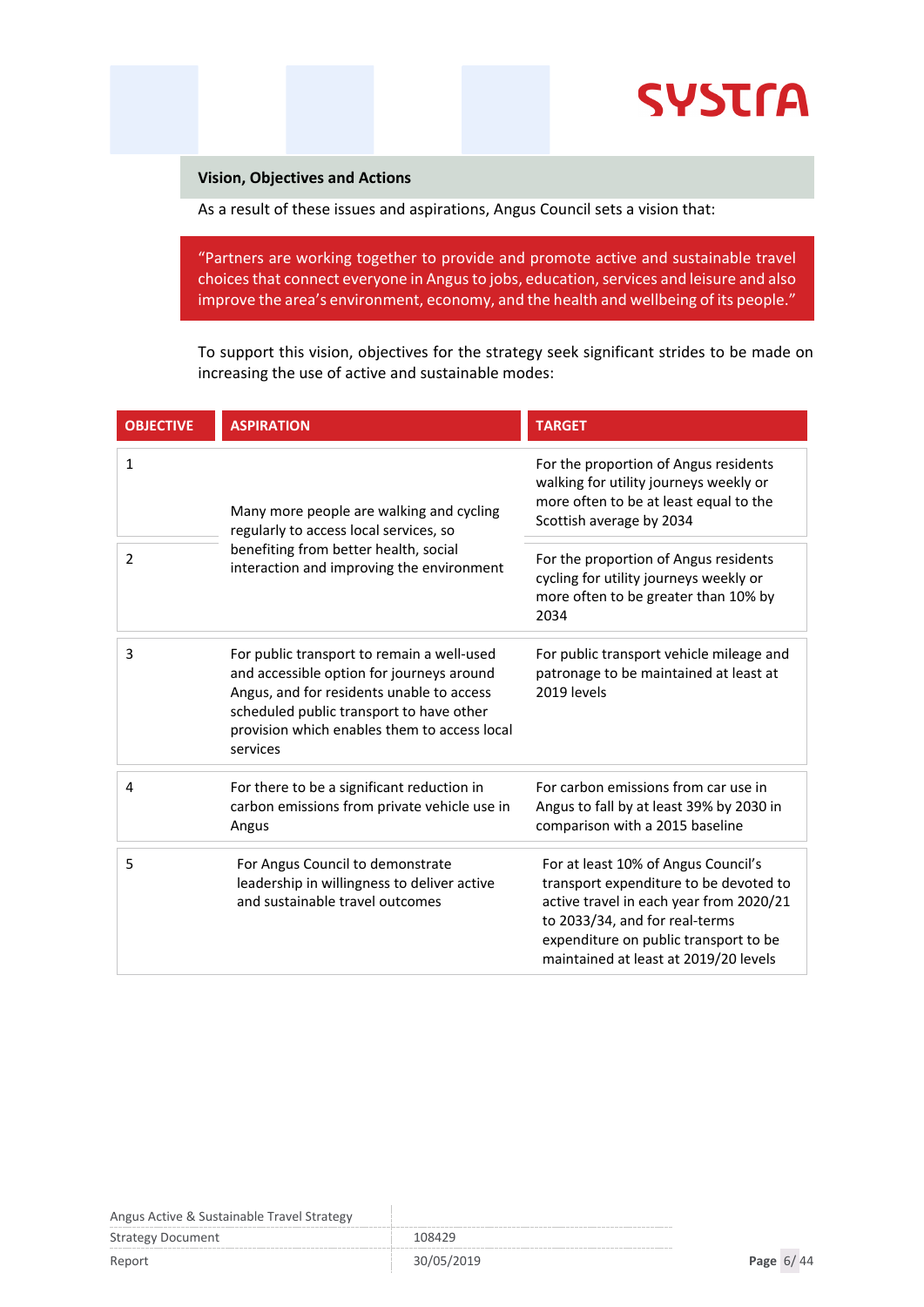

Enhancing the efficiency and effectiveness of relevant project delivery requires shortterm improvements to:

- Mechanisms by which the needs of target communities can be identified, and the most appropriate projects taken forward to meet those needs, balancing interventions that meet individual, social and material requirements, and across the four types of intervention (improvements to infrastructure, information, enablers of change and encouragement to do so);
- Mechanisms that improve joint working between partners, so that their planning and resource allocations are better coordinated, and that target audiences are more easily able to understand and access the support and services provided;
- Leadership of, advocacy for and governance of active and sustainable travel projects, to ensure that all of the people of Angus can benefit from them, and that maximum value is delivered in Angus;
- The monitoring, evaluation and reporting of outcomes of projects and the strategy as a whole; and
- The expertise and capacity of project partners (amongst existing and potential new organisations), in order to be able to expand the potential for delivery.

The action plan for this strategy, and its accompanying monitoring & evaluation plan, sets out an approach to enable these changes to occur, within the resource constraints identified by Angus Council and partner organisations.

Angus Active & Sustainable Travel Strategy

Strategy Document 108429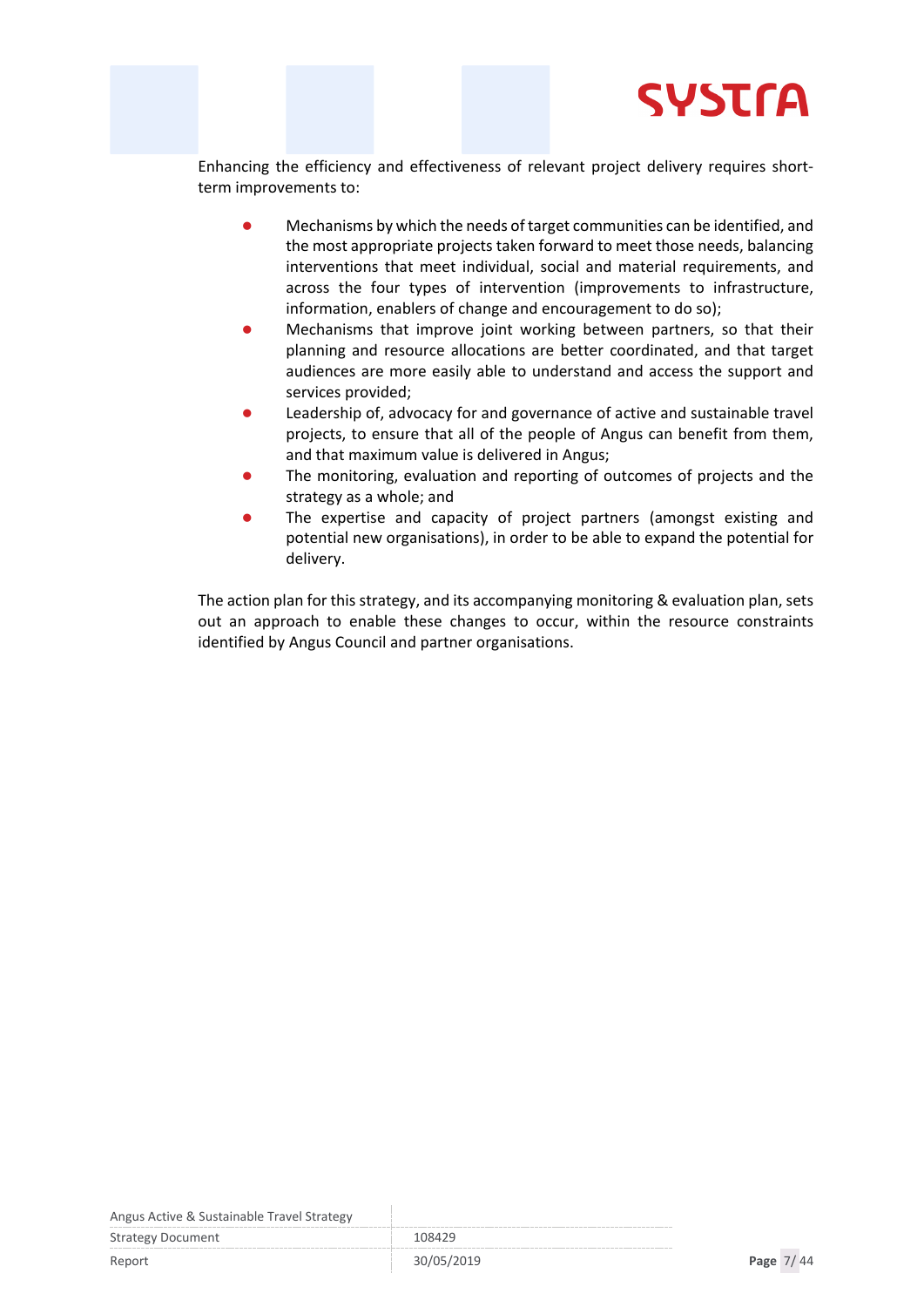

### <span id="page-7-0"></span>**1. INTRODUCTION**

The promotion of active & sustainable travel choices can be one of the best value transport interventions. Encouraging more people to walk and cycle, take public transport, car share or adopt low-emission vehicles can improve health & wellbeing, improve social inclusion and reduce environmental impact.

This document sets out an Active & Sustainable Travel Strategy for Angus. It recognises that many organisations are already working to achieve these outcomes, and that improving coordination between these projects may increase effectiveness of outcomes. It also recognises that activity is patchy across Angus, and that there is much more to be done to achieve high quality and well-used facilities to support changes in travel choices.

By so doing, it will also enable contribution to be made to a wide range of local, regional and national objectives, including the Community Empowerment Act, as this strategy seeks much improved coordination and communication between Angus Council, key community stakeholders and Angus residents at large.

### <span id="page-7-1"></span>**2. TRAVEL IN ANGUS**

In Scotland as a whole, 27% of the population don't travel on any given day. 54% of people aged over 80 do not travel<sup>[1](#page-7-2)</sup>.

27% of Angus' population has a long-term limiting condition which is likely to affect their ability to travel by a wide range of transport options, compared with 22% of Scotland's population<sup>[2](#page-7-3)</sup>. 34% of the adult population of the NHS Tayside area does not meet recommended guidelines for physical activity.

20% of Angus datazones (small areas, defined for statistical analyses) are in the 10% most access deprived in Scotland, indicating that many parts of Angus suffer from relatively poor access to important services<sup>[3](#page-7-4)</sup>.

Of Angus residents that work, 69% drive there (62% for Scotland as a whole), 7% are a passenger in a vehicle (6%) and 13% walk (12%). Bus use to work is much lower in Angus (5%) than the Scottish average  $(10\%)^4$  $(10\%)^4$ .

23.5% of households in Angus do not have access to a car or van (Scotland average 30.5%). But this varies widely across Angus; nearly 35% of households in Arbroath and Montrose report not having access to a car<sup>[5](#page-7-6)</sup>.

Traffic levels are rising on Angus' roads, from approx. 600m vehicle km in 2005 to approx. 700m in 2017 (DfT).

| $\frac{1}{2}$ and $\frac{1}{2}$ are the constant above that $\frac{1}{2}$ and $\frac{1}{2}$ |        |
|---------------------------------------------------------------------------------------------|--------|
| <b>Strategy Document</b>                                                                    | 108429 |
|                                                                                             |        |

<span id="page-7-2"></span><sup>1</sup> Scottish Household Survey Travel Diary Survey 2016

<span id="page-7-3"></span><sup>2</sup> Scottish Household Survey Travel Diary Survey 2016

<span id="page-7-4"></span><sup>&</sup>lt;sup>3</sup> Scottish Index of Multiple Deprivation 2016

<span id="page-7-5"></span><sup>4</sup> Transport & Travel in Scotland 2017

<span id="page-7-6"></span><sup>5</sup> Scottish Household Survey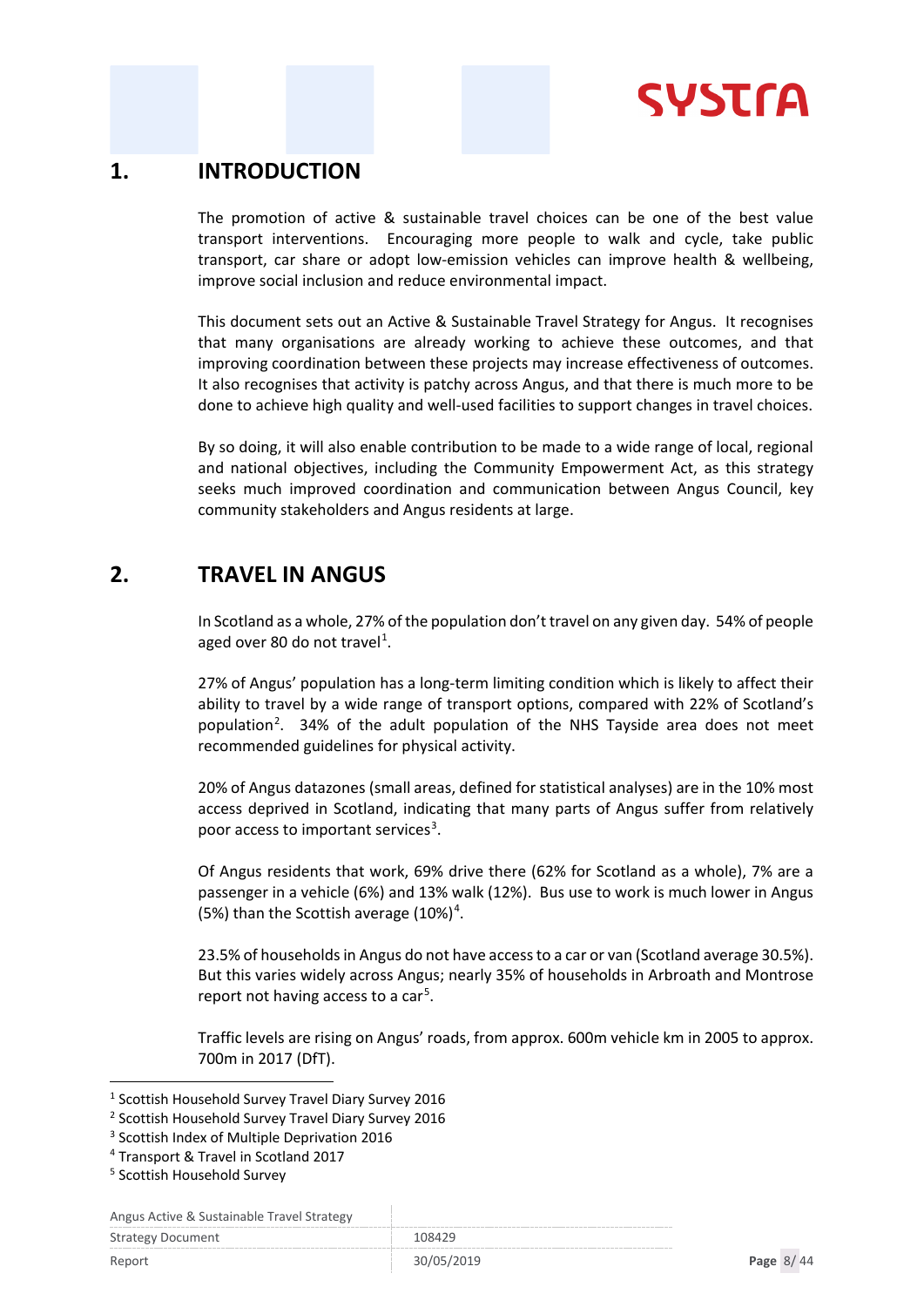

#### <span id="page-8-0"></span>**2.1 Active Travel**

The proportion of Angus residents walking regularly as a means of transport is falling slightly: the proportion walking at least once a week for transport changing from 61.0% in 2012 to [6](#page-8-3)0.4% in 2016<sup>6</sup>.

But the proportion walking regularly for pleasure/fitness is rising slightly: from 52.0% in 2012 to 54.1% in 2014.

In both instances, walking in Angus falls short of the national trend. Walking for transport in Scotland experienced a growth from 66.0% in 2012 to 68.6% in 2016 and, pleasure/fitness increased from 55% in 2012 to 61.4% in 2016.

44.0% of Angus households have access to one or more bikes (substantially more than the Scottish average of 33.8%)<sup>[7](#page-8-4)</sup>. 3.3% of people working in Angus regularly travel to work by bike (Scotland 2.4%).

The proportion of children taking active travel modes (walk, cycle, scooter/skate) to school in Angus has been falling in recent years: for primary school pupils from 57.5% in 2009 to 56.2% in 2017 and for secondary school pupils from 58.8% in 2009 to 56.5% in 2017.

On average, from 2013-2017, 46 people were killed or seriously injured on Angus' roads each year, 5 of which were aged 15 or under<sup>[8](#page-8-5)</sup>. Of the total, 23 were pedestrians<sup>[9](#page-8-6)</sup>.

#### <span id="page-8-1"></span>**2.2 Public Transport**

Rail patronage at Angus stations has remained static in recent years (total boardings and alightings at all Angus stations combined was 843,000 in 2009/10 and 842,000 in 2016/17.

74% of the population has reasonable access to an hourly-or-better weekday scheduled bus service<sup>[10](#page-8-7)</sup>. But bus use is falling. The proportion of adult Angus residents reporting that they use a bus at least once a month has fallen from 34% in 2013 to 29% in 2017 $^{11}$  $^{11}$  $^{11}$ .

#### <span id="page-8-2"></span>**2.3 Sustainable Car Use**

Angus Active & Sustainable Travel Strategy

| <b>Strategy Document</b> | 108429 |
|--------------------------|--------|

<span id="page-8-3"></span><sup>6</sup> Transport & Travel in Scotland 2017

<span id="page-8-4"></span><sup>7</sup> Cycling Scotland Annual Cycling Monitoring Report 2018

<span id="page-8-5"></span><sup>8</sup> Reported Road Casualties Scotland 2017 Table 40 [https://www.transport.gov.scot/publication/reported-road](https://www.transport.gov.scot/publication/reported-road-casualties-scotland-2017/table-40-killed-amp-seriously-injured-casualties-child-casualties-and-all-ages-by-council-and-road-type-2004-08-and-2013-2017-averages-2007-to-2017/)[casualties-scotland-2017/table-40-killed-amp-seriously-injured-casualties-child-casualties-and-all-ages-by](https://www.transport.gov.scot/publication/reported-road-casualties-scotland-2017/table-40-killed-amp-seriously-injured-casualties-child-casualties-and-all-ages-by-council-and-road-type-2004-08-and-2013-2017-averages-2007-to-2017/)[council-and-road-type-2004-08-and-2013-2017-averages-2007-to-2017/](https://www.transport.gov.scot/publication/reported-road-casualties-scotland-2017/table-40-killed-amp-seriously-injured-casualties-child-casualties-and-all-ages-by-council-and-road-type-2004-08-and-2013-2017-averages-2007-to-2017/)

<span id="page-8-6"></span><sup>9</sup> Reported Road Casualties Scotland 2017 Table 38 [https://www.transport.gov.scot/publication/reported-road](https://www.transport.gov.scot/publication/reported-road-casualties-scotland-2017/table-38-reported-pedestrian-casualties-by-police-force-area-council-and-severity-2004-08-and-2013-2017-averages-2017/)[casualties-scotland-2017/table-38-reported-pedestrian-casualties-by-police-force-area-council-and-severity-](https://www.transport.gov.scot/publication/reported-road-casualties-scotland-2017/table-38-reported-pedestrian-casualties-by-police-force-area-council-and-severity-2004-08-and-2013-2017-averages-2017/)[2004-08-and-2013-2017-averages-2017/](https://www.transport.gov.scot/publication/reported-road-casualties-scotland-2017/table-38-reported-pedestrian-casualties-by-police-force-area-council-and-severity-2004-08-and-2013-2017-averages-2017/)

<span id="page-8-7"></span><sup>&</sup>lt;sup>10</sup> Home location with 400m of a bus stop with an hourly-or-better weekday scheduled bus service. Source: TRACC accessibility analysis software, Tactran

<span id="page-8-8"></span><sup>&</sup>lt;sup>11</sup> Transport & Travel in Scotland 2017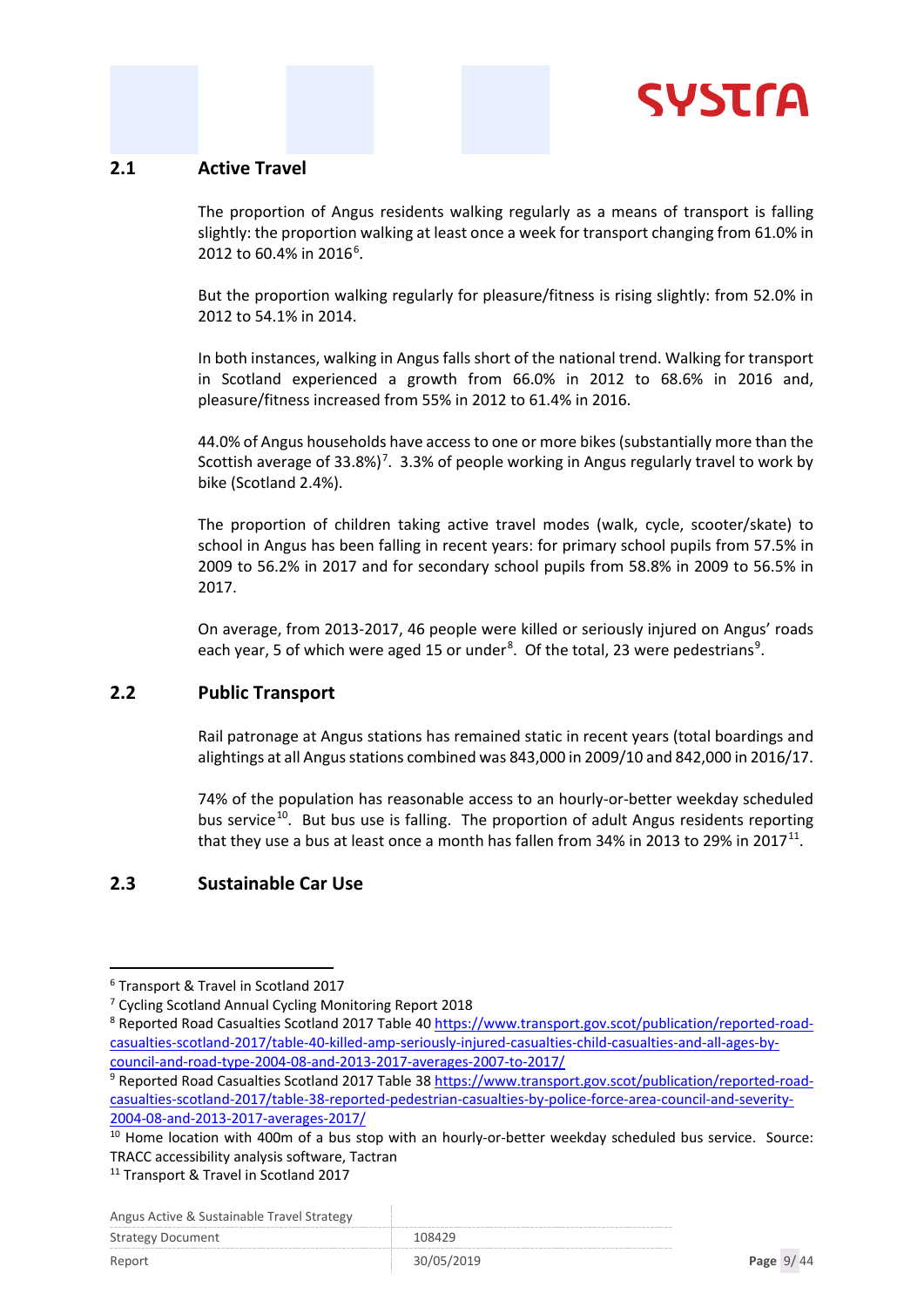

Until now, as with many areas of Scotland, there has been a relatively modest uptake of ultra-low emission vehicles (ULEV) in Angus. However, uptake rates are increasing – in 2015 there were just 68 registered ULEVs in Angus (of which 63 were plug-in electric), but by Q3 of 2018 this had increased more than threefold to 220 (215 of these plug-in electric). Whilst this represents only 0.33% of the total Car and LGV fleet in Angus, basic extrapolation of uptake in recent years suggests that there will be around 500 ULEV vehicles registered in the area by 2020, and over 800 by 2021 (representing ~1.2% of the Angus car and LGV fleet).

Scotland on average, by comparison, currently has a 0.37% share of ULEV as a proportion of car and LGV totals.

In terms of charging infrastructure to support the uptake of electric vehicles, in 2018 there were 42 public charging devices available (17 slow, 20 fast, and 4 rapid). This means that there was roughly one public charger for every five electric vehicles, some of which have more than one connector for simultaneous charging.

Car sharing appears to be a little higher in Angus than the Scottish average: 7% of journeys to work in Angus are made as a passenger in a car/van, compared to 6% for the country as a whole.

In Angus, the Liftshare scheme has seen year on year growth in membership. There are around 240 individuals currently subscribed to the Angus Council scheme, of which around 30% are confirmed to be actively sharing. There are around 640 members of the Angus-wide scheme, of which a much lower proportion (14%) are confirmed to be sharing.

#### **SECTION HIGHLIGHTS**

- **O** Many people do not travel regularly: over a quarter do not on any given day
- O Over a quarter of people has a long-term limiting condition which restricts their transport choices
- **O** Many parts of Angus suffer from poor accessibility
- **O** Compared to all of Scotland, Angus has:
	- High car ownership and use
	- **•** Low rates of walking
	- Slightly higher rates of cycling
- **O** Traffic levels are rising in Angus
- **O** Rail use is static but bus use is falling
- **O** EV ownership and use is small, but forecast to increase quickly
- 46 people were killed or seriously injured on Angus' roads each year between 2013 and 2017, 5 of which were pedestrians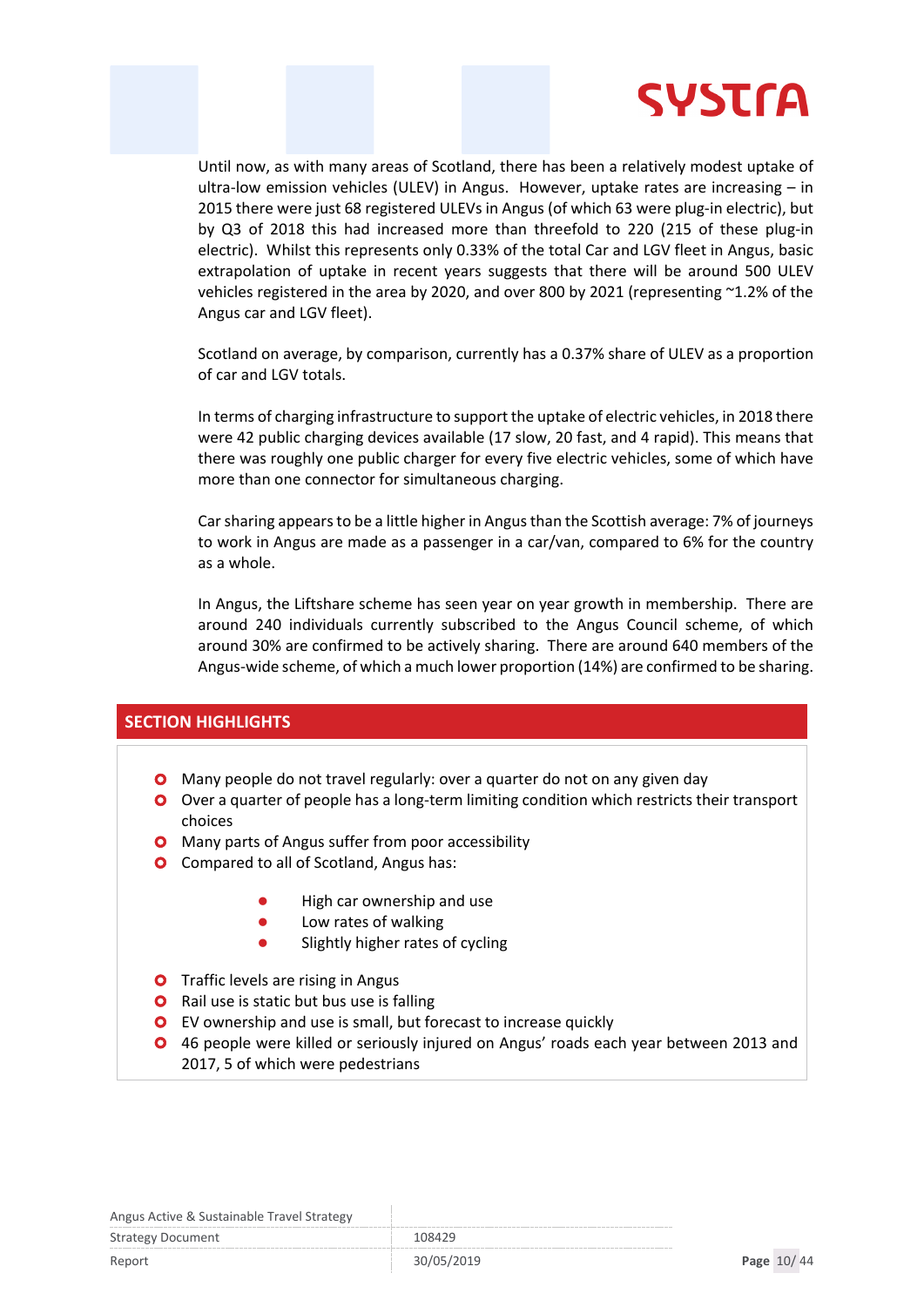# **SYSTrA**

### <span id="page-10-0"></span>**3. POLICY CONTEXT**

The promotion of active and sustainable travel choices now enjoys a strong public policy framework. Between them, a wide variety of national, regional and local policies and plans set out to change travel choices in order to achieve a large range of policy outcomes:



These policies come from sectors including:

- Transport;
- **•** Health;
- **•** Education;
- **Environment**;
- **•** Social inclusion; and
- Sustainable economic growth;

| $\frac{1}{100}$          |            |            |  |
|--------------------------|------------|------------|--|
| <b>Strategy Document</b> | 108429     |            |  |
| Report                   | 30/05/2019 | Page 11/44 |  |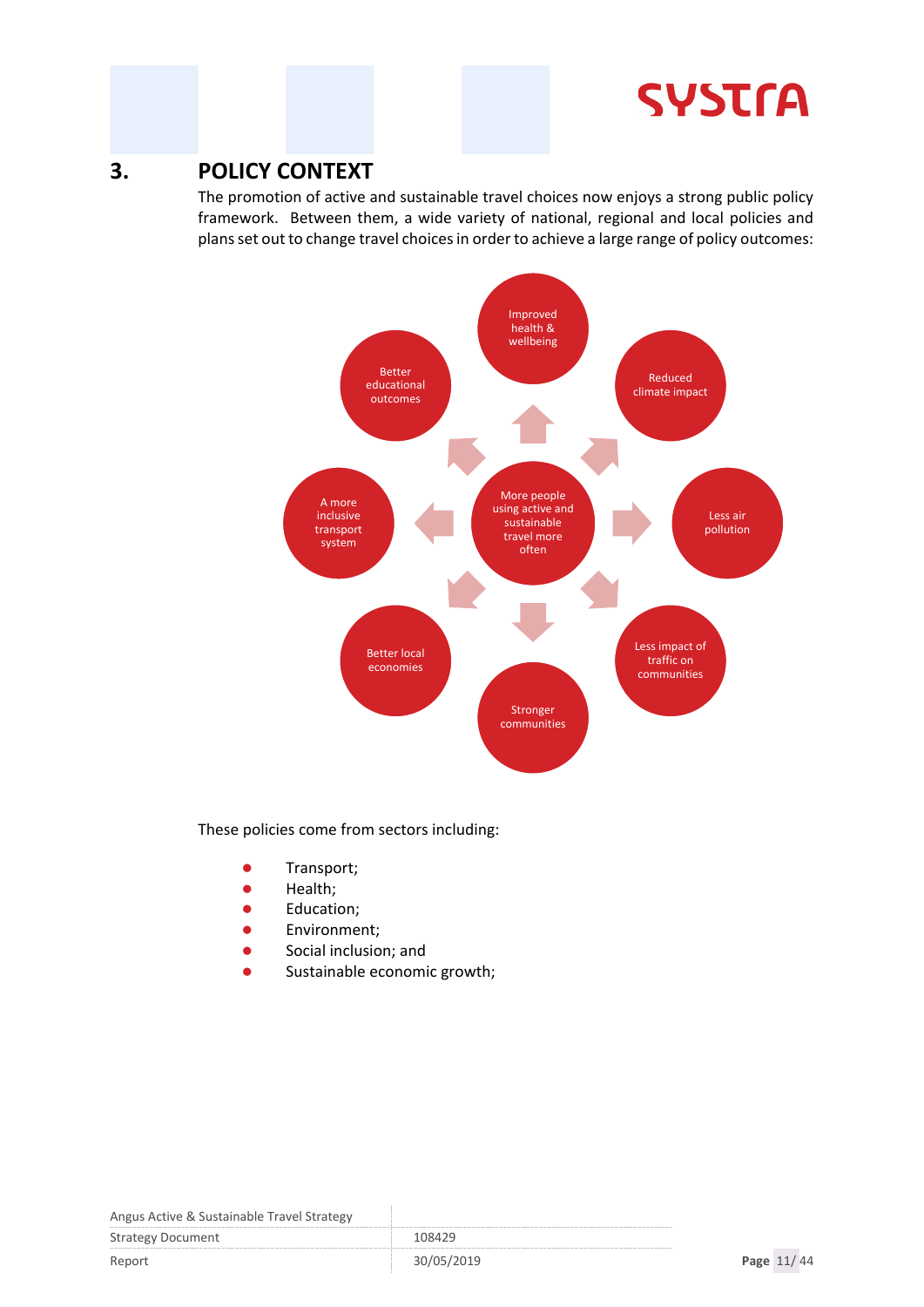

Specifically, encouraging more people to use active & sustainable travel choices in Angus more often will support delivery of policies including:

- The National Walking Strategy;
- Cycling Action Plan for Scotland;
- An Active Travel Vision for Scotland;
- The Climate Change (Scotland) Act and Climate Change Plan;
- Switched On Scotland: A Roadmap to Widespread Adoption of Plug-in Vehicles;
- Preventing Overweight and Obesity in Scotland;
- Equally Well;
- Good Places, Better Health;
- Designing Streets;
- Angus Council Sustainability Strategy;
- The Tactran Regional Transport Strategy and its supporting sub-strategies.

More detail on these is provided in Appendix A. This strategy outlines how Angus Council and its partners can help make contributions to all these policies.

Local project delivery is guided by Angus' Local Outcome Improvement Plan<sup>12</sup>, which lists desired local outcomes to be:

- an inclusive and sustainable economy;
- a reduced carbon footprint:
- **•** attractive employment opportunities;
- more opportunities for people to achieve success;
- an enhanced, protected and enjoyed natural and built environment;
- the best start in life for children;
- safe, secure, vibrant and sustainable communities;
- a skilled and adaptable workforce; and
- improved physical, mental and emotional health and wellbeing.

Encouraging and enabling more people to use active and sustainable travel choices more often can contribute to all of these outcomes.

This strategy is also guided by the 2015 Community Empowerment  $Act^{13}$ . The Act helps the Scottish Government meet its commitment to "*supporting our communities to do things for themselves, and to make their voices heard in the planning and delivery of services*"[14.](#page-11-2) Within the sphere of active and sustainable travel, there is already a huge amount of community-led activity and influence, as outlined further in sections 4 and 5. But this strategy seeks to capitalise on the aspirations of community empowerment, to go further to build capacity within Angus' communities to do more to deliver these important outcomes.

<sup>12</sup>

<span id="page-11-0"></span>https://www.angus.gov.uk/community\_empowerment/planning\_for\_the\_future/planning\_for\_the\_future\_of [angus/local\\_outcomes](https://www.angus.gov.uk/community_empowerment/planning_for_the_future/planning_for_the_future_of_angus/local_outcomes)

<span id="page-11-1"></span><sup>13</sup> <http://www.legislation.gov.uk/asp/2015/6>

<span id="page-11-2"></span><sup>14</sup> <https://www.gov.scot/policies/community-empowerment/>

Angus Active & Sustainable Travel Strategy

Strategy Document 108429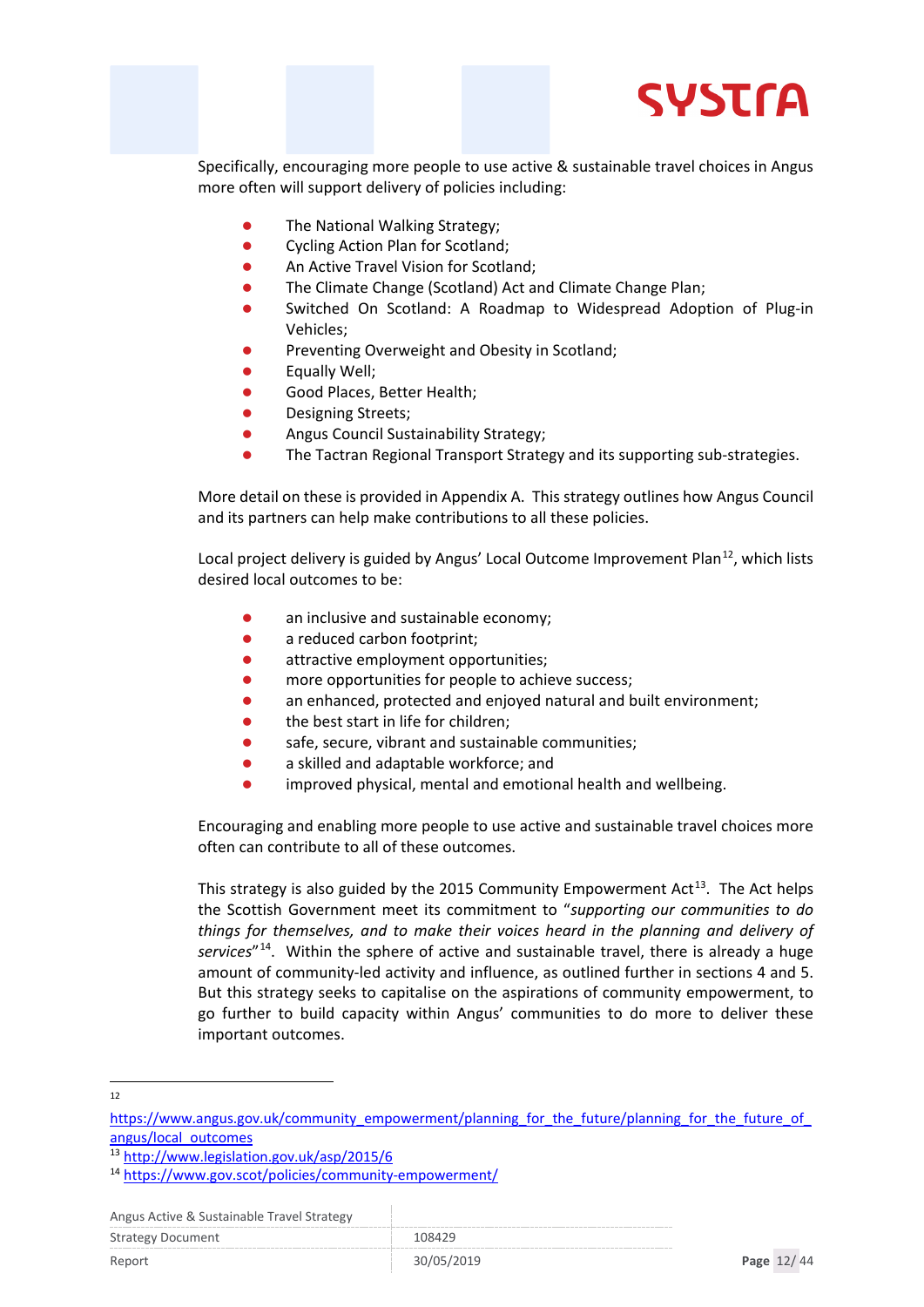#### **SECTION HIGHLIGHTS**

- **O** Active and sustainable travel can make a big contribution to policy outcomes for health, the environment and social inclusion
- More people walking, cycling and using sustainable travel will help achieve many outcomes of Angus' LOIP
- **O** The Community Empowerment Act promotes co-design and delivery

Angus Active & Sustainable Travel Strategy

Strategy Document 108429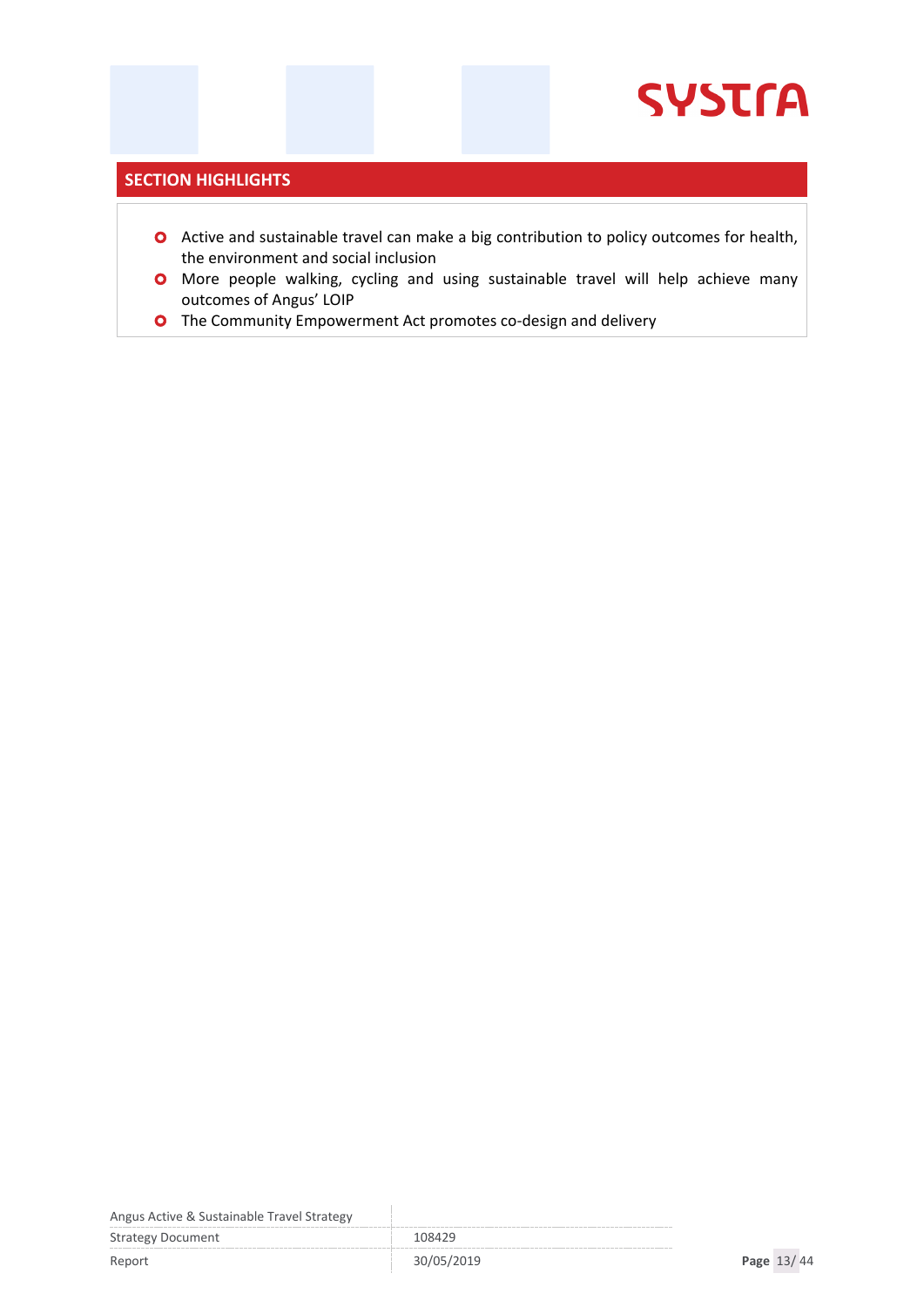

### <span id="page-13-0"></span>**4. DELIVERING SUSTAINABLE TRAVEL OUTCOMES**

#### <span id="page-13-1"></span>**4.1 Approaches and barriers to change**

Evidence from the largest UK-based programmes indicates that the most effective outcomes for changing travel choices are those which get synergy from different intervention types, so that individuals benefit from a range of types of improvements and support mechanisms, but shows that some of this needs to be in the form of better infrastructure<sup>[15](#page-13-2)</sup>. The evidence for positive impact is greatest for town and city-wide interventions, so that many people undertaking many journey types can be supported to change.

The requirement for a multi-faceted approach is supported by the ISM Tool<sup>16</sup>. This is a practical tool, recommended by the Scottish Government, that is based on theory and evidence that shows how three different contexts – the Individual, Social and Material – influence people's behaviours. The key principle of ISM is that interventions should take account of these multiple influences in order to achieve substantive and long-lasting change:



<span id="page-13-2"></span><sup>15</sup> Cairns S, Jones, M. Sustainable travel towns: An evaluation of the longer term impacts – Main report. Report for the Department for Transport, 2016.

| <b>Strategy Document</b> | 108429     |            |  |
|--------------------------|------------|------------|--|
| Report                   | 30/05/2019 | Page 14/44 |  |

<span id="page-13-3"></span><sup>16</sup> <https://www.gov.scot/publications/influencing-behaviours-moving-beyond-individual-user-guide-ism-tool/>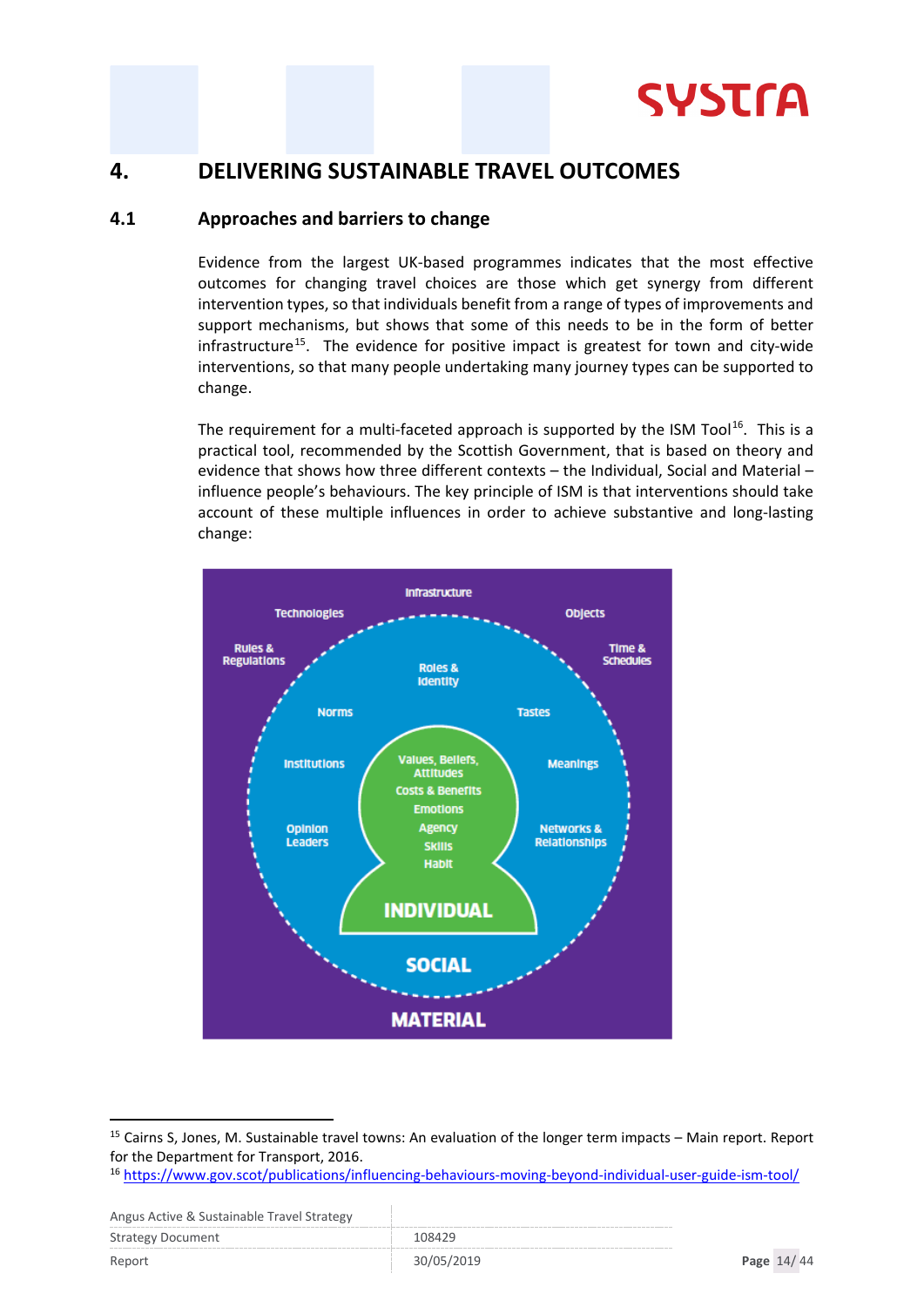# **SYSTra**

| <b>ISM</b><br><b>CATEGORY</b> | <b>DEFINITION 17</b>                                                                                                                                                                                                                                                                                                                                                                      | <b>EXAMPLE FACTORS</b><br><b>RELEVANT TO ACTIVE &amp;</b><br><b>SUSTAINABLE TRAVEL</b>                                                                                                                                                         |
|-------------------------------|-------------------------------------------------------------------------------------------------------------------------------------------------------------------------------------------------------------------------------------------------------------------------------------------------------------------------------------------------------------------------------------------|------------------------------------------------------------------------------------------------------------------------------------------------------------------------------------------------------------------------------------------------|
| The Individual<br>Context     | Factors held by the individual that affect the<br>choices and the behaviours he or she undertakes.<br>These include an individual's values, attitudes<br>and skills, as well as the calculations he/she<br>makes before acting, including personal<br>evaluations of costs and benefits                                                                                                   | Ability to ride a bike<br>Confidence to walk alone<br>Aspiration to avoid<br>unsustainable choices<br>Aspiration to get a driving<br>licence                                                                                                   |
| The Social<br>Context         | Factors that exist beyond the individual in the<br>social realm, yet shape his or her behaviours.<br>These influences include understandings that are<br>shared amongst groups, such as social norms and<br>the meanings attached to particular activities, as<br>well as people's networks and relationships, and<br>the institutions that influence how groups of<br>individuals behave | "I wouldn't want to be seen<br>getting on a bus"<br>"People will think I'm a failure if<br>I don't have a car"<br>School staff's ability to influence<br>travel patterns<br>"I cycle when I am with the kids,<br>as it helps keep them active" |
| The Material<br>Context       | Factors that are 'out there' in the environment<br>and wider world, which both constrain and shape<br>behaviour. These influences include existing<br>'hard' infrastructures, technologies and<br>regulations, as well as other 'softer' influences<br>such as time and the schedules of everyday life                                                                                    | Roads and paths<br><b>Transport information</b><br>EV charging points<br>The need to get to work or<br>school on time                                                                                                                          |

The ISM tool highlights, and guides the user towards identifying, that achieving changes in behaviour amongst any given population is likely to require a range of types of intervention; not only the physical infrastructure or other constraints, but also those that influence social and individual factors.

More specifically, increasing rates of sustainable travel use relies on the "*right balance of investment to be made in four types of initiatives, to be able to provide for the target individual or location:*

- *The right infrastructure (footways and cycle routes that are of good quality and connect the right places, along with associated infrastructure, such as cycle parking);*
- *The right information, so that people know what routes and opportunities to travel actively are available to them;*
- *The right enablers of change so that people who feel unable to travel actively can try it (access to bikes, cycle training, led walks, etc.); and*
- *The right attitudes, so that more people perceive active travel options as attractive and relevant to their journey choices or leisure time activities."[18](#page-14-1)*

| Aligus Active & Sustaliable Travel Strategy |            |            |  |
|---------------------------------------------|------------|------------|--|
| <b>Strategy Document</b>                    | 108429     |            |  |
| Report                                      | 30/05/2019 | Page 15/44 |  |

<span id="page-14-0"></span><sup>&</sup>lt;sup>17</sup> Adapted from a guide to delivering effective SCSP projects. Paths for All. 2018

<span id="page-14-1"></span><sup>&</sup>lt;sup>18</sup> Review of Active Travel Policy Implementation. Transport Scotland, 2016 [https://www.transport.gov.scot/media/10302/tp-active-travel-policy-implementation-review-october-](https://www.transport.gov.scot/media/10302/tp-active-travel-policy-implementation-review-october-2016.pdf)[2016.pdf](https://www.transport.gov.scot/media/10302/tp-active-travel-policy-implementation-review-october-2016.pdf)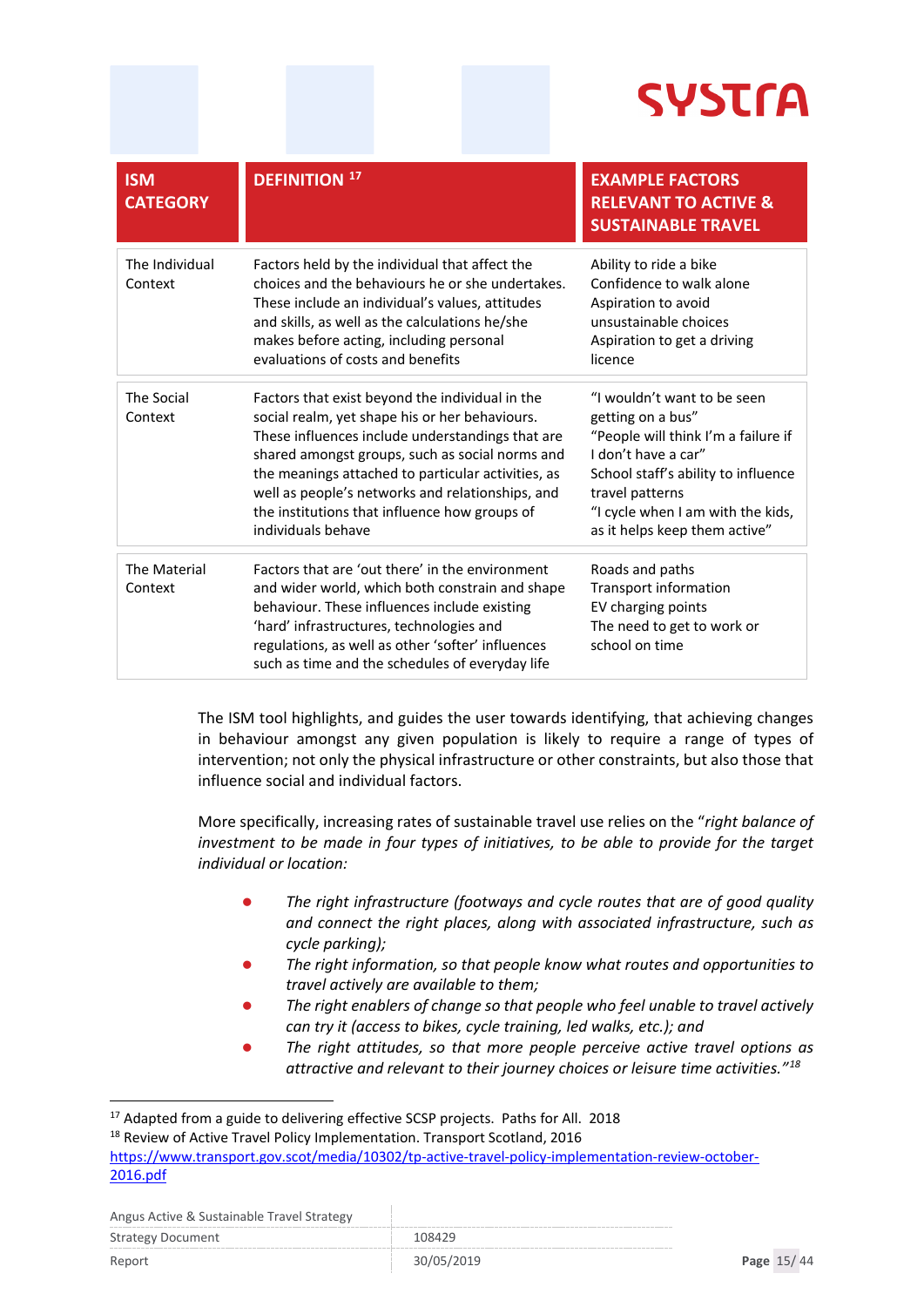

Many projects delivering these types of improvements are underway in Angus<sup>19</sup>, led by many different agencies, drawn from public, private and third sector bodies. Joint working between agencies working in different sectors is required if effective and efficient project delivery is to be achieved.

The importance of partnership working, and of public sector leadership, was highlighted by the evaluation of Scottish Government funding for Smarter Choices, Smarter Places (SCSP) funding from [20](#page-15-1)08-2011<sup>20</sup>. Unlike the current SCSP funding stream, this provided for large-scale programmes and comprised both capital and revenue funding allocations.

The report stated that "*Delivering SCSP has shown how to plan, organise, fund and deliver, practical programmes to integrate established roles in transport infrastructure and service provision with new approaches which promote travel attitude and behaviour change, working in partnership to manage these complex cross sector programmes*."

It identified a number of key learning points in relation to active and sustainable travel, the most pertinent being:

- *"Local Authorities could take the lead in partnership working by developing service level agreements with their NHS partners and other public agencies so that complementary roles and responsibilities are clear, and joint working within the community plan is translated into practical funded programmes. Closer working with local bus operators could facilitate joint investment for mutual benefit in bus services. To set an ambitious vision for place making that communities can get behind, detailed plans for path infrastructure and urban realm investment should be defined.*
- *Management and organisation – SCSP has provided a practical focus for community planning, enabled volunteering opportunities with training in key skills, and improved the capacity of the Local Authorities to deliver future joint working cross-sector programmes. Embedding and sustaining these benefits will require a much stronger local evidence base than was achieved in the pilot areas so that Local Authorities measure and celebrate progress and achievements within their communities."*

More recent Scottish research has identified the reasons that most commonly hamper successful delivery of active and sustainable travel outcomes $^{21}$ :

Angus Active & Sustainable Travel Strategy

| $\sim$                   |            |            |
|--------------------------|------------|------------|
| <b>Strategy Document</b> | 108429     |            |
| Report                   | 30/05/2019 | Page 16/44 |

<span id="page-15-0"></span><sup>&</sup>lt;sup>19</sup> See section 5 for more details

<span id="page-15-1"></span><sup>&</sup>lt;sup>20</sup> DHC. 2013. Going Smarter; Monitoring and Evaluation of the Smarter Choices, Smarter Places Programme

<span id="page-15-2"></span><sup>&</sup>lt;sup>21</sup> Review of Active Travel Policy Implementation. IBID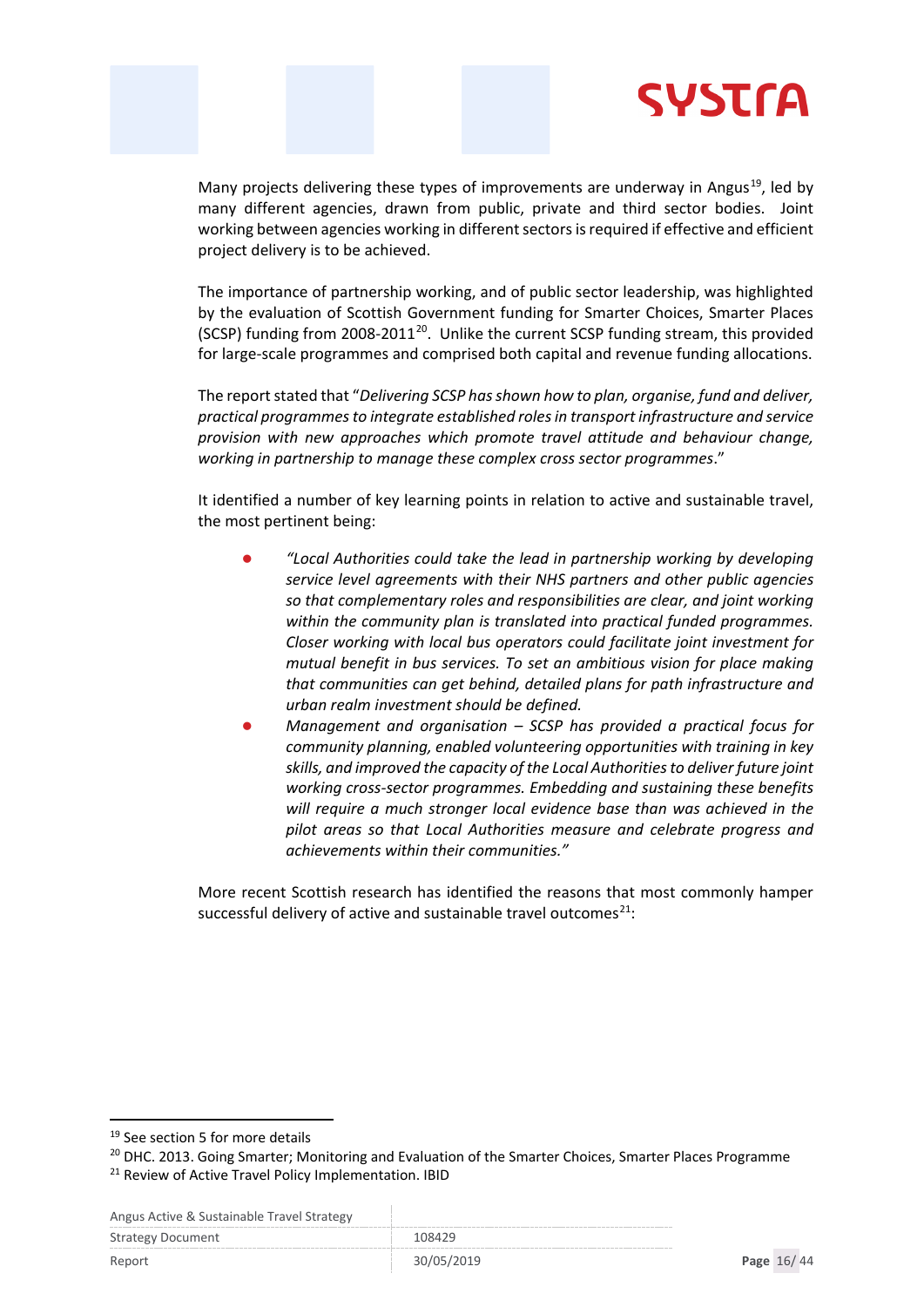

#### <span id="page-16-0"></span>**4.2 Leadership and governance**

It is not within the remit of a Local Authority, or any other individual organisation, to overcome all of these constraints, but effective leadership can help provide the resource, advocacy and support to do so. But there are some good examples from other projects across Scotland where innovative methods and mechanisms have been used to seek to minimise such constraints. Examples are listed in the table below:

| Angus Active & Sustainable Travel Strategy |        |
|--------------------------------------------|--------|
| <b>Strategy Document</b>                   | 108429 |
|                                            |        |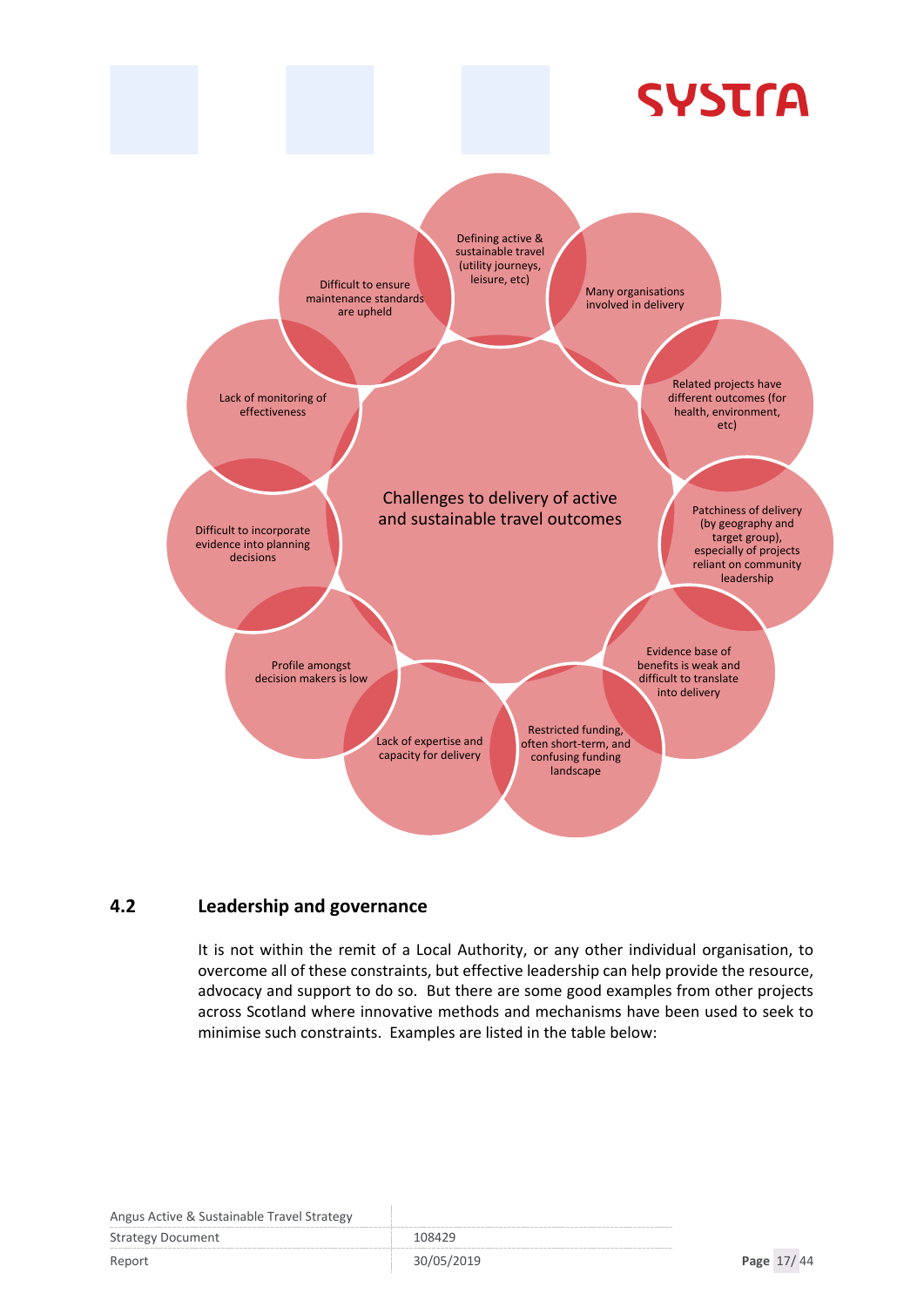| <b>PROJECT</b><br><b>TYPE</b>                         | <b>EXAMPLES</b>                                                           | <b>DESCRIPTION</b>                                                                                                                                                             | <b>PARTNERS</b><br>(LEAD IN<br><b>BOLD</b>                                                             | <b>LOCAL AUTHORITY</b><br><b>ROLE</b>                                                                                                  |
|-------------------------------------------------------|---------------------------------------------------------------------------|--------------------------------------------------------------------------------------------------------------------------------------------------------------------------------|--------------------------------------------------------------------------------------------------------|----------------------------------------------------------------------------------------------------------------------------------------|
| Partnership working for project planning and delivery | Grampian<br>health &<br>transport<br>action plan                          | Strategic planning of<br>health & transport<br>outcomes, identifying<br>shared objectives, joint<br>projects and resources<br>(including for active<br>travel)                 | RTP <sup>22</sup><br><b>NHS</b><br>LAs<br>Scottish<br>Ambulance<br>Service                             | Identifying local priorities for<br>action<br>Making links to local projects<br>and community resources                                |
|                                                       | The Leven<br>Project                                                      | Multi-agency<br>environmental and<br>regeneration project,<br>including active travel<br>and accessibility<br>enhancements                                                     | <b>SEPA</b><br><b>Fife Council</b><br><b>SNH</b><br><b>Fife College</b><br><b>Sustrans</b><br>& others | Identifying local priorities for<br>action<br>Providing evidence of<br>problems and issues<br>Making links to local<br>communities     |
|                                                       | Dundee &<br><b>Angus Bus</b><br>Punctuality<br>Improvement<br>Partnership | Joint LA/bus operator<br>project to share<br>knowledge and improve<br>joint working to reduce<br>unplanned delays to<br>buses                                                  | <b>DCC</b><br>AC<br>Xplore<br>Dundee<br>Stagecoach                                                     | Convening meetings<br>Providing data<br>Acting to reduce problems<br>caused by their networks                                          |
|                                                       | Local<br><b>Authority Bus</b><br>Operators<br>Forum                       | Aberdeen City/Shire<br>area forum for public<br>sector and bus<br>operators to work jointly<br>to overcome problems<br>or respond to<br>opportunities to grow<br>bus patronage | <b>RTP</b><br>LAs<br><b>Bus</b><br>operators                                                           | Providing data<br>Identifying priorities for<br>change<br>Acting to reduce problems<br>caused by their networks                        |
|                                                       | AcTrAP                                                                    | Nestrans' Active Travel<br>Action Plan sets a cross-<br>boundary and<br>partnership-based<br>approach to active travel<br>project delivery                                     | <b>RTP</b><br>LAs                                                                                      | Identifying local priorities for<br>action<br>Making links to local projects<br>and community resources<br>Infrastructure improvements |
| change<br>Building<br>community<br>capacity for       | <b>Sustrans</b><br>rangers                                                | Volunteers help monitor<br>and maintain path<br>networks                                                                                                                       | <b>Sustrans</b><br>LAs                                                                                 | Sometimes work to identify<br>priority areas for action<br>Assist with bigger jobs<br>(rubbish uplift, resurfacing<br>works, etc)      |

#### <span id="page-17-0"></span><sup>22</sup> Regional Transport Partership

| Angus Active & Sustainable Travel Strategy |            |            |  |
|--------------------------------------------|------------|------------|--|
| <b>Strategy Document</b>                   | 108429     |            |  |
| Report                                     | 30/05/2019 | Page 18/44 |  |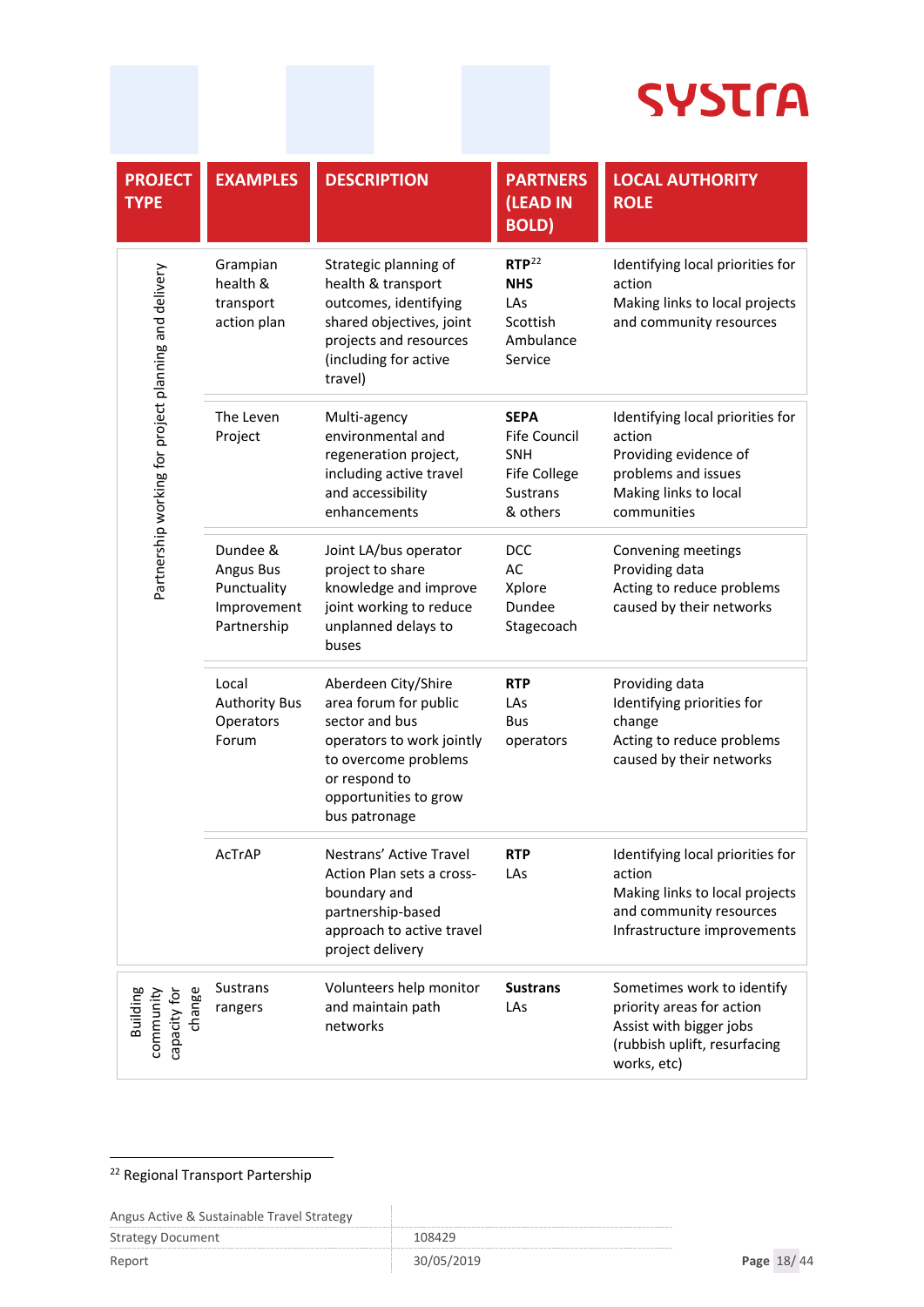| <b>PROJECT</b><br><b>TYPE</b>     | <b>EXAMPLES</b>                                                                                                                        | <b>DESCRIPTION</b>                                                                                                                                                                              | <b>PARTNERS</b><br>(LEAD IN<br><b>BOLD</b> )                                                          | <b>LOCAL AUTHORITY</b><br><b>ROLE</b>                                                                              |
|-----------------------------------|----------------------------------------------------------------------------------------------------------------------------------------|-------------------------------------------------------------------------------------------------------------------------------------------------------------------------------------------------|-------------------------------------------------------------------------------------------------------|--------------------------------------------------------------------------------------------------------------------|
|                                   | <b>GO Neilston!</b>                                                                                                                    | Local people identified<br>the need to promote<br>active travel for health<br>and inclusion, sought<br>funding and delivered<br>work                                                            | Local<br>community<br>Various<br>funding and<br>delivery<br>bodies<br>East<br>Renfrewshire<br>Council | Assistance with advice,<br>funding application and<br>political support                                            |
|                                   | <b>Bikestation</b>                                                                                                                     | Community led bike<br>recycling and training in<br><b>Edinburgh and Perth</b>                                                                                                                   | Local<br>community<br>Various<br>funding<br>bodies<br>LAs                                             | Promotion of the services<br>Commissioning of them to<br>run cycle events, etc, in<br>order to build capacity      |
|                                   | Ruthvenfield<br>PS, Perth                                                                                                              | Long-term school-led<br>programme to promote<br>active travel amongst<br>pupils and parents                                                                                                     | <b>School staff</b><br>Various<br>funding<br>agencies                                                 | Helping the school celebrate<br>the success of their efforts,<br>encouraging on-going action<br>by them and others |
| GetAbout<br>Multi-agency delivery |                                                                                                                                        | Aberdeen city/shire<br>campaign to promote<br>sustainable travel, with<br>partners sharing<br>resources and expertise<br>to deliver interventions                                               | <b>RTP</b><br>LAs<br>Universities<br>Major<br>employers                                               | Promotion of the campaign<br>Resources to help deliver<br>activities                                               |
|                                   | Velocity<br>Inverness                                                                                                                  | Community-led cycle<br>promotion project for<br>more needy people, but<br>drawing in support from<br>LA, NHS and local GPs to<br>expand their reach and<br>communicate with<br>target audiences | Local<br>community<br><b>NHS</b><br>Local GPs<br>LA                                                   | Helping to source funding<br>Some promotional activity                                                             |
| PK On the Go                      |                                                                                                                                        | Multi-faceted campaign<br>to promote active and<br>sustainable transport                                                                                                                        | LA<br><b>RTP</b><br>Operators                                                                         | Identifying priority markets<br>and outcomes<br>Project development,<br>leadership, management,<br>evaluation      |
|                                   | Dundee<br>Partnership to improve<br>Green Health<br>health and wellbeing of<br>local people through<br>Partnership<br>interaction with |                                                                                                                                                                                                 | LA<br><b>NHS</b><br><b>SNH</b><br>Universities                                                        | Joint funding for co-<br>ordination role<br>Helping to source funding                                              |

| Angus Active & Sustainable Travel Strategy |            |  |            |  |
|--------------------------------------------|------------|--|------------|--|
| <b>Strategy Document</b>                   | 108429     |  |            |  |
| Report                                     | 30/05/2019 |  | Page 19/44 |  |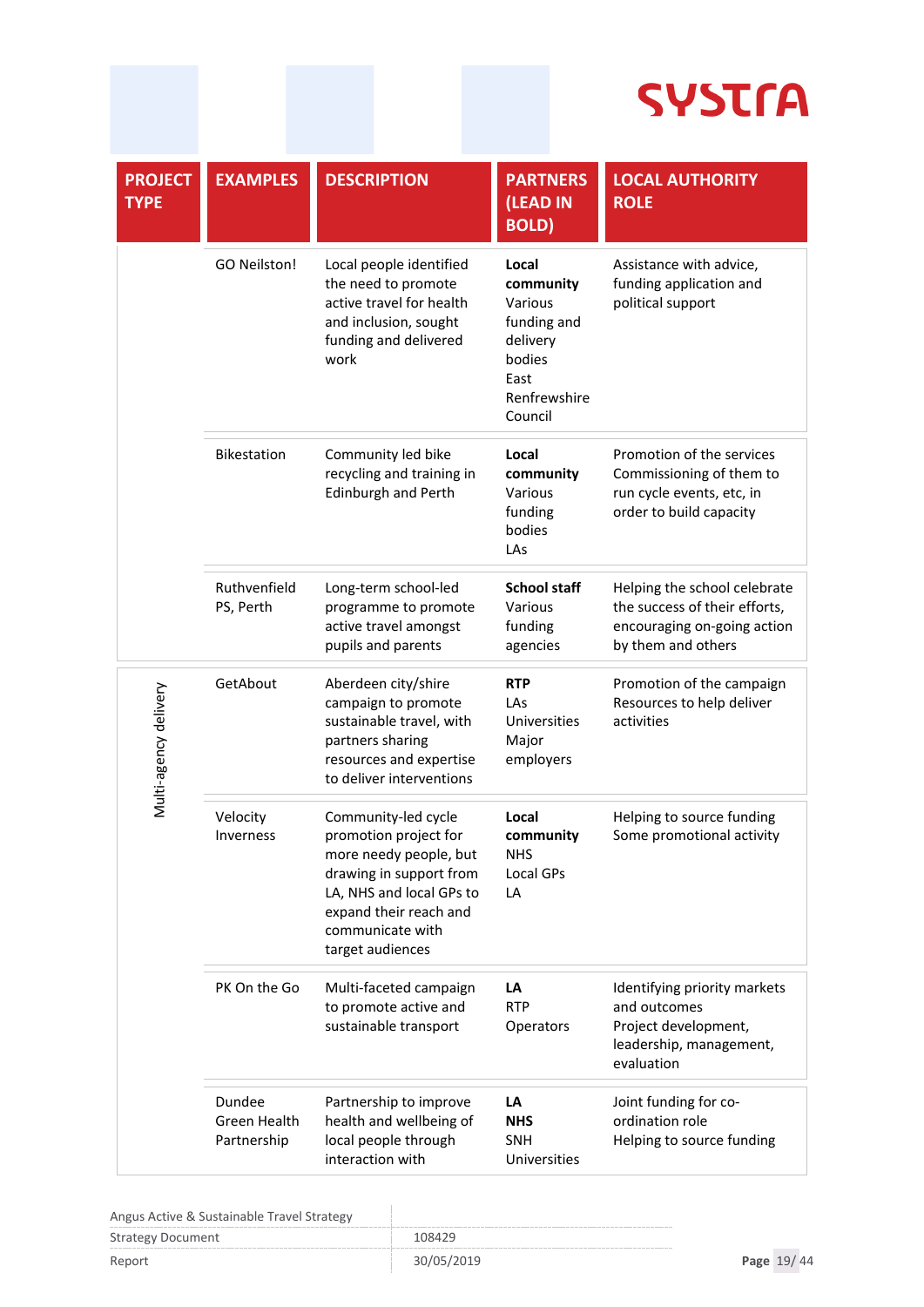| <b>PROJECT</b><br><b>TYPE</b>                        | <b>EXAMPLES</b>                                                                                                                                                                                                    | <b>DESCRIPTION</b>                                                                                                                                                                                   | <b>PARTNERS</b><br>(LEAD IN<br><b>BOLD</b> ) | <b>LOCAL AUTHORITY</b><br><b>ROLE</b>                                                                                 |
|------------------------------------------------------|--------------------------------------------------------------------------------------------------------------------------------------------------------------------------------------------------------------------|------------------------------------------------------------------------------------------------------------------------------------------------------------------------------------------------------|----------------------------------------------|-----------------------------------------------------------------------------------------------------------------------|
|                                                      |                                                                                                                                                                                                                    | environment, using a<br>range of initiatives<br>including green health<br>prescriptions and the<br>'Dundee Walks'<br>marketing campaign.<br>Managed by loca co-<br>ordinator (NHS post)              | Voluntary<br>sector                          | Delivery of some activities<br>(through Countryside<br>Rangers)<br>Supporting promotional<br>activity                 |
| Enhancing the evidence base                          | <b>Sustrans</b><br>embedded<br>officers                                                                                                                                                                            | Sustrans staff in some<br>RTPs and LAs help<br>provide resource for<br>active travel projects,<br>including through<br>enhancing and<br>communicating<br>evidence                                    | <b>Sustrans</b><br><b>RTPs and LAs</b>       | Joint funding for the roles<br>Enabling embedded officers<br>to work within their teams                               |
| Dundee<br>Cycling<br>Strategy<br>Progress<br>Reports | Regular reports on<br>progress towards<br>meeting the actions of<br>the Dundee Cycling<br>Strategy are provided to<br>Council members (and<br>published) in order to<br>recognise successes and<br>expose failures |                                                                                                                                                                                                      | LA                                           | Data collation, analysis and<br>reporting                                                                             |
| Paths for All's<br>health walks<br>database          |                                                                                                                                                                                                                    | Paths for All seek to<br>collate information on<br>health walks across<br>Scotland, in order for<br>potential participants to<br>be able to more easily<br>find a group that is<br>suitable for them | <b>Paths for All</b>                         | Some signposting of<br>information                                                                                    |
| cross-stream funding<br>dentifying opportunities for | Broughty<br>Ferry flood<br>defence<br>scheme                                                                                                                                                                       | Alongside required<br>works to improve<br>coastal flood defences,<br>Sustrans funding is being<br>sought to improve the<br>National Cycle Network                                                    | LA<br><b>SEPA</b><br><b>Sustrans</b>         | Identification of the<br>potential opportunity to<br>improve active travel<br>Design work and community<br>engagement |
|                                                      | Speyside e-<br>bus trial                                                                                                                                                                                           | Multi-agency funded<br>project to implement<br>and promote a trial<br>electric bus service in                                                                                                        | <b>RTP</b><br>Operators<br>LA                | Helping identify potential for<br>the scheme and promote to<br>local people                                           |

| Angus Active & Sustainable Travel Strategy |            |            |  |
|--------------------------------------------|------------|------------|--|
| Strategy Document                          | 108429     |            |  |
| Report                                     | 30/05/2019 | Page 20/44 |  |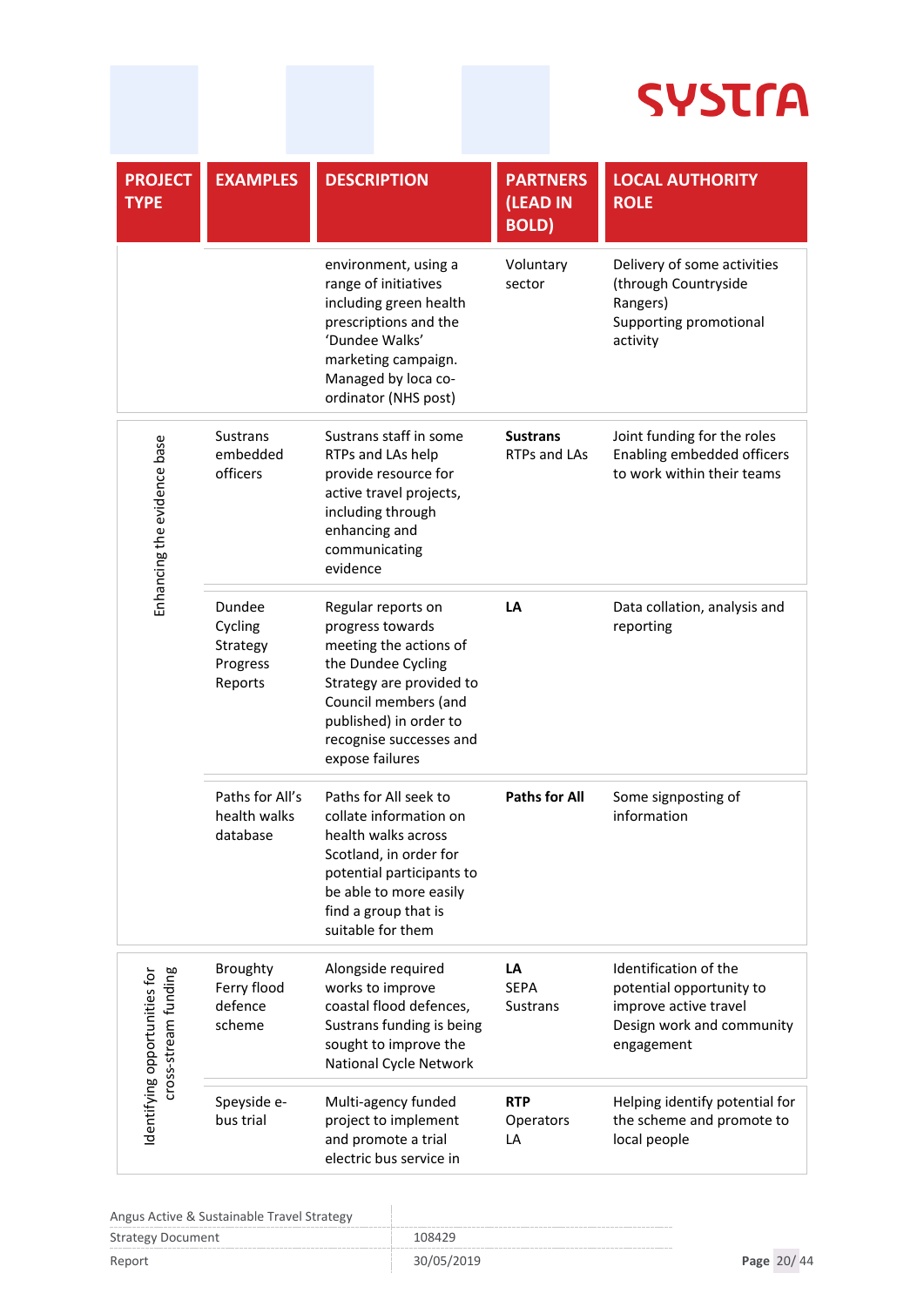# **SYSTra**

| <b>PROJECT</b><br><b>TYPE</b> | <b>EXAMPLES</b>                    | <b>DESCRIPTION</b>                                                                                                                                      | <b>PARTNERS</b><br>(LEAD IN<br><b>BOLD)</b> | <b>LOCAL AUTHORITY</b><br><b>ROLE</b>                                                                                                                    |
|-------------------------------|------------------------------------|---------------------------------------------------------------------------------------------------------------------------------------------------------|---------------------------------------------|----------------------------------------------------------------------------------------------------------------------------------------------------------|
|                               |                                    | the Highlands,<br>combining investments<br>by EU ERDF funds and<br>SCSP with those from<br>the operator and local<br>community support for<br>promotion |                                             |                                                                                                                                                          |
|                               | Community<br>Action<br>Lanarkshire | Multi-faceted project to<br>improve access to<br>outdoor spaces,<br>combining funding from<br>LEADER, SCSP and other<br>sources                         | Local<br>community<br>$\mathsf{I}$ A        | Assistance with funding                                                                                                                                  |
|                               | Mi-rewards<br>Perth                | Shop-local loyalty<br>scheme, which has been<br>expanded to include<br>spend on local buses,<br>and to incentivise active<br>travel                     | LA<br>Local<br>businesses<br>Stagecoach     | Identifying the potential for<br>sustainable travel to be<br>incentivised through Mi-<br>rewards<br>Securing of funding to<br>enable systems integration |

These projects indicate that there are many examples of partnership working in different ways to share resources and expertise. But it is noted that these examples fall largely at project level, rather than programme level. This reflects the current delivery landscape across Scotland; although many organisations are engaged in seeking to improve coordination of programmes, leadership of them largely rests at a local authority (or, in some instances, RTP) level. No examples have been identified where community-based partners are leading the coordination of large-area (more than town-wide), multi-modal travel change programmes.

That local authorities are important partners in many active and sustainable travel projects is also highlighted by the list above, as is Angus Council's recent work to develop an Active & Sustainable Travel Action Plan for Brechin; this identifies 39 separate actions, 37 of which call for at least some input from the Council.

But the examples listed in the table outline that there is potential for local authorities to help unlock delivery of active and sustainable travel projects, often with relatively modest resource inputs. Typical roles include:

- Identifying opportunities for joint working, or connections between project streams;
- Identifying priority areas or outcomes, and making connections with community partners;
- Helping projects access funding;
- Supporting projects with advice and advocacy;

| Aligus Active & Sustailable Travel Strategy |            |            |
|---------------------------------------------|------------|------------|
| <b>Strategy Document</b>                    | 108429     |            |
| Report                                      | 30/05/2019 | Page 21/44 |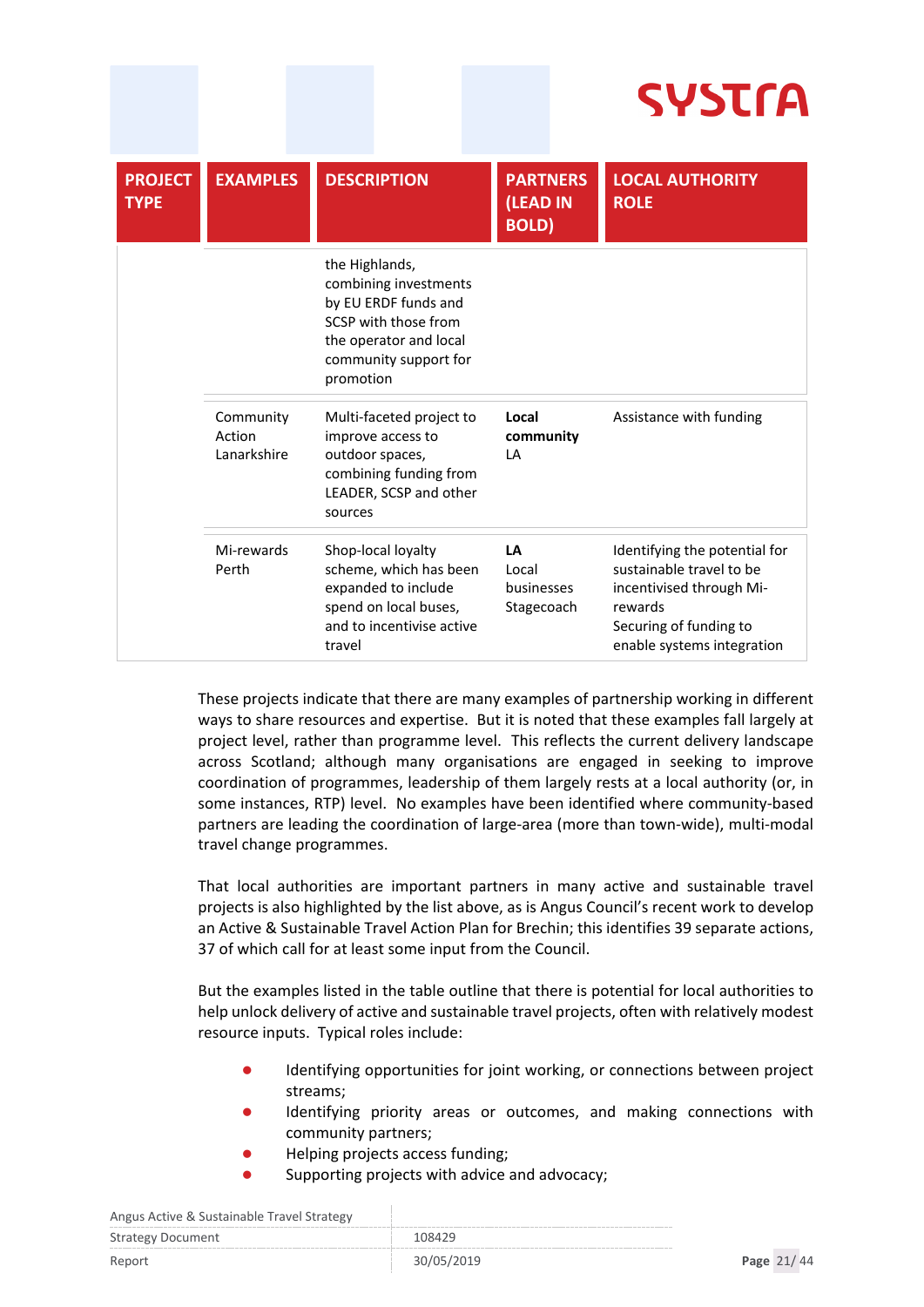

- Helping promote projects to their target audiences;
- Helping with monitoring and evaluation of outcomes.

Across Scotland, it is notable that there is a clear correlation between elected member support for active and sustainable travel choices and local authorities' willingness to take a lead on promoting these choices, and also that political support is growing in many areas (not least in Angus' neighbours of Perth & Kinross and Dundee).

Within Angus, recent experience has shown the challenges of embedding leadership and governance of active and sustainable travel issues amongst partner organisations. The 2013 Angus Health & Transport Action Plan (which includes promotion of active travel as a key theme) resulted in the Community Planning Partnership remitting Tactran and Angus Council to create and lead a Steering Group of the main partners. Tactran subsequently withdrew from the role, as the issues being discussed were largely local rather than regional, and other partners were unable to provide the resource to support its work, leaving the Council as the main participant.

The 2016 Angus Active Strategy committed the Council to providing the leadership and governance in order to improve partnership working to deliver increased rates of walking and cycling, but the actions have largely not been taken forward because of a lack of resource.

During development of this strategy, stakeholders have suggested four potential options to provide the leadership and governance of the strategic approach that is required to generate a significant and equitable improvement in active and sustainable travel outcomes in Angus. These, along with the identified advantages and disadvantages of each, are listed in the table below.

| <b>POTENTIAL LEAD</b><br><b>ORGANISATION</b> | <b>POTENTIAL BENEFITS</b>                                                                                                                 | <b>POTENTIAL RISKS</b>                                                                                                |
|----------------------------------------------|-------------------------------------------------------------------------------------------------------------------------------------------|-----------------------------------------------------------------------------------------------------------------------|
| Angus Council                                | Has much of the knowledge of required<br>outcomes and good links with local<br>communities and delivery partners                          | Angus Council does not currently have<br>the staff resource to deliver existing<br>commitments, let alone take on new |
|                                              | Has commitment to deliver actions to<br>enable statutory requirements, e.g.<br>national climate change targets                            |                                                                                                                       |
|                                              | Is generally seen to be independent of<br>commercial or vested interest                                                                   |                                                                                                                       |
|                                              | Local authorities are seen, in most<br>locations in Scotland, to be the natural<br>leaders on active & sustainable travel<br>coordination |                                                                                                                       |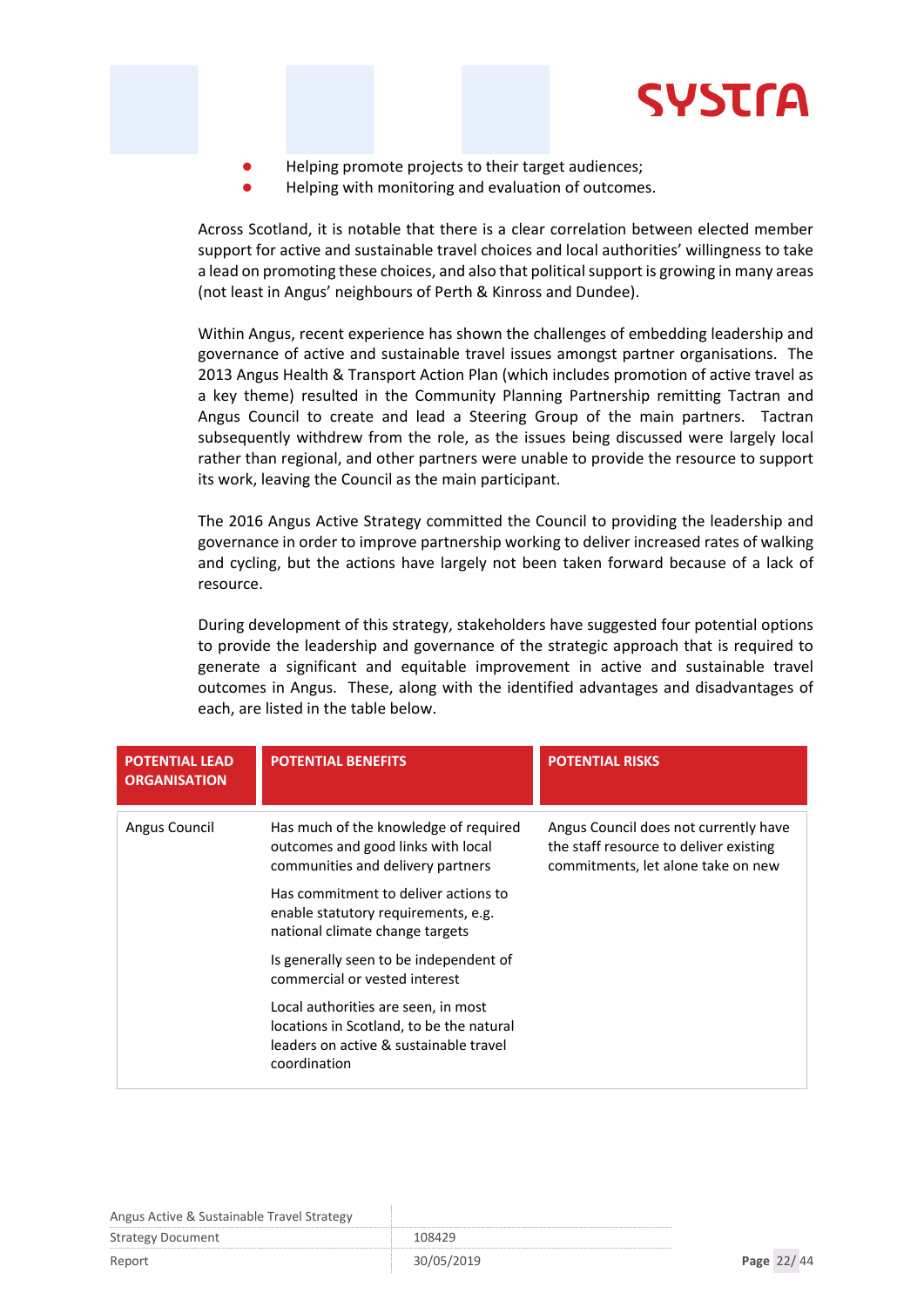

| <b>POTENTIAL LEAD</b><br><b>ORGANISATION</b> | <b>POTENTIAL BENEFITS</b>                                                                                                                                                                                                                  | <b>POTENTIAL RISKS</b>                                                                                                                                                                                                                                                                     |
|----------------------------------------------|--------------------------------------------------------------------------------------------------------------------------------------------------------------------------------------------------------------------------------------------|--------------------------------------------------------------------------------------------------------------------------------------------------------------------------------------------------------------------------------------------------------------------------------------------|
| Angus CPP                                    | Should be able to provide the cross-<br>organisational coordination that is<br>required<br>Is generally seen to be independent of<br>commercial or vested interest<br>Active & sustainable travel supports<br>many of the CPP's objectives | The remit of CPP is very broad, so<br>detailed input is unlikely; Angus CPP<br>previously remitted Angus Council and<br>Tactran to lead on active travel matters<br>Recent experience by Tactran suggests<br>that consideration of active travel is<br>not currently a priority of the CPP |
| Tactran                                      | Active and sustainable travel issues are<br>core to Tactran's objectives                                                                                                                                                                   | Tactran has previously indicated that as<br>consideration of active travel issues in<br>Angus is almost entirely local in focus,<br>not regional, leadership responsibility<br>lies with the Council                                                                                       |
| <b>NHS Tayside</b>                           | Active & sustainable travel supports<br>many of NHST's objectives                                                                                                                                                                          | NHST has been reducing its<br>involvement in most transport-related<br>activities in recent years and does not<br>currently appear to have resource<br>available to take on a leadership role                                                                                              |
| Private or third-<br>sector partners         | May have the resource available to<br>assist with leadership and governance                                                                                                                                                                | Partners do not share the same<br>objectives as the Council or CPP, nor<br>have the same commitments, so may<br>not be motivated to seek the same<br>outcomes                                                                                                                              |
|                                              |                                                                                                                                                                                                                                            | Few, if any, are active across the full<br>spectrum of active and sustainable<br>travel modes, or across all of Angus                                                                                                                                                                      |
|                                              |                                                                                                                                                                                                                                            | Potential conflicts of interest between<br>lead partners and other potential<br>partner organisations (e.g. from<br>competitive advantage of the leader,<br>competing for same funds, etc)                                                                                                 |

Appendix B provides more detail on the range of different influencers in the active and sustainable travel field, and also on other evidence of constraints to change including more information on the lessons learned from the Angus examples cited above.

Angus Active & Sustainable Travel Strategy

| $\frac{1}{1000}$         |       |  |
|--------------------------|-------|--|
| <b>Strategy Document</b> | 08429 |  |
|                          |       |  |

÷,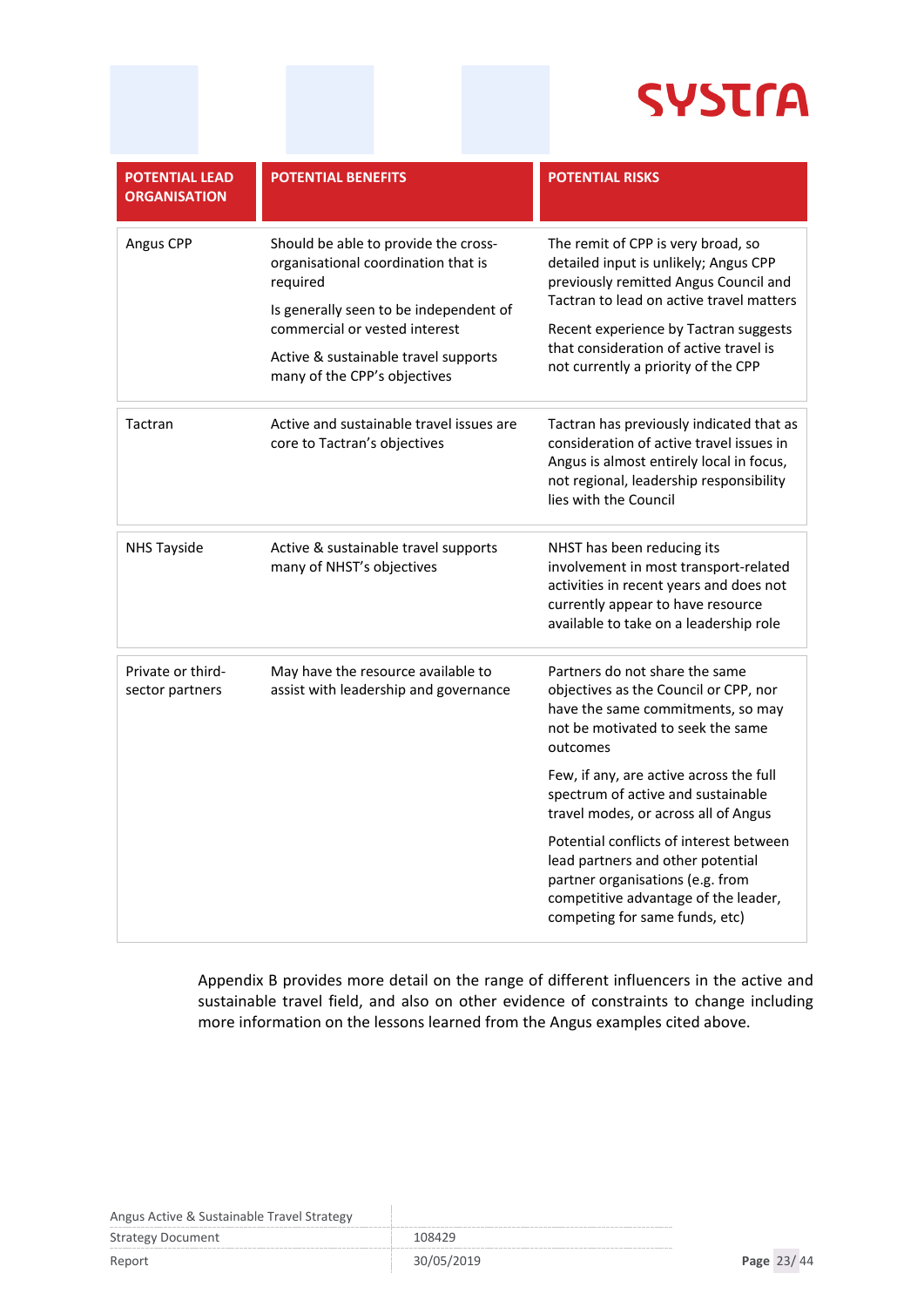# **SYSTrA**

#### **SECTION HIGHLIGHTS**

- Changing people's behaviours requires changes to individual, social and/or material factors
- **O** Increasing rates of active and sustainable travel needs the right balance of improvements to infrastructure, information, enablers of change and encouragement to do so
- **O** Projects are led by many different agencies; coordination between them is essential for efficient and effective delivery
- **O** Project delivery is often hampered by:
	- Poor joint working between organisations
	- Patchiness of delivery
	- A weak evidence base of benefits
	- **•** Funding constraints
	- Lack of expertise and capacity
- **O** Government can play a role in helping partners overcome these constraints
- Leadership and governance is key to overcoming these issues, but the capacity of all potential public sector lead organisations in Angus is limited, either in terms of resource and/or willingness to do so. Private or third-sector leadership comes with risks of conflict of interest and lack of shared objectives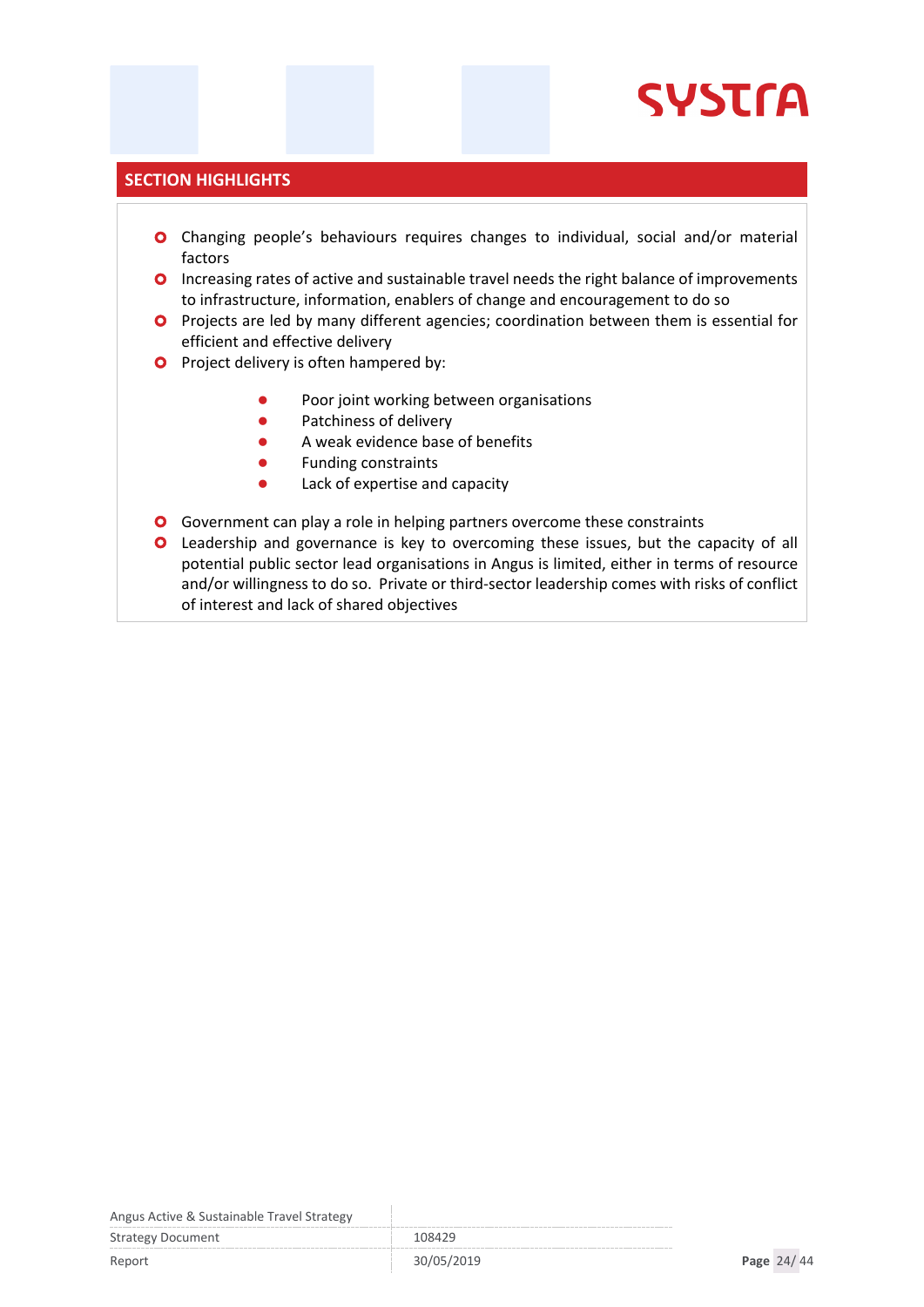

### <span id="page-24-0"></span>**5. ACTIVITY TO PROMOTE SUSTAINABLE TRAVEL IN ANGUS**

In line with all areas of Scotland, and as highlighted in the previous section, there is a huge range of work already underway to encourage more people in Angus to make use of active and sustainable travel options more often.

#### <span id="page-24-1"></span>**5.1 Current activity**

During the development of this strategy, we have undertaken research and also spoken to people involved in the topic in order to identify relevant projects and programmes.

There are at least 60 relevant projects currently underway in Angus, as listed in Appendix C; they range in scale from very large infrastructure investment programmes, to smallscale community led initiatives aimed at just a few individuals, and work to influence individual, social and material factors. To highlight the range of work underway, a few examples are:

- **•** Angus Council's work to provide a low carbon travel hub in Forfar;
- **Angus Cycle Hub's work to encourage and enable more people to cycle;**
- The Energy Saving Trust's grants for electric vehicle charging points;
- The Angus walking and cycling festivals;
- The Accessible Arbroath project, seeking to improve active travel infrastructure in the town;
- Work to promote walking as part of Dementia Friendly Kirriemuir;
- Organisations that support Paths for All's Step Count Challenge;
- Work to increase walking to primary schools, including through in-class workshops and use of Living Street's Travel Tracker; and
- The OOTANABOOT walking groups.

Between them, the list of projects demonstrates that:

- There is a huge variety of projects underway, seeking to encourage more people to use active and sustainable modes more often;
- Given the large number of projects, there can be little chance that everyone is aware of all of the opportunities that are available to them or that delivery is necessarily well coordinated;
- There are many projects that encourage active travel (particularly cycling); fewer seeking to encourage public transport or more sustainable car use. This is especially the case for community-led projects;
- Many projects focus on improving health and/or social inclusion; a relatively small proportion seek environmental outcomes;
- Related to this, priority target groups tend to be younger and older people, especially for community-led projects;
- Projects are distinctly patchy geographically; whilst work to improve infrastructure is necessarily location-specific, there is no consistency of support and encouragement to promote change; and
- There is a large amount of community goodwill which is contributing to these projects, but those reliant on funding are mostly making use of specific and time-limited funding; few are benefiting from public sector core funding.

| Angus Active & Sustainable Travel Strategy |  |  |  |  |
|--------------------------------------------|--|--|--|--|
|--------------------------------------------|--|--|--|--|

| This as Then to a sustainable that chothat shi |            |            |
|------------------------------------------------|------------|------------|
| <b>Strategy Document</b>                       | 108429     |            |
| Report                                         | 30/05/2019 | Page 25/44 |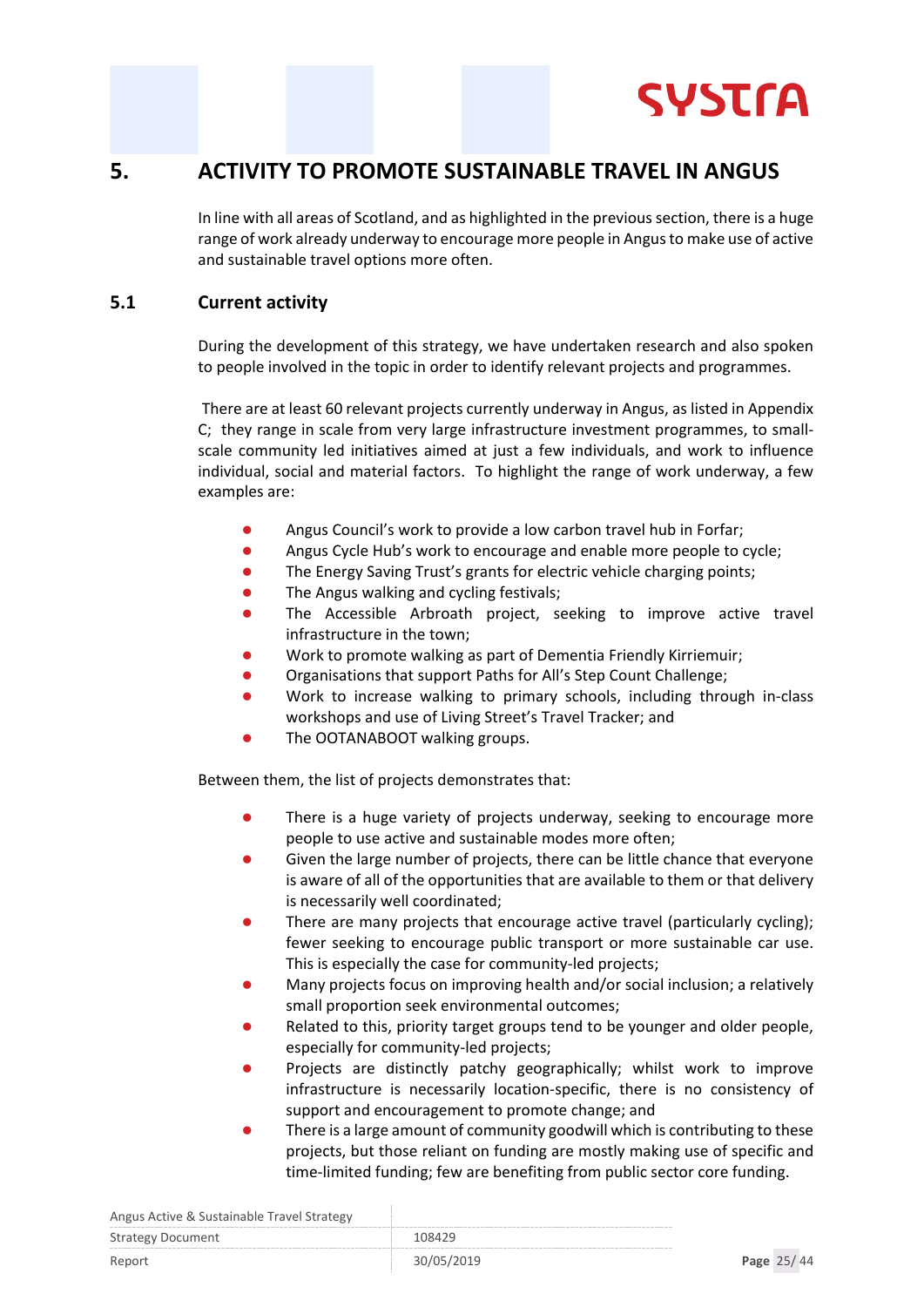

### <span id="page-25-0"></span>**5.2 Gap analysis**

We take from the above the following focuses and gaps for current activity:

| <b>PROJECT FOCUS</b>                                                          | <b>RELATIVE STRENGTHS</b>                                                                                                                           | <b>RELATIVE WEAKNESSES</b>                                                                                                                                                                                                 |
|-------------------------------------------------------------------------------|-----------------------------------------------------------------------------------------------------------------------------------------------------|----------------------------------------------------------------------------------------------------------------------------------------------------------------------------------------------------------------------------|
| Project type<br>(infrastructure,<br>information,<br>encouraging,<br>enabling) | Many projects relate to encouraging<br>and enabling change                                                                                          | Relatively few projects seek to<br>enhance infrastructure or information<br>Those encouraging and enabling<br>projects generally have only limited<br>reach in terms of geography or target<br>audience                    |
| Mode                                                                          | Many projects relate to the promotion<br>of walking, and particularly cycling                                                                       | Relatively few projects are working to<br>promote car share, EVs or public<br>transport use, or<br>projects that provide specialist<br>transport provision (e.g. community<br>transport or wheelchair-accessible<br>taxis) |
| Target group                                                                  | Many projects are seeking to support<br>travel choices for young people<br>(particularly school children) and less<br>able (typically older) people | Relatively few projects are seeking to<br>encourage modal shift for car drivers                                                                                                                                            |
| Geography                                                                     | There are projects in many parts of<br>Angus<br>There is a concentration of projects in<br>Arbroath at present                                      | No location has a comprehensive<br>range of activity underway                                                                                                                                                              |
| Delivery                                                                      | A wide range of<br>organisations/individuals are seeking<br>to improve active/sustainable travel                                                    | There are many different players<br>across public, private and third sector;<br>each with their own objectives<br>Work is not well co-ordinated, so best<br>value outcomes are not necessarily<br>achieved                 |
| Funding                                                                       | There are many different funding<br>sources available                                                                                               | Almost all projects are dependent<br>entirely on external funding sources<br>which are largely short-term, e.g. year<br>to year                                                                                            |
| Monitoring and<br>evaluation                                                  | SCSP projects have a structured<br>monitoring and evaluation template to<br>enable data to be captured                                              | There is limited data being<br>collected/available on the outputs<br>and outcomes of many projects                                                                                                                         |

The gap analysis serves to illustrate the importance of public sector intervention to ensure that active and sustainable travel initiatives are delivered in a way that is equitable and inclusive across the local authority area and for all its residents, and relevant to all modes.

Angus Active & Sustainable Travel Strategy

| $\frac{1}{1000}$         |            |            |  |
|--------------------------|------------|------------|--|
| <b>Strategy Document</b> | 108429     |            |  |
| Report                   | 30/05/2019 | Page 26/44 |  |

d,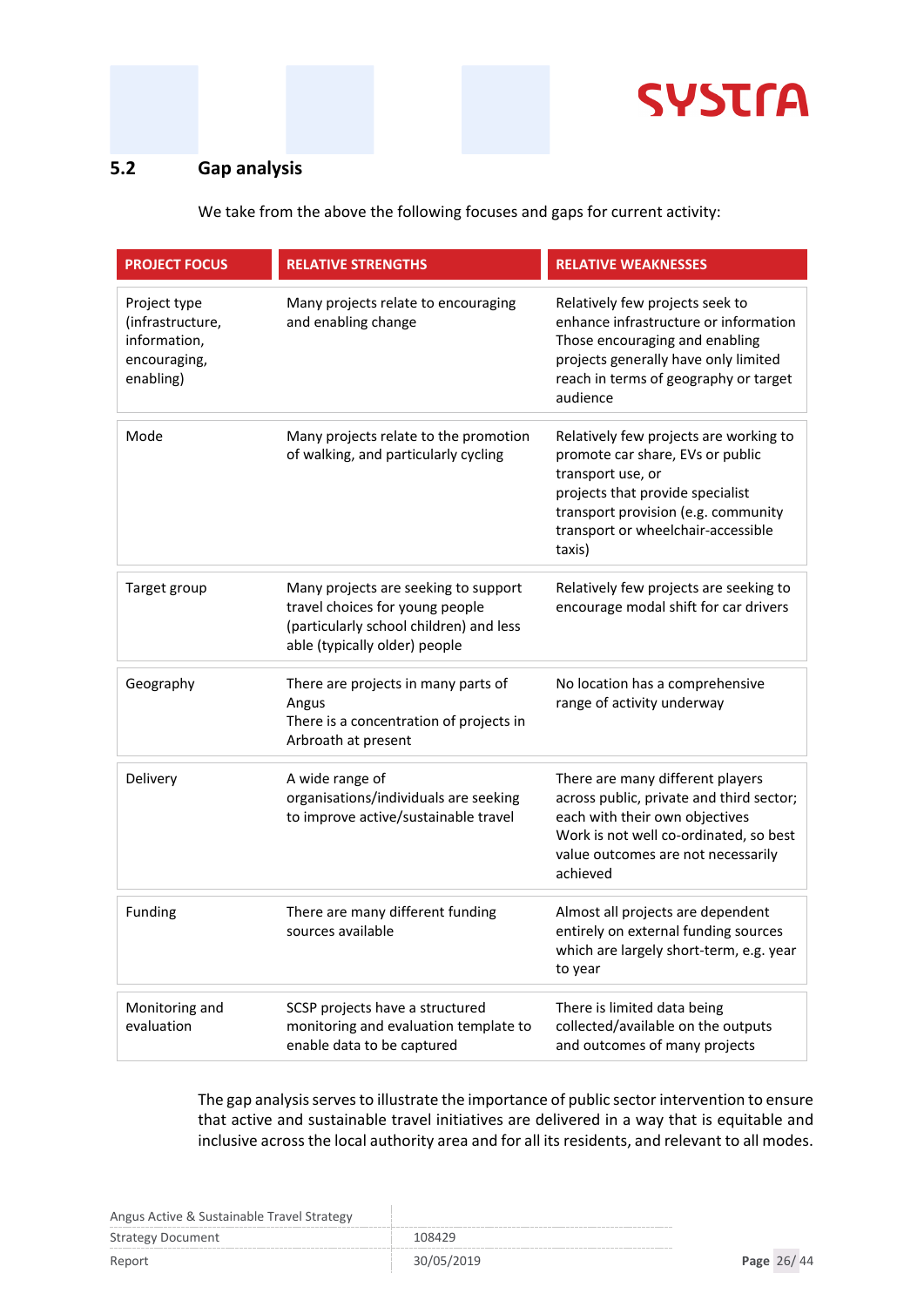

#### <span id="page-26-0"></span>**5.3 Funding sources**

The projects list highlights the importance of external, dedicated funding streams for the delivery of projects that promote active and sustainable travel.

The projects we have identified that are underway in Angus depend on at least 15 sources of funding, and many depend on significant time commitments from members of local communities. Transport Scotland identifies there being 27 funding streams available for active travel projects in Scotland; we are aware of seven funding streams seeking to increase access to EVs and charging infrastructure; others are available to support public transport. These are listed in Appendix D.

The funding landscape is diverse, and often confusing to navigate; frustrations surrounding it surface often, and were aired during the stakeholder workshop convened during the development of this strategy.

#### **SECTION HIGHLIGHTS**

- Many projects are underway in Angus to promote active and sustainable travel outcomes
- **O** They are being led by a variety of public, private and third-sector organisations
- **O** But work is patchy, both geographically and in terms of target audience and outcomes, and projects are often not well coordinated. Public sector intervention is currently required to minimise these problems
- Many sources of funding are available to assist project development or delivery, but the funding landscape is often confusing and time-consuming
- **O** Monitoring and evaluation of specific projects, and of their contribution to overall outcomes, is limited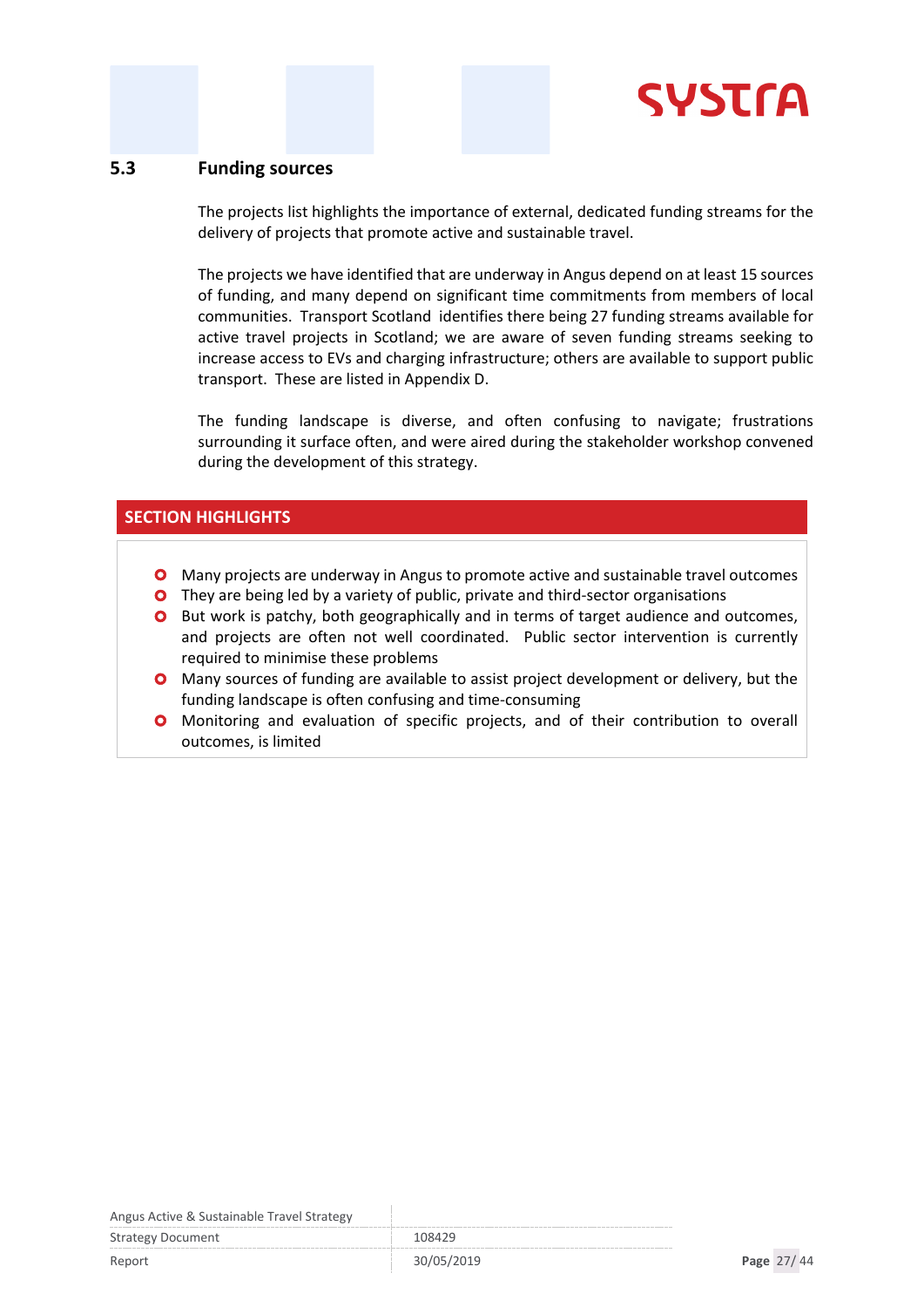# **SYSTra**

### <span id="page-27-0"></span>**6. ASPIRATIONS FOR CHANGE**

Stakeholders and residents are in agreement that change is needed to achieve the core outcome of more people using active and sustainable travel modes more often in Angus. They expressed their thoughts at local engagement events, which will be discussed in greater detail during this chapter.

#### <span id="page-27-1"></span>**6.1 Summary of Charrettes**

Between 2015 and 2017, Angus Council led the completion of Charrette discussions in each of the main towns of Angus. These were broad-ranging discussions, focussed on many aspects of life in these communities, but each made reference to active and sustainable travel elements.

The suggestions made during the Charrettes are (appropriately) local and highly specific, thus being more suitable for detailed project development than a Council-wide strategy. The main relevant points are provided in Appendix E. However, there are recurring themes and shared community aspirations which the Active & Sustainable Travel Strategy should seek to address. These include:

- More attractive urban spaces, that are nicer for more people to use;
- More attractive, direct and convenient active travel routes between key destinations in and around town centres;
- Better connections to long-distance active travel routes;
- Reduced impact of road traffic (on severance, on perceptions of road danger for pedestrians and cyclists); and
- Better information and support networks to enable more people to make use of active and sustainable travel choices.

#### <span id="page-27-2"></span>**6.2 Workshop findings**

Selected key stakeholders attended a workshop to help guide the development of this strategy. Notes of the workshop are included in Appendix F, with summary findings outlined below.

#### **Priority outcomes**

Workshop attendees discussed what an Active & Sustainable Travel Strategy for Angus should be seeking to achieve. They noted that active and sustainable travel can help achieve a broad range of outcomes, including improved health, a reduction in the adverse impacts of the transport system on the environment, and a thriving and sustainable local economy.

Attendees considered that all of these factors were relevant and important, but there was a strong sense that the primary objective of the strategy should be to promote inclusive access for everyone.

| $\frac{1}{1000}$ . The contract of the contract of the contract $\frac{1}{1000}$ |            |            |  |
|----------------------------------------------------------------------------------|------------|------------|--|
| Strategy Document                                                                | 108429     |            |  |
| Report                                                                           | 30/05/2019 | Page 28/44 |  |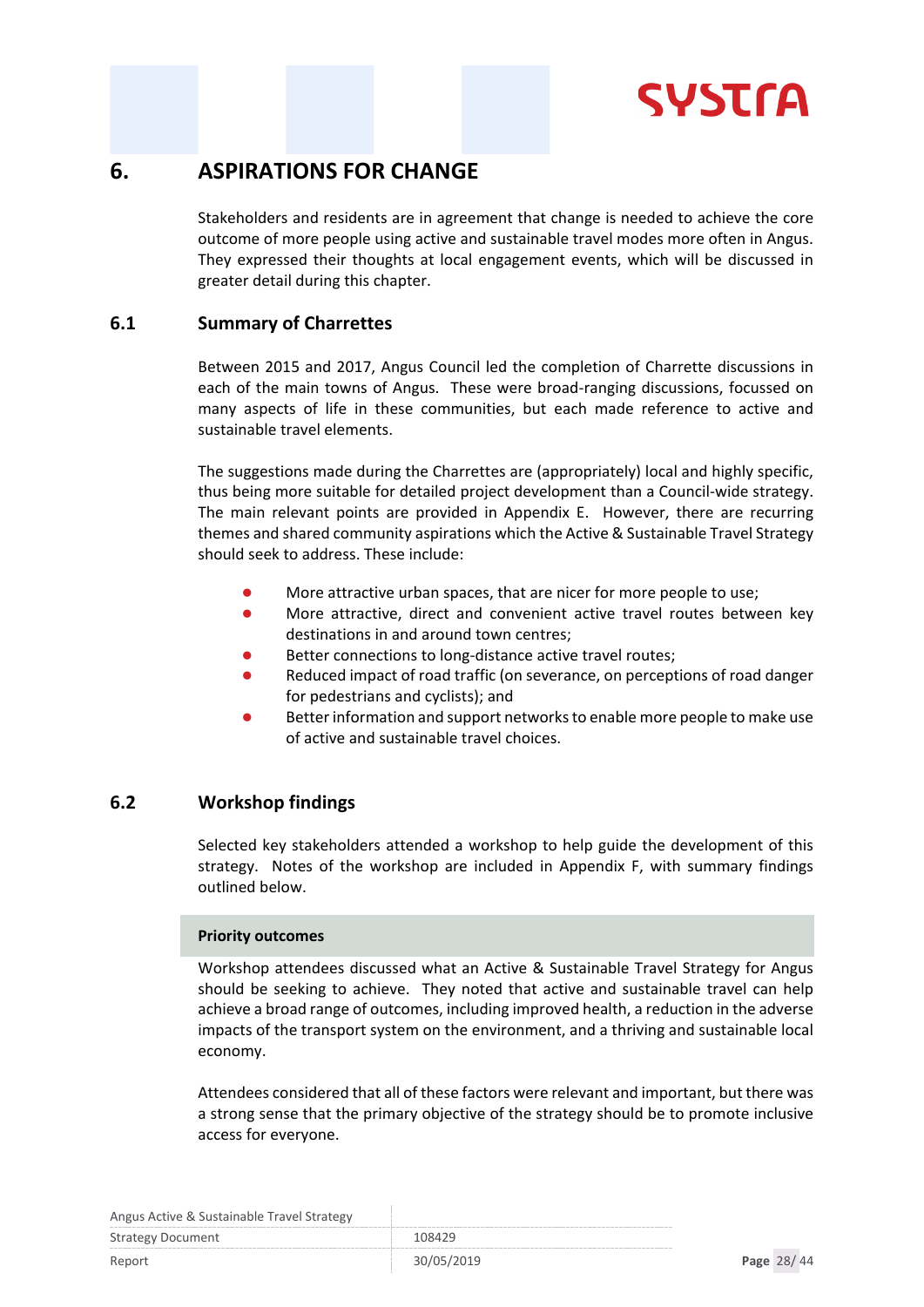

Attendees also felt that it was appropriate for the strategy to give greater focus to transport modes than others. Specifically, priorities should relate to active travel and bus use, as these have the greatest role to promote inclusive access for everyone.

The promotion of rail travel, electric vehicles and car share were all felt to be appropriate, but of lower priority.

#### **Priority issues**

Detailed discussions, focussed on identifying the barriers to change that are currently faced, took place during the workshop. Key points noted were:

- Communities need to be engaged in decision-making processes;
- **•** Funding: money is available, but often challenging to obtain:
- Maintenance of existing assets is often poor;
- Communication is often difficult because many people and organisations are involved and few people understand the whole delivery landscape; and
- Drivers for change towards active and sustainable travel were seen to be many, but relate particularly to regulation and policy, community aspirations and lobbying and political support (where it is available).

#### <span id="page-28-0"></span>**6.3 Structured interview findings**

During March 2019, a series of structured telephone interviews were conducted with selected Council officers and representatives of external agencies, to attempt to gather detailed information about activity that they are leading, or aware of, to promote active and sustainable travel.

The interviews sought to understand what relevant projects are underway in Angus and how they are delivered, what data is available, and priorities for change. In total, 16 key individuals were engaged. Details of the discussions are provided in Appendix G.

Information provided is used through this report, especially in helping understand current activity (see Section 5) and in framing objectives. Evident from the discussions was the relatively limited local data that is available to monitor and evaluate the effectiveness of specific interventions, let alone an area-wide strategy, and the challenges of getting all relevant stakeholders to engage.

| Strategy Document | 108429 |
|-------------------|--------|
|                   |        |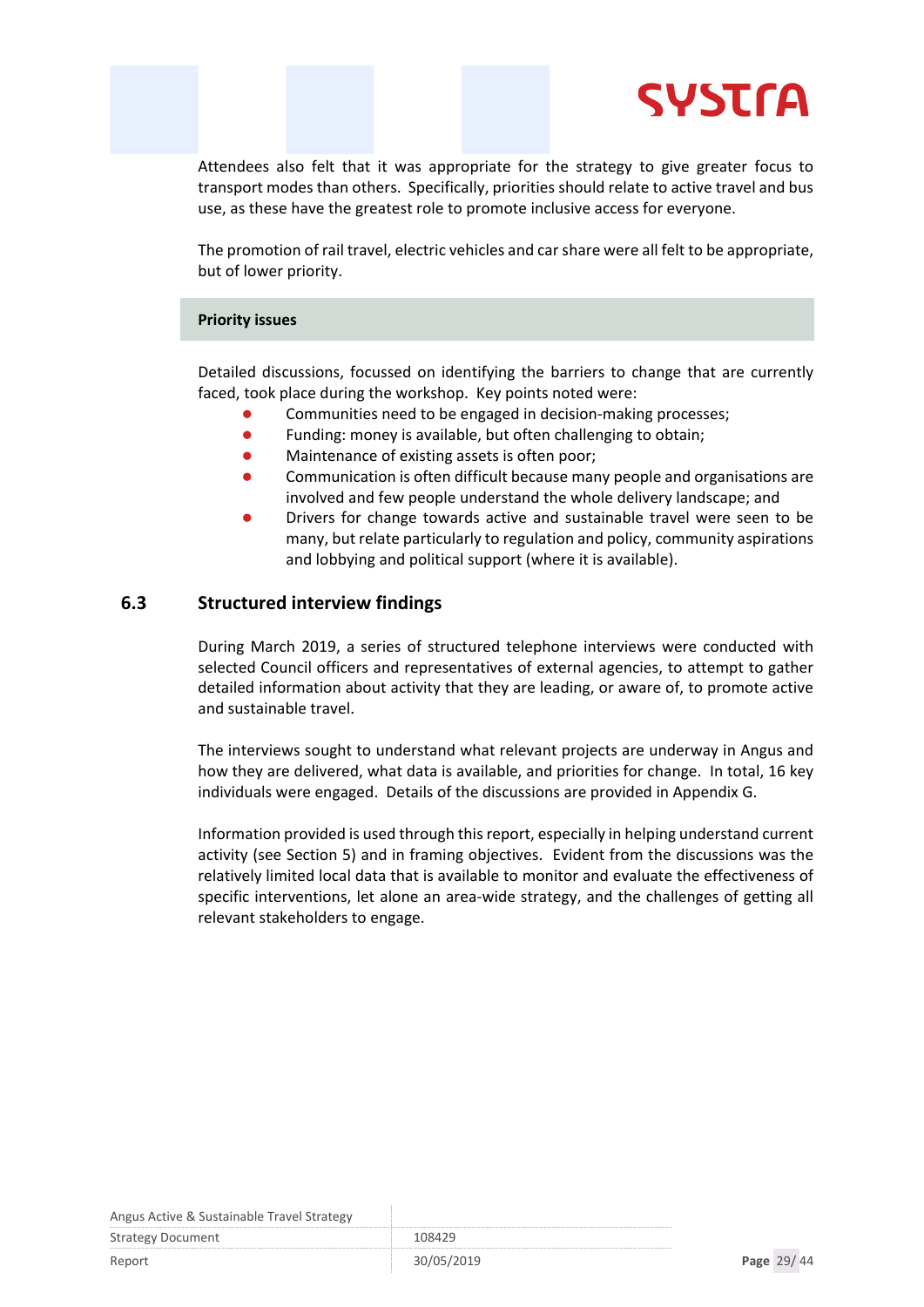# **SYSTrA**

#### **SECTION HIGHLIGHTS**

- Angus residents support projects that achieve active and sustainable travel outcomes
- **O** People want better urban spaces, more attractive active travel routes, less traffic and better information and support to enable change
- **O** Limited data collection is being undertaken to monitor and evaluate the outcomes of projects
- **O** Stakeholders recognise that active and sustainable travel contributes to a broad range of positive outcomes, but feel that inclusive access should be a priority for this strategy, and that enabling more people to walk, cycle and use the bus are of most relevance to this output
- O Stakeholders feel that this strategy should focus on enabling:
	- **•** Community input to decision-making
	- **Access to funding**
	- **Asset maintenance**
	- **•** Improving communications between delivery partners

Angus Active & Sustainable Travel Strategy

Strategy Document 108429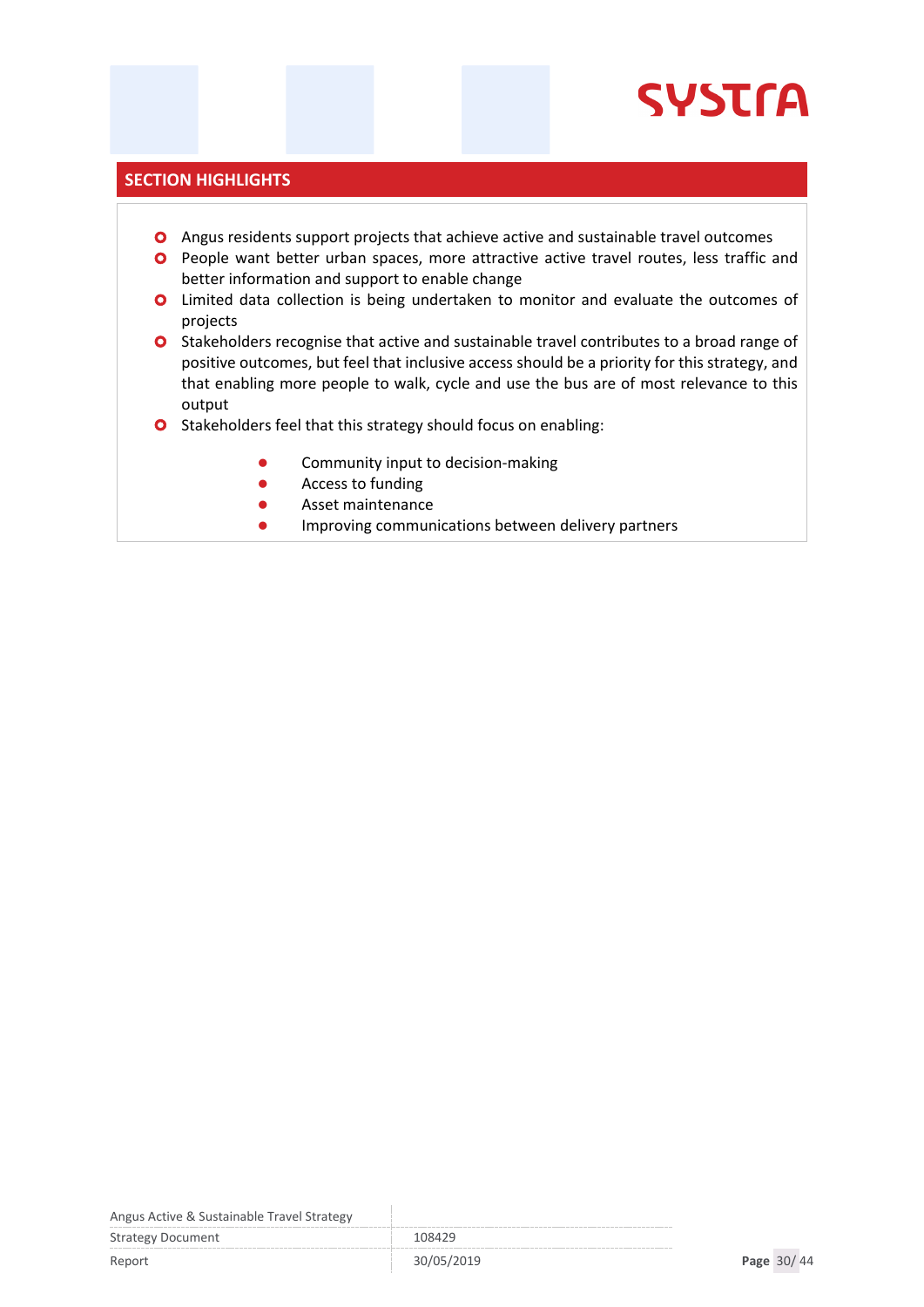**SYSTrA** 

### <span id="page-30-0"></span>**7. VISION AND OBJECTIVES**

In the light of the information and context provided above, the vision for what this strategy seeks to achieve is that:

"Partners are working together to provide and promote active and sustainable travel choices that connect everyone in Angus to jobs, education, services and leisure and also improve the area's environment, economy, and the health and wellbeing of its people."

To support this vision, objectives for the strategy seek significant strides to be made on increasing the use of active and sustainable modes:

| <b>OBJECTIVE</b> | <b>ASPIRATION</b>                                                                                                                                                                                                                            | <b>TARGET</b>                                                                                                                                                                                                                                |  |
|------------------|----------------------------------------------------------------------------------------------------------------------------------------------------------------------------------------------------------------------------------------------|----------------------------------------------------------------------------------------------------------------------------------------------------------------------------------------------------------------------------------------------|--|
| $\mathbf{1}$     | Many more people are walking and cycling<br>regularly to access local services, so                                                                                                                                                           | For the proportion of Angus residents<br>walking for utility journeys weekly or<br>more often to be at least equal to the<br>Scottish average by 2034                                                                                        |  |
| 2                | benefiting from better health, social<br>interaction and improving the environment                                                                                                                                                           | For the proportion of Angus residents<br>cycling for utility journeys weekly or<br>more often to be greater than 10% by<br>2034                                                                                                              |  |
| 3                | For public transport to remain a well-used<br>and accessible option for journeys around<br>Angus, and for residents unable to access<br>scheduled public transport to have other<br>provision which enables them to access local<br>services | For public transport vehicle mileage and<br>patronage to be maintained at least at<br>2019 levels                                                                                                                                            |  |
| 4                | For there to be a significant reduction in<br>carbon emissions from private vehicle use in<br>Angus                                                                                                                                          | For carbon emissions from car use in<br>Angus to fall by at least 39% by 2030 in<br>comparison with a 2015 baseline                                                                                                                          |  |
| 5                | For Angus Council to demonstrate leadership<br>in willingness to deliver active and<br>sustainable travel outcomes                                                                                                                           | For at least 10% of Angus Council's<br>transport expenditure to be devoted to<br>active travel in each year from 2020/21<br>to 2033/34, and for real-terms<br>expenditure on public transport to be<br>maintained at least at 2019/20 levels |  |

| .                        |            |            |
|--------------------------|------------|------------|
| <b>Strategy Document</b> | 108429     |            |
| Report                   | 30/05/2019 | Page 31/44 |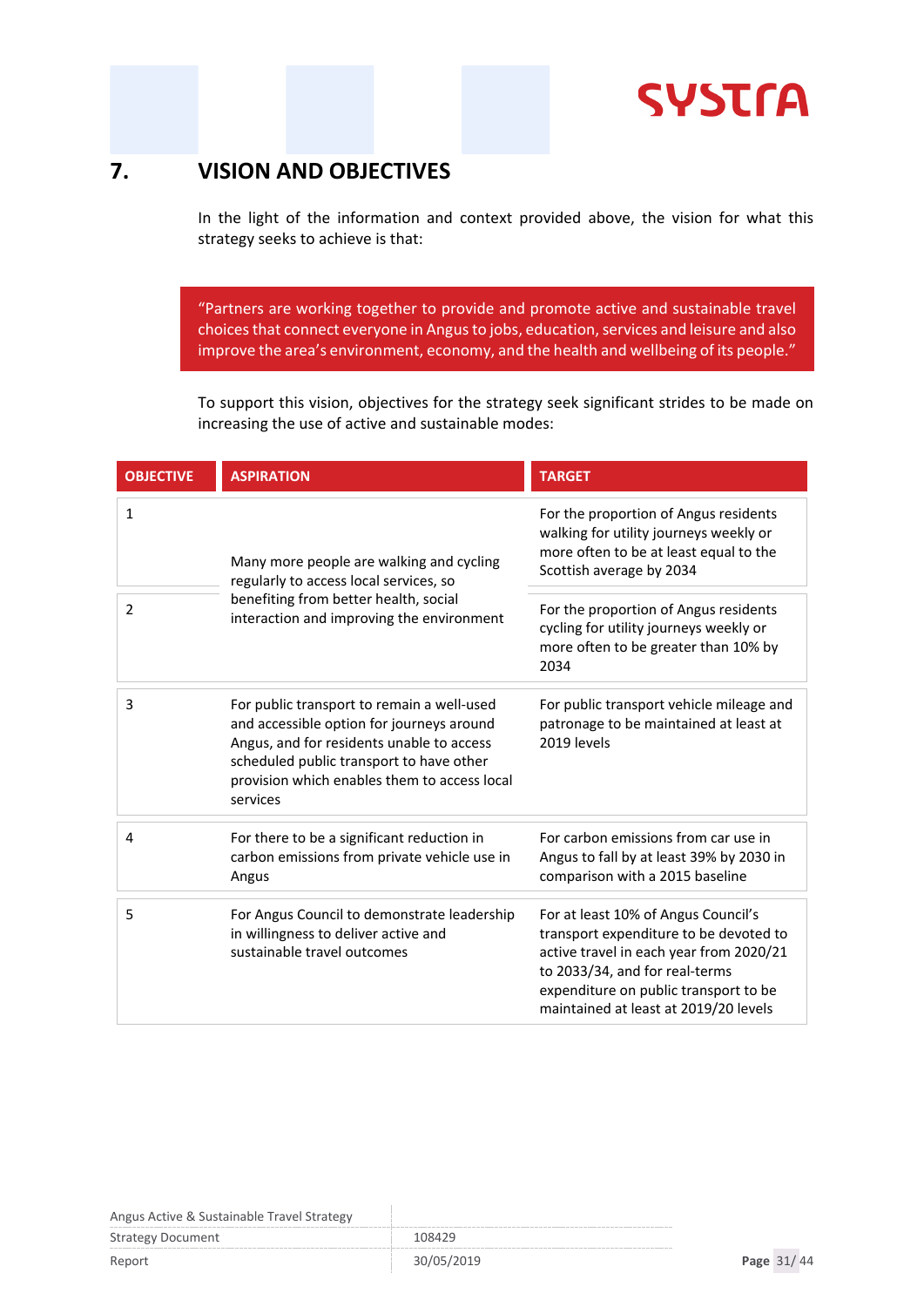# **SYSTra**

#### **Notes relating to targets:**

- Objective 1: 2016 Angus baseline = 60.4%, national baseline =  $68.6\%^{23}$ . Interim target for Angus of 62% by end 2022, reversing the small decline in recent years. Data source = Scottish Household Survey Travel Diary Survey. 2034 is chosen as the target date for this and objectives 2 and 5, giving a 15 year horizon to achieve these significant changes in behaviour;
- Objective 2: national baseline for small accessible towns = 4.5%, for small remote towns = 9.8%[24](#page-31-1). Angus baseline will need to be established. Interim targets of establishing the Angus baseline by end 2020, then increasing that by one percentage point by end 2022; and
- Objective 4: this reduction being the same proportional fall for Scotland as a whole identified in the 'policies' scenario of Greenhouse Gas Emissions Reduction Potential in the Scottish Transport Sector From Recent Advances in Transport Fuels and Fuel Technologies $^{25}$ .

<https://www.transport.gov.scot/media/43105/sct08183658301.pdf>

<span id="page-31-0"></span><sup>&</sup>lt;sup>23</sup> Scottish Household Survey Travel Diary, as reported in Tactran RTS Monitoring Framework 2018 Progress Report

<span id="page-31-1"></span><sup>&</sup>lt;sup>24</sup> Transport and Travel in Scotland 2017, Table 25.

<span id="page-31-2"></span><sup>25</sup> Figure 1[0 https://www.transport.gov.scot/media/10168/j202258.pdf](https://www.transport.gov.scot/media/10168/j202258.pdf)

Angus Active & Sustainable Travel Strategy

Strategy Document 108429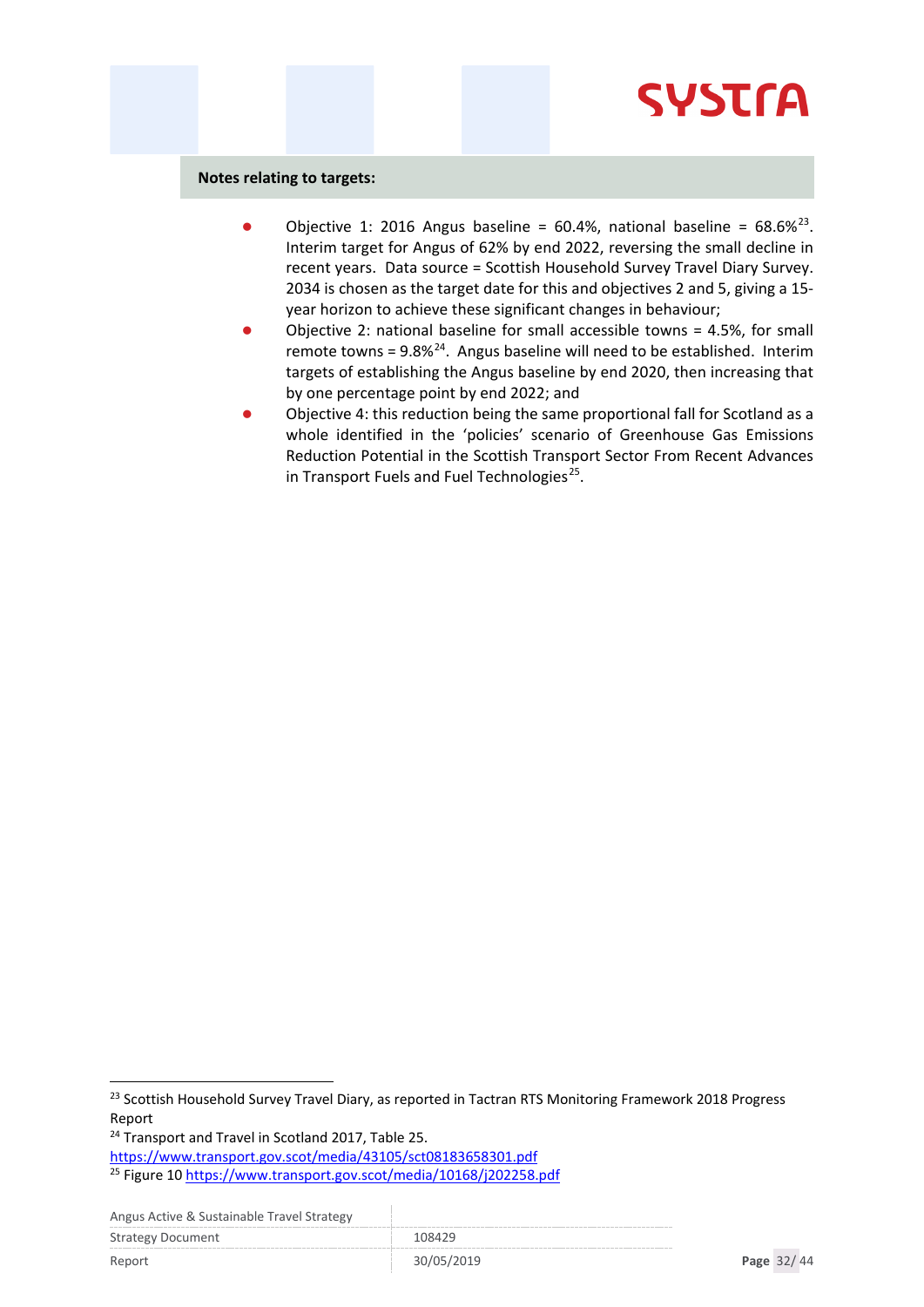

### <span id="page-32-0"></span>**8. ACTION PLAN**

As the previous sections have outlined, Angus Council has ambitious aspirations for increased rates of active and sustainable travel use, but is working within an environment of significantly constrained resources.

There is already a good range of activity underway in Angus to deliver relevant projects, and these are being taken forward by a large range of organisations, either alone or frequently in partnership.

But enhancing the efficiency and effectiveness of relevant project delivery requires shortterm improvements to:

- Mechanisms by which the needs of target communities can be identified, and the most appropriate projects taken forward to meet those needs, balancing interventions that meet individual, social and material requirements, and across the four types of intervention (improvements to infrastructure, information, enablers of change and encouragement to do so);
- Mechanisms that improve joint working between partners, so that their planning and resource allocations are better coordinated, and that target audiences are more easily able to understand and access the support and services provided;
- Leadership of, advocacy for and governance of active and sustainable travel projects, to ensure that all of the people of Angus can benefit from them, and that maximum value is delivered in Angus;
- The monitoring, evaluation and reporting of outcomes of projects and the strategy as a whole; and
- The expertise and capacity of project partners (amongst existing and potential new organisations), in order to be able to expand the potential for delivery.

Improved partnership working, supported by leadership and governance changes must therefore be at the heart of any changes.

#### **Active & sustainable travel forums**

Forums for the key delivery partners involved in active & sustainable travel projects in Angus should be convened to provide the mechanism for improved coordination of project delivery. These partners are likely to include:

- community-led enterprises (groups working to promote active & sustainable travel);
- community representatives, who may provide insight into local priorities (e.g. elected members, Community Councillors);
- transport companies (e.g. operators);
- industry bodies (e.g. tourism agencies);

| Angus Active & Sustainable Travel Strategy |            |            |
|--------------------------------------------|------------|------------|
| <b>Strategy Document</b>                   | 108429     |            |
| Report                                     | 30/05/2019 | Page 33/44 |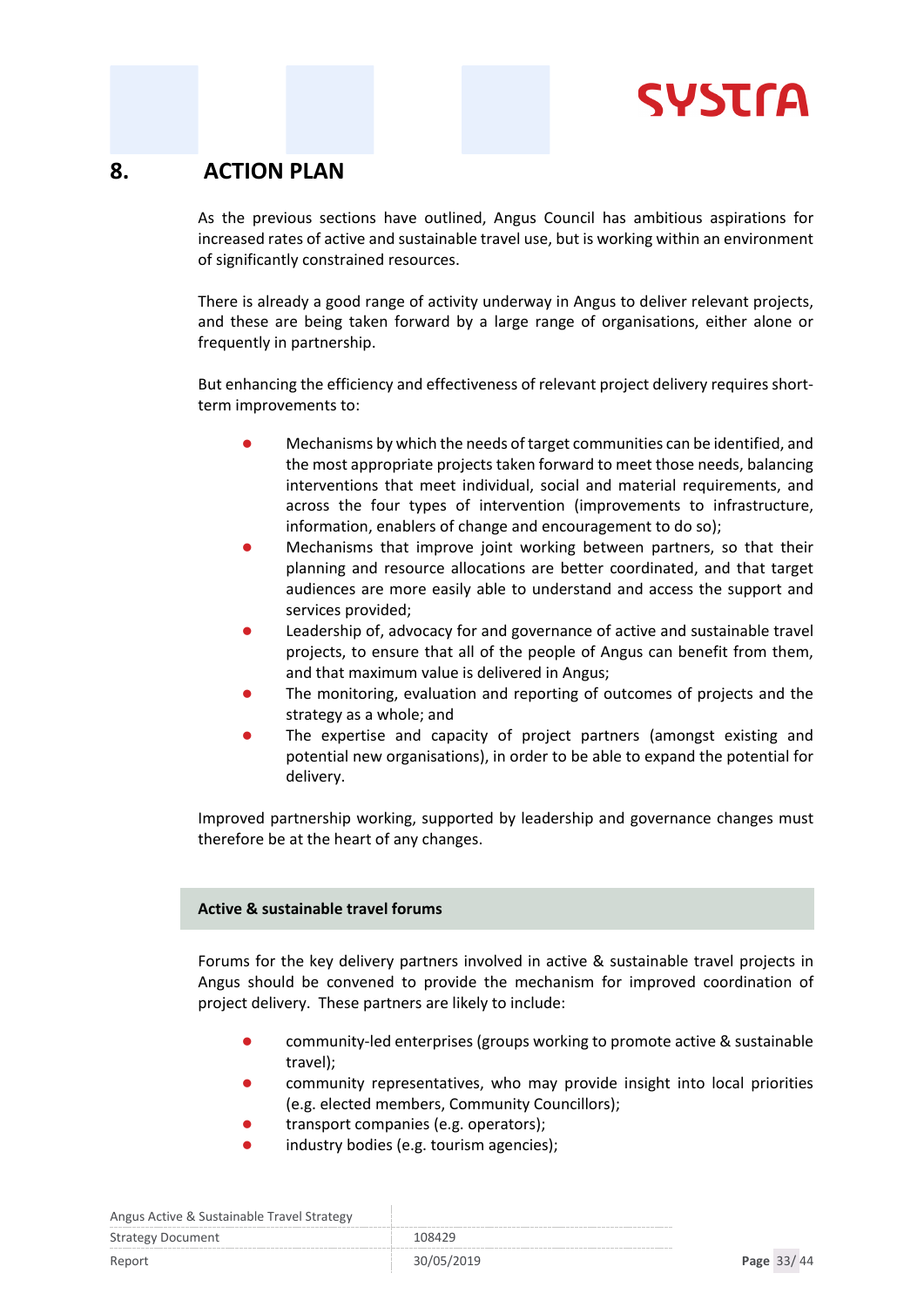

- the public sector (e.g. various Angus Council departments, NHS Tayside, Tactran); and
- large employers (public and private sector).

There should be more than one forum, recognising that delivery of active & sustainable travel projects is rarely fully cross-modal; forum leaders should enable links between forums to be made where beneficial. Separate forums should be established to help promotion and use of:

- Active travel;
- Public transport; and
- ULEVs and car share.

Forum attendees should determine the groups' remits, but they should include:

- Sharing of evidence on project effectiveness and best practice;
- Discussion of funding sources, and mechanisms to access funding;
- Sharing of capacity and knowledge between projects;
- Opportunities for capacity building for more delivery;
- Identification of priority projects for implementation; and
- Project co-ordination, such that measures to improve infrastructure or services are complemented by measures to make people aware of them and encouraged to use them.

Evidence from similar forums elsewhere shows that they can add good value to improving efficiency and effectiveness of outcomes, but that they need active and on-going support. Administration and coordination of meetings and activities of the forums will be required, and strong leadership needed in order to motivate all partners to attend on an on-going basis. Regular reviews with attendees are needed to ensure that all partners are benefiting from engaging.

#### **Leadership, governance and capacity building**

Enabling the work of the forums, and to ensure they are effective on an on-going basis, will require leadership, governance and capacity building.

At present, most partners look towards local authorities and other public sector partners to take a lead on these matters, and Angus Council recognises its responsibility to provide leadership if it wants to ensure that its objectives are delivered and benefits shared equitably amongst the people of Angus.

The Council's challenge of being able to take on this role are outlined in section 4, but this also summarises evidence that the ability for other partners to take on these oversight roles is small, and potentially results in a loss of control of outcomes.

To seek to overcome this problem, we identify three routes, which could be taken forward singly or in combination:

| Angus Active & Sustainable Travel Strategy |            |            |  |
|--------------------------------------------|------------|------------|--|
| Strategy Document                          | 108429     |            |  |
| Report                                     | 30/05/2019 | Page 34/44 |  |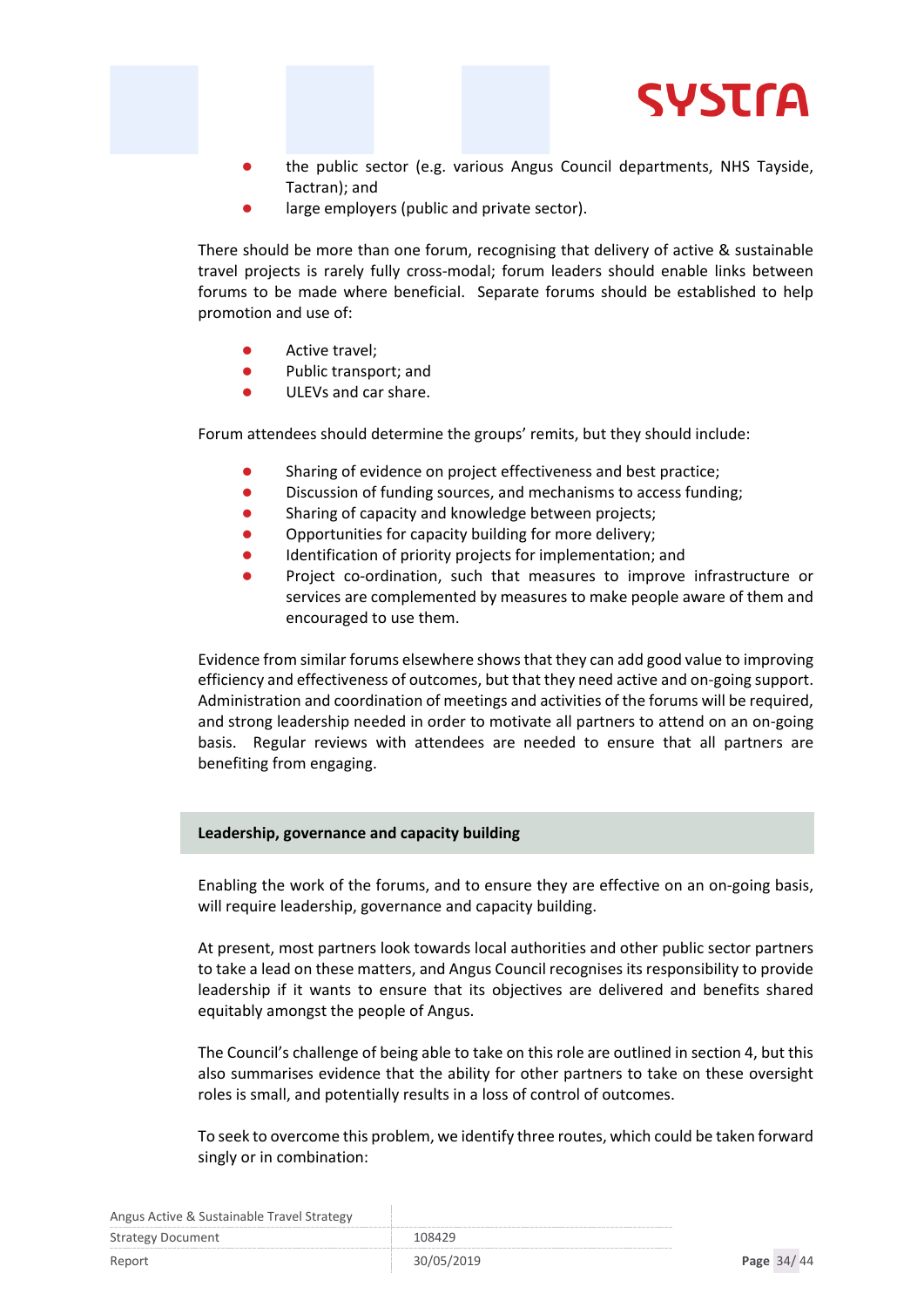

- **1.** Seek support from partner organisations to deliver these responsibilities;
- **2.** Expand the capacity of Angus Council and its resource to be able to do so; and/or
- **3.** Expand the capacity of partner organisations to lead and guide.

Recommended actions to move forward on these issues are:

| <b>ACTION</b>  | <b>OUTLINE</b>                                                                        | <b>DESCRIPTION</b>                                                                                                                                                                                                                                                                                                                                                                                                                                                                                                                 |
|----------------|---------------------------------------------------------------------------------------|------------------------------------------------------------------------------------------------------------------------------------------------------------------------------------------------------------------------------------------------------------------------------------------------------------------------------------------------------------------------------------------------------------------------------------------------------------------------------------------------------------------------------------|
| 1              | Engage with the<br>main extant<br>delivery partners                                   | Angus Council should convene discussions with its current main<br>delivery partners to discuss the recommendations of this<br>strategy and comment explicitly on the issue of capacity and<br>resources, to identify whether any are willing and able to do<br>more to support change, especially to support the leadership<br>and governance of change                                                                                                                                                                            |
| $\overline{2}$ | Instigate the<br>work of the<br>three forums<br>described above                       | Alongside work to engage with the main delivery partners, work<br>to establish the forums should be commenced. Although this<br>requires time investment, most likely initially by Angus Council,<br>the forums should provide a conduit for unlocking of resource<br>from partners, both for project delivery and to potentially assist<br>with leadership and governance tasks                                                                                                                                                   |
| 3              | Seek to engage<br>with the CPP                                                        | The CPP is the body which should provide the main conduit for<br>cross-sectoral working, and so should be able to help unlock<br>more support from other community planning partners.<br>Therefore, although recent evidence has suggested that their<br>ability to engage with transport issues is limited, we suggest an<br>approach is made to determine whether they are willing and<br>able to take a greater role in leadership and governance of<br>active & sustainable travel issues, or can encourage others to<br>do so |
| 4              | Make use of all<br>opportunities to<br>provide resource<br>to Angus<br>Council's team | There are at least some opportunities for funding for staff<br>resource that Angus Council is not making full use of (as<br>examples, embedded officer support for active travel project<br>development and monitoring is available from Sustrans and<br>more support resource could be generated from SCSP). These<br>should be capitalised on                                                                                                                                                                                    |
| 5              | Seek increased<br>resource<br>through Angus<br>Council support                        | Given their support for the previous 2016 Active Travel Strategy<br>and the aspirations of this Active & Sustainable Travel Strategy,<br>elected members could be challenged to determine whether<br>they support increased investment of staff time to enable<br>leadership and governance improvements to be made, hence<br>potentially unlocking increased capacity from community-led<br>organisations                                                                                                                         |

Angus Active & Sustainable Travel Strategy

| <b>Strategy Document</b> | 108429     |            |
|--------------------------|------------|------------|
| Report                   | 30/05/2019 | Page 35/44 |

÷,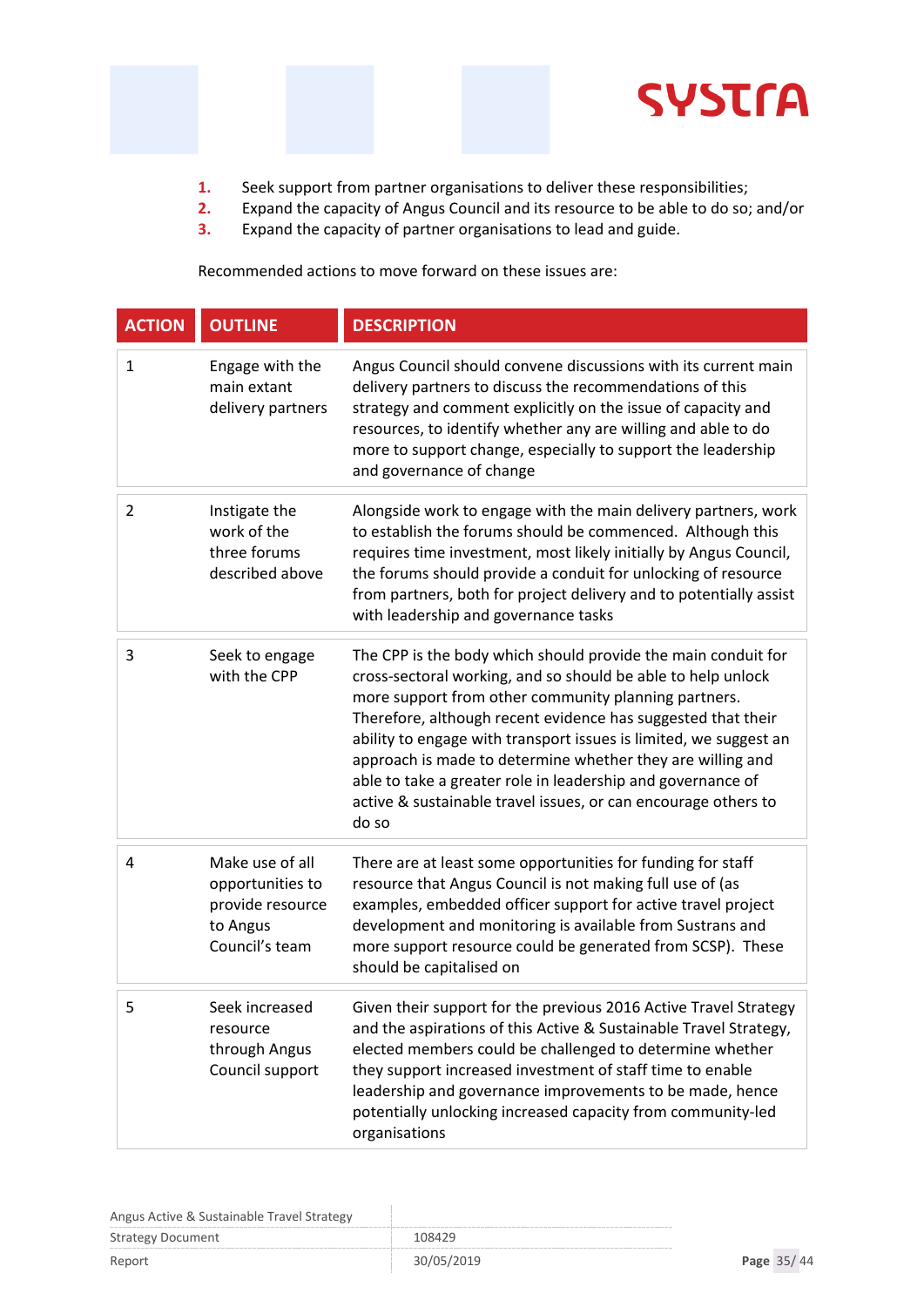| <b>ACTION</b> | <b>OUTLINE</b>                                                 | <b>DESCRIPTION</b>                                                                                                                                                                                                                                                                        |
|---------------|----------------------------------------------------------------|-------------------------------------------------------------------------------------------------------------------------------------------------------------------------------------------------------------------------------------------------------------------------------------------|
| 6             | Confirm that all<br>funding<br>potential is being<br>maximised | Review those funding sources listed in Appendix D of this<br>strategy to determine whether there are any that are currently<br>being un- (or under-) used by Angus Council or its partners and<br>which could provide assistance with short-term support                                  |
|               | <b>Build community</b><br>support for<br>action                | Reach out through the Council's community engagement<br>channels to audiences and potential partners that are not<br>currently engaged to request support for defining problems,<br>issues and opportunities for change, either directly or through<br>enhancing membership of the forums |

Angus Active & Sustainable Travel Strategy

Strategy Document 108429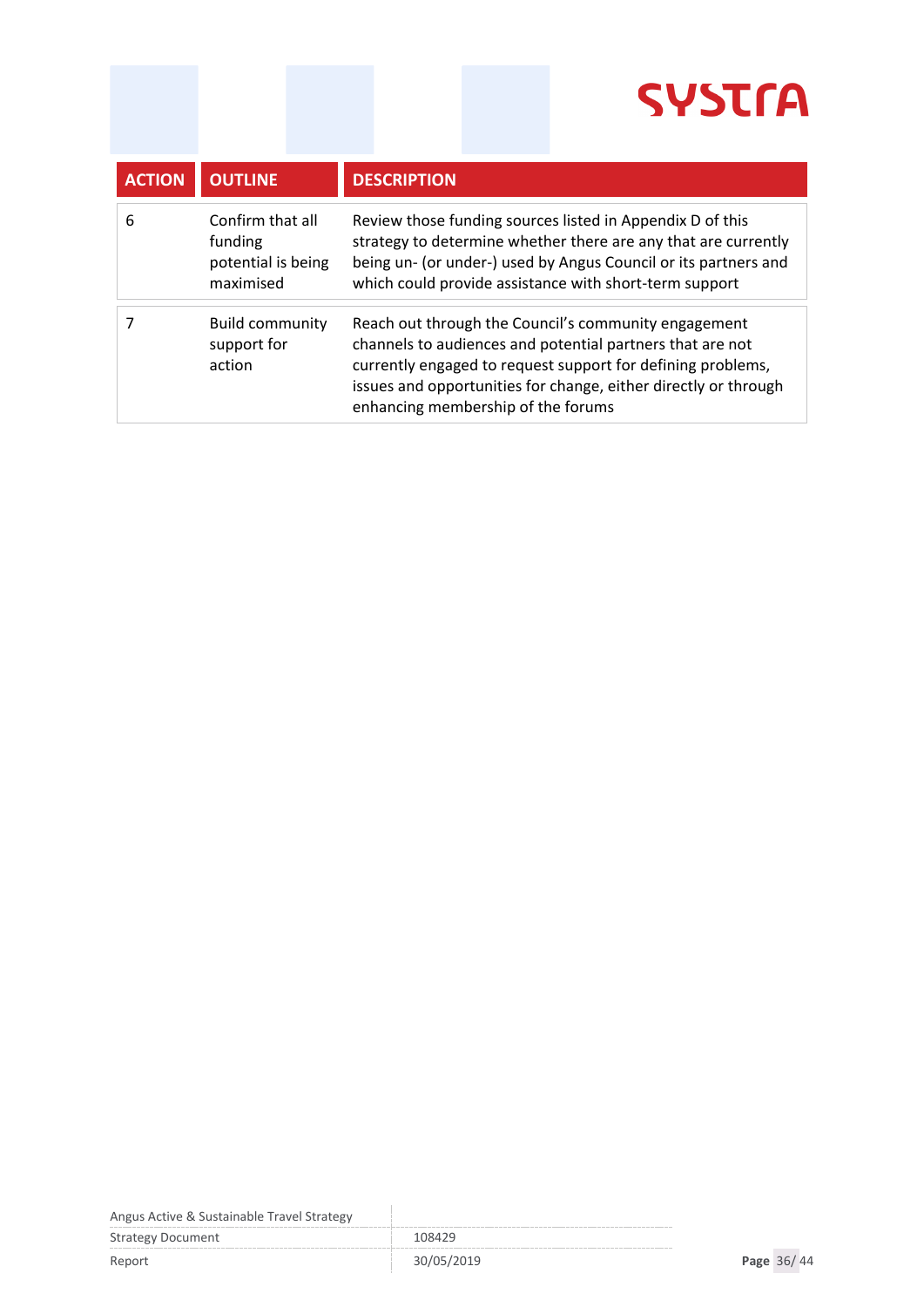

### <span id="page-36-0"></span>**9. MONITORING & EVALUATION PLAN**

This section provides a plan to monitor and evaluate the effectiveness of the Angus Active & Sustainable Travel Strategy in meeting its objectives.

This plan is intended:

- To enable continuous improvement in project delivery processes;
- To demonstrate the value for money (or lack thereof) of each intervention to learn lessons for future delivery of active & sustainable travel projects in Angus;
- To demonstrate the value of projects and their outcomes to funders and key local decision makers and the residents of Angus; and
- Determine how completely the strategy's objectives have been met.

Evaluation is required of processes, outputs and outcomes. Evidence to support the evaluation should be quantitative where possible, but qualitative evidence will be needed to support this; behavioural change programmes seek to influence attitudes for the long term as well as deliver short term quantifiable change.

Project planning should typically allocate a minimum of 10% of funding to be used for evaluations, which should span at least 3 years post-intervention in order to get a reasonably robust assessment of the effectiveness and cost-effectiveness of interventions; we recommend this as a guide for project planners.

#### <span id="page-36-1"></span>**9.1 Indicators and data requirements**

Indicators are important monitoring tools that enable progress to be measured against the set objectives. There are four basic types of indicators: input indicators, output indicators, process indicators and outcome indicators, which each have varying data requirements. The four types are introduced below.

- **Input** and **output indicators**: resource and monetary input (e.g. expenditure, staff time spent etc) and actions taken, i.e. what has been delivered to promote active & sustainable travel. In the main, this will be routinely collected by Angus Council and delivery partners, as part of project delivery, though as preparation of this strategy has shown, collation of this information is often challenging.
- **Process indicators**: quality and effect. Process data will help measure how well the relevant activities are being implemented and received by the target audiences. Monitoring of process indicators will enable continuous improvement in project delivery processes.
- **Outcome indicators**: what has been achieved (e.g. travel behaviour change) and impact on the overarching policy objectives. In part, outcome information can be collected from surveys of users of specific projects (users of a new path, school children targeted for a behavioural change campaign, etc), but these are rarely sufficient, as travel behavioural choices are often influenced by a range of initiatives, as well as external factors.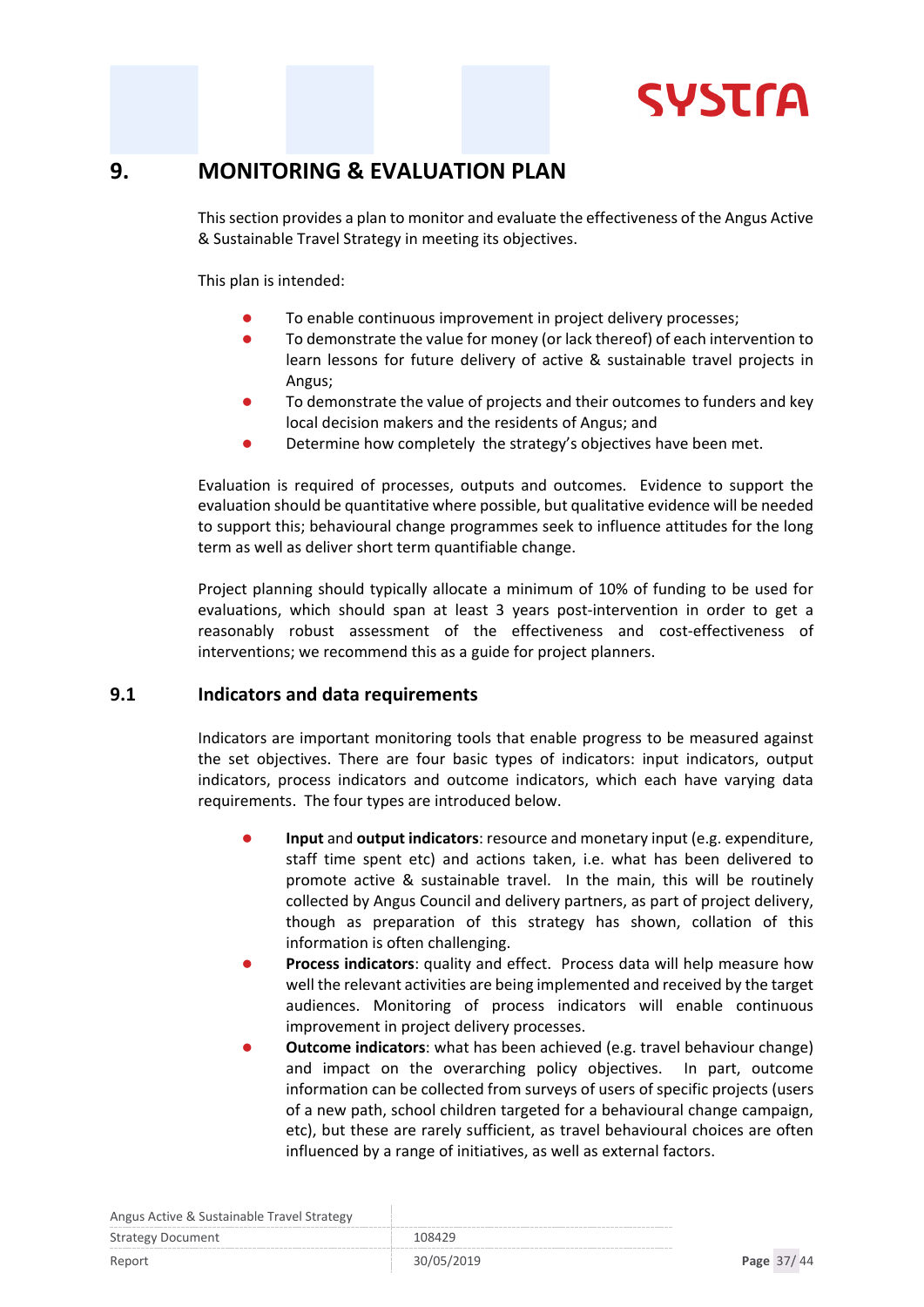

Additionally, it is desirable to understand how active & sustainable travel can and does help contribute to a range of wider impacts, such as improved health and community cohesion, so that the full range of effects and benefits can be captured.

The next section provides the recommended monitoring framework for the strategy. This is grouped according to three sub-categories, described in turn below:

- Mechanisms to gather data on the performance of individual projects that are seeking to promote active & sustainable travel in Angus;
- Mechanisms to gather contextual information on travel and related issues, to understand how travel patterns are changing more generally; and
- Mechanisms to gather data on the overall outcomes of work to promote active & sustainable travel, which investigation of the individual components would otherwise miss.

#### <span id="page-37-0"></span>**9.2 Monitoring and evaluation framework**

The monitoring and evaluation framework is summarised below, following which more detailed information about recommended data collection methods is provided:

Angus Active & Sustainable Travel Strategy

Strategy Document 108429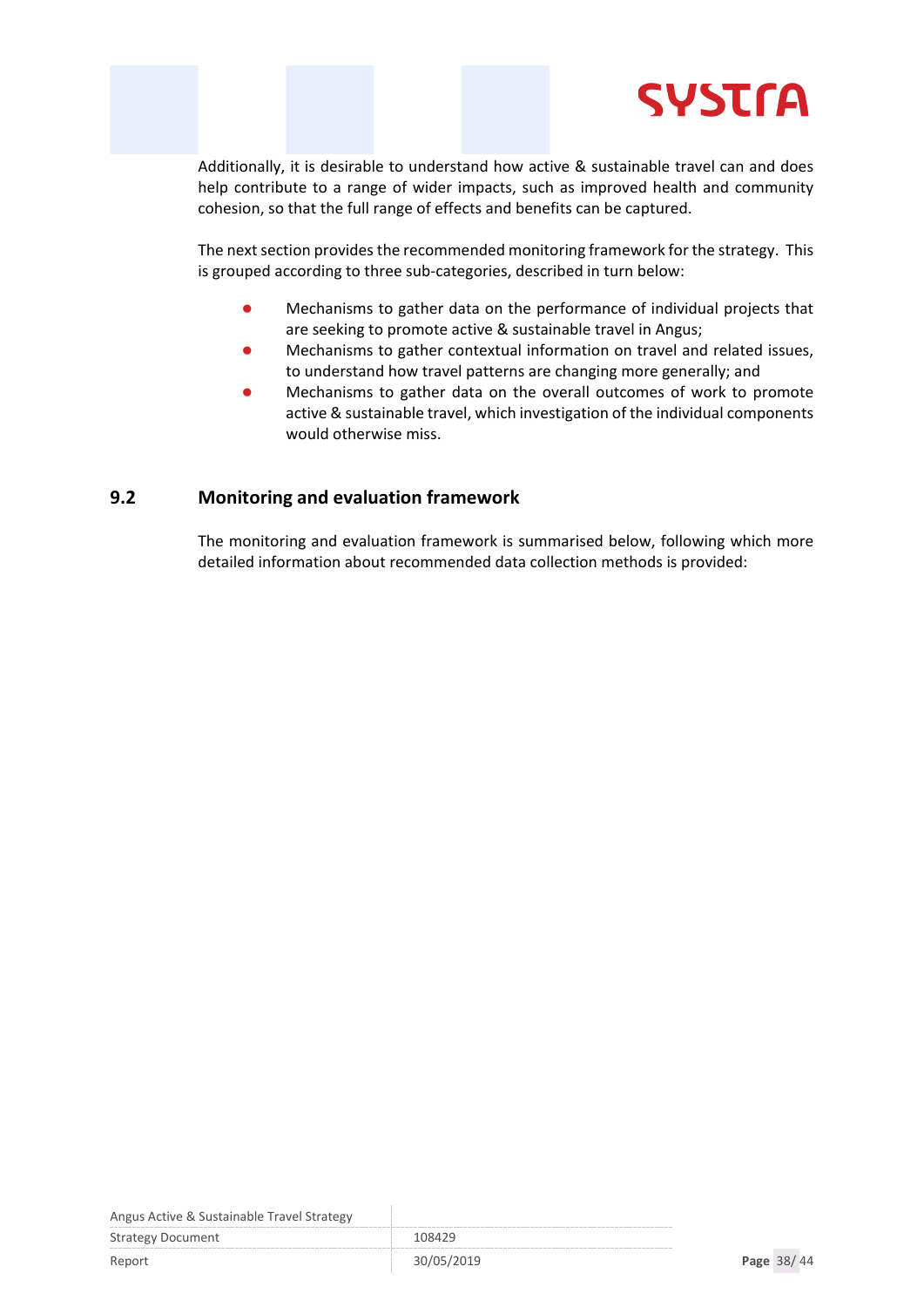# **SYSTrA**

#### **Vision**

Partners are working together to provide and promote active and sustainable travel choices that connect everyone in Angus to jobs, education, services and leisure and also improve the area's environment, economy, and the health and wellbeing of its people



### **Objectives**

- For the proportion of Angus residents walking for utility journeys weekly or more often to be at least equal to the Scottish average by 2034
- For the proportion of Angus residents cycling for utility journeys weekly or more often to be greater than 10% by 2034

For public transport vehicle mileage and patronage to be maintained at least at 2019 levels

For carbon emissions from car use in Angus to fall by at least 39% by 2030 in comparison with a 2015 baseline

For at least 10% of Angus Council's transport expenditure to be devoted to active travel in each year from 2020/21 to 2030/31, and for real-terms expenditure on public transport to be maintained at least at 2019/20 levels



#### **Primary outcome indicator data source** Transport and Travel in Scotland, Bus operator data Scottish Angus Council data

Scottish Household Survey Travel Diary

complemented by local data collection Government climate reporting

# **Input indicators data source**

Project-specific data from delivery partners



**Process indicators data source**

Project-specific data from delivery partners

Feedback from target audiences



### **Output indicators data source**

Project-specific data from delivery partners



**Output indicators data source**

 Project-specific data from delivery partners Contextual data

Feedback from target audiences

| Aligus Active & Sustalliable Travel Strategy |            |            |  |
|----------------------------------------------|------------|------------|--|
| <b>Strategy Document</b>                     | 108429     |            |  |
| Report                                       | 30/05/2019 | Page 39/44 |  |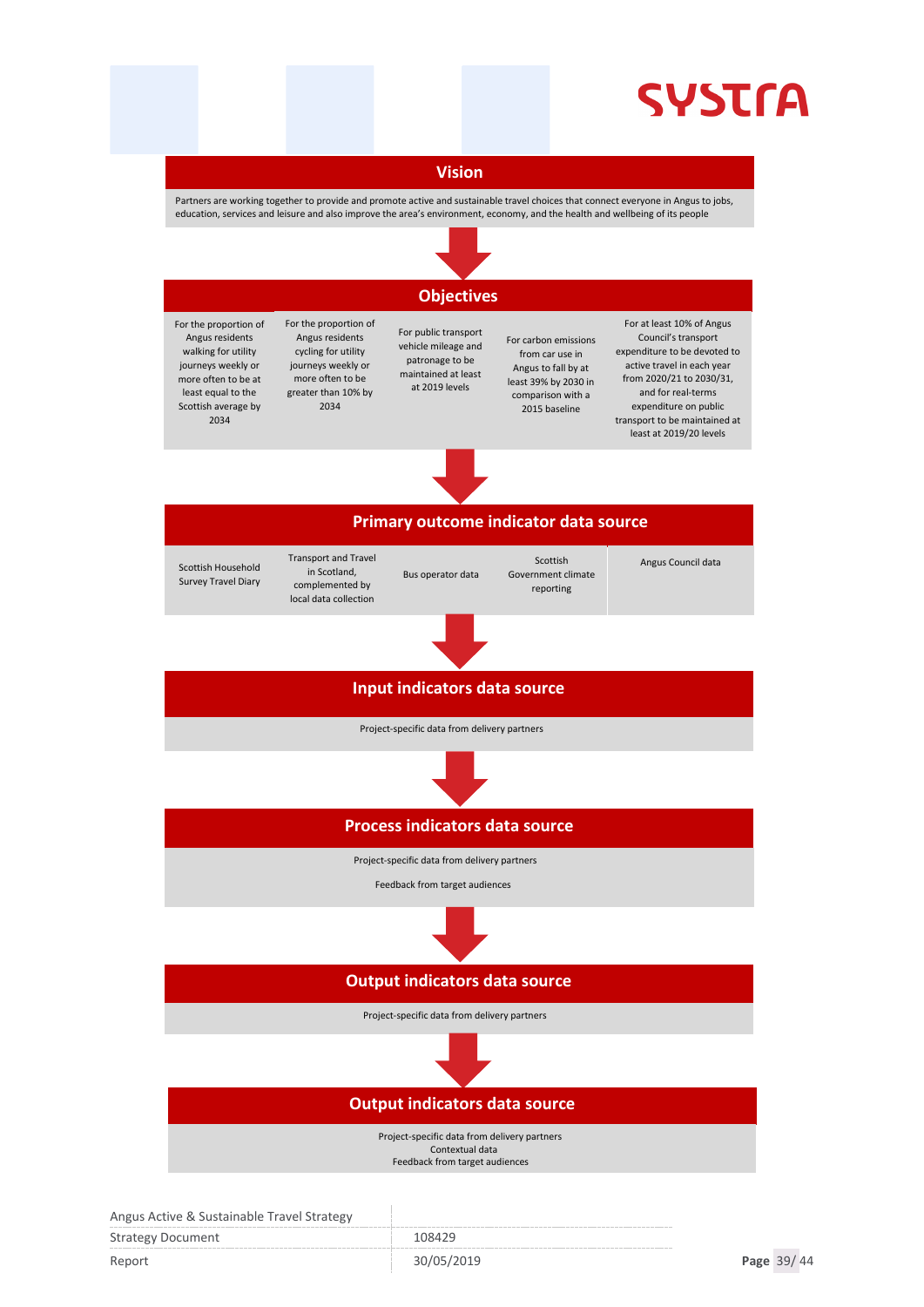# **SYSTra**

#### **Project-specific data**

The following information should be sought in relation to each project promoting active & sustainable travel in Angus.

- Input data
	- **Financial expenditure (including source, and whether revenue or** capital);
	- **If** Input of time by paid staff and/or volunteers; and
	- **Any other inputs, including support from other organisations.**
- Output data
	- Details of how much, of what, was delivered. Examples include:
		- Number of new EV charge points;
		- Number of new sign-ups to a car share scheme;
		- Number of campaign adverts posted or leaflets distributed;
		- Number of events carried out and approximate number of people attending;
		- Number of km of new bus service operated; and
		- Number of km of improved active travel route.

#### Process data

- Information about the delivery of the project, primarily to ensure that relevant lessons are learned for future project delivery. Examples include:
	- Qualitative feedback from users about the service;
	- Local stakeholders' feedback about the appropriateness of the investment made; and
	- Delivery staff's views on how delivery could have been improved.

#### Outcome data

- How people's travel patterns have changed (at 12, 24, and 36 months post-intervention). Examples include:
	- Number of additional active/sustainable journeys made, or number of extra km walked/cycled;
	- Whether these are new journeys or, if replacements for existing journeys, what mode those existing journeys was by;
	- What benefit the individual has noticed as a result of changing their travel habits (feeling fitter, saving money, better able to access services, etc);

| <b>Strategy Document</b> | 108429     |            |
|--------------------------|------------|------------|
| Report                   | 30/05/2019 | Page 40/44 |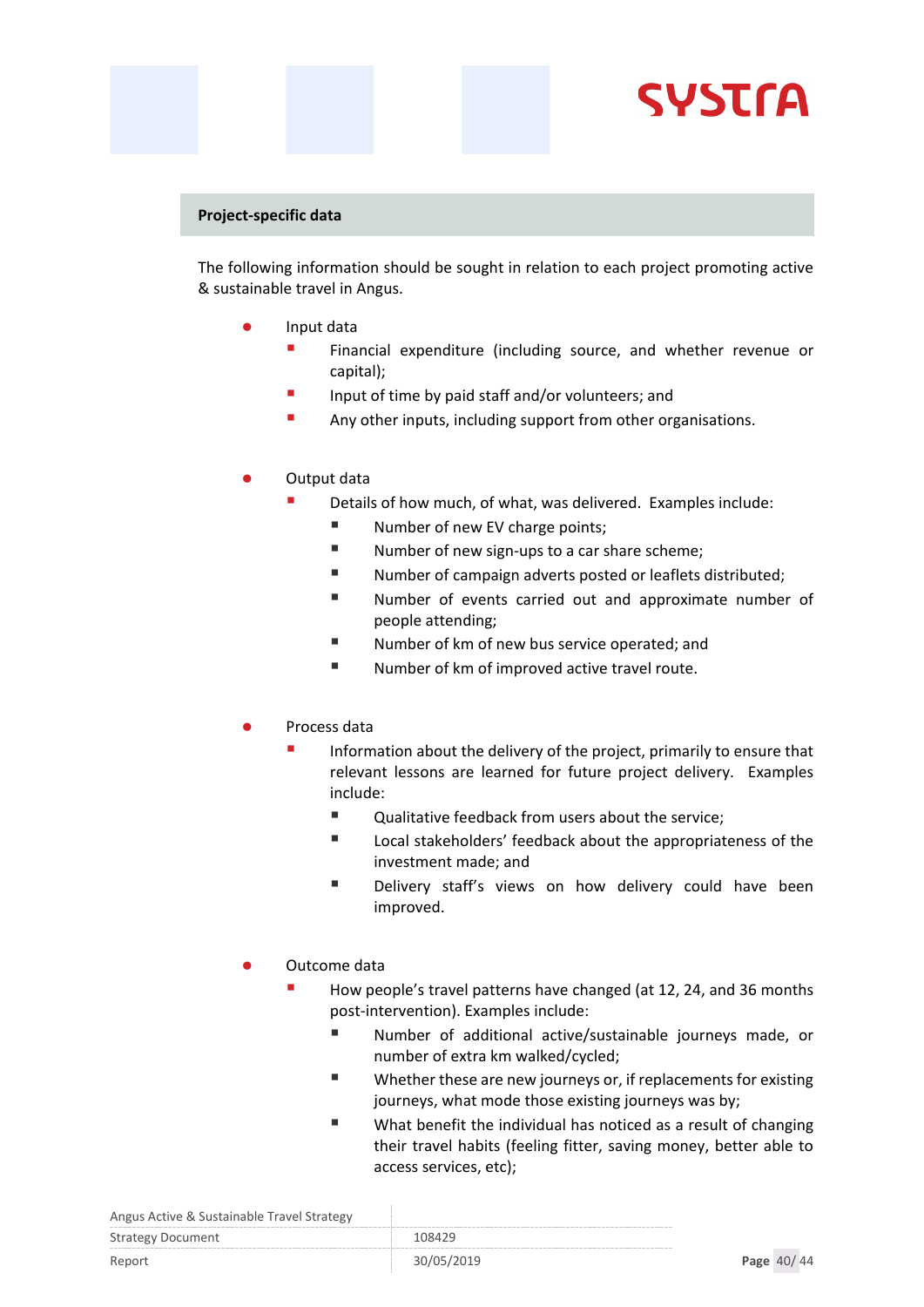

- Whether initial changes in travel habits have been sustained over time; and
- What reasons initiated, and sustained, the change.
- Other community stakeholders' views on the effectiveness of the project

#### **Contextual data**

A good range of contextual data is available from published national and regional datasets. Baseline information from them is provided in the data collation spreadsheet which accompanies this strategy.

Between them, these provide a good overarching picture of longitudinal trends in travel patterns in Angus across all the main modes, and are worth collating and reporting regularly, especially to determine whether progress towards achieving objectives is being made. But they do not provide any specific information about travel within any of the Burghs, or how changes in travel patterns affect different socio-demographic groups, and nor do they provide any insight into the reasons why changes have occurred.

To achieve this, new data collection will be required, using the mechanisms outlined below.

#### **Stakeholder support**

It is recommend that local business, community and stakeholder support for the strategy is regularly assessed, as an indicator to monitor wider impacts of work to promote active & sustainable travel.

This can be measured through discussion in focus groups and/or through undertaking interviews or surveys of their attitudes towards relevant initiatives and continued investment in sustainable travel. The involvement and perceptions of the following people could be used to evaluate support for the programme in terms of economic growth, social cohesion and quality of life benefits:

- Elected members;
- **•** Community Council members;
- Public health staff at NHS Tayside;
- Key staff of major trip attractors (key employers, schools, etc);
- Business representatives; and
- Representatives of people that the strategy is particularly aimed at reaching
- Key staff of delivery partners.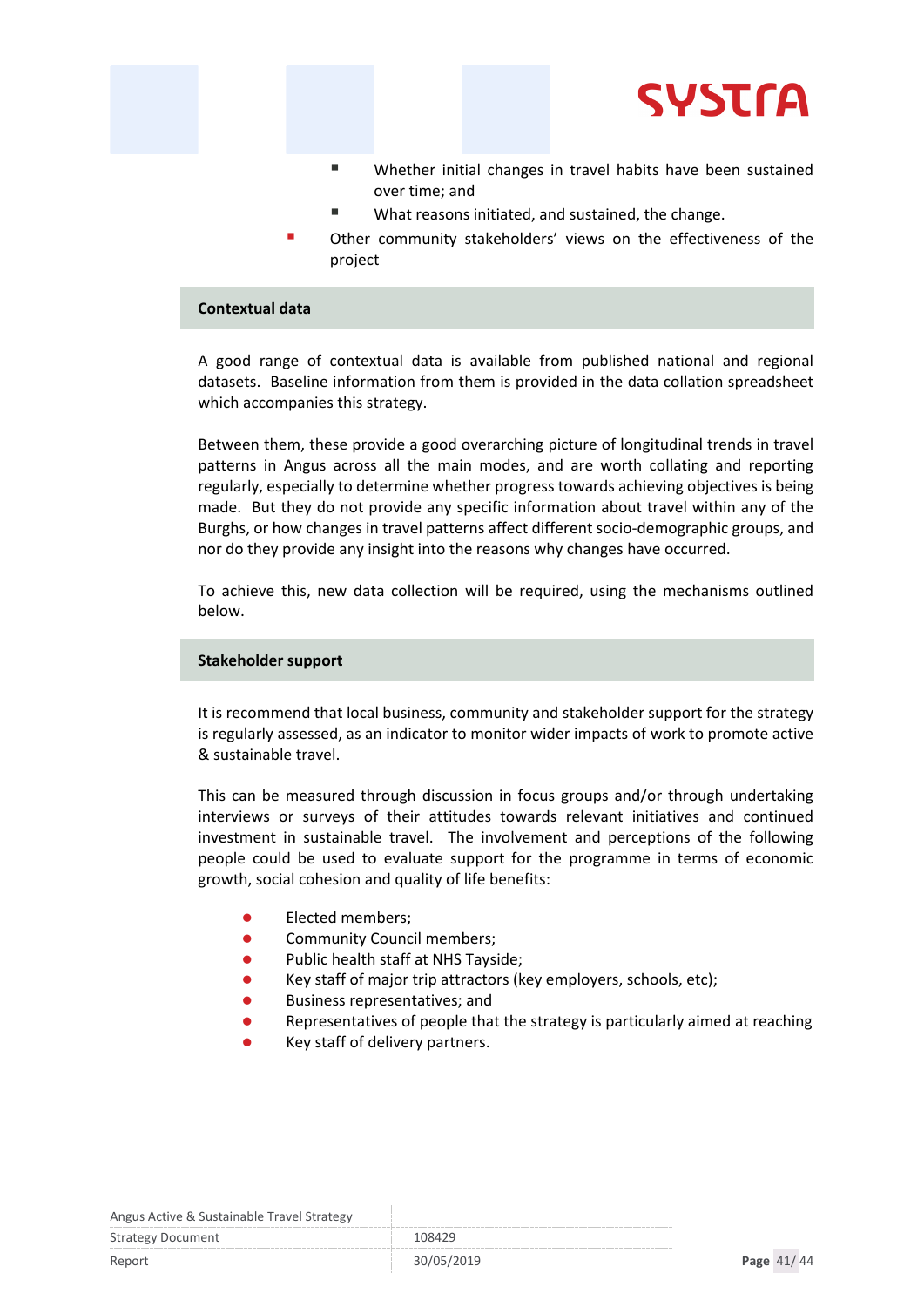# **SYSTra**

#### **Members of the public: quantitative research**

To fully assess the effectiveness of this strategy, more detailed information on travel choices and people's attitudes towards different modes is required. Baseline and longitudinal data could be collected through regular quantitative research (recommended to be undertaken every second year) assessing:

- Modes of travel used;
- Recent changes in modes used, and the reasons for this;
- Attitudes towards different modes of transport;
- Awareness and effectiveness of efforts to encourage uptake of active & sustainable travel choices; and
- Barriers to future change.

In order to provide reasonable robustness across various socio-demographic characteristics, a sample size of a few hundred responses would be required in each of the Burghs of Angus. In order to achieve a representative sample, CATI (telephone) surveys are likely to provide the most effective data collection method, at least at present.

#### **Members of the public: qualitative research**

The qualitative research will provide a valuable dataset to enable Angus Council and its partners deliver more effective interventions to promote active & sustainable travel outcomes. But it will not be enough to fully understand individuals' barriers to change and their views on current activity to encourage change.

To do this requires qualitative research, which can probe these issues in detail. Doing so should be an integral part of the development of Burgh-specific action plans, and can guide implementation of those action plans.

We recommend regular focus groups are held (probably every two years, complementing the quantitative surveys), at least one in each Burgh, to which a cross-section of the population is brought together to discuss issues relating to active & sustainable travel, the effectiveness of on-going projects, and to help to design future interventions in order to make them most effective.

They can also explore how active & sustainable travel is helping (or not) to meet its broader opportunities to improve social inclusion, health and the environment.

#### <span id="page-41-0"></span>**9.3 Reporting**

Partners should identify a lead on reporting the information set out in this plan. It should do so biennially, preparing an Active & Sustainable Travel in Angus report. This report should set out information on:

 Travel trends in Angus and how they are changing over time, drawn from the key contextual datasets;

| Angus Active & Sustainable Travel Strategy |            |            |
|--------------------------------------------|------------|------------|
| <b>Strategy Document</b>                   | 108429     |            |
| Report                                     | 30/05/2019 | Page 42/44 |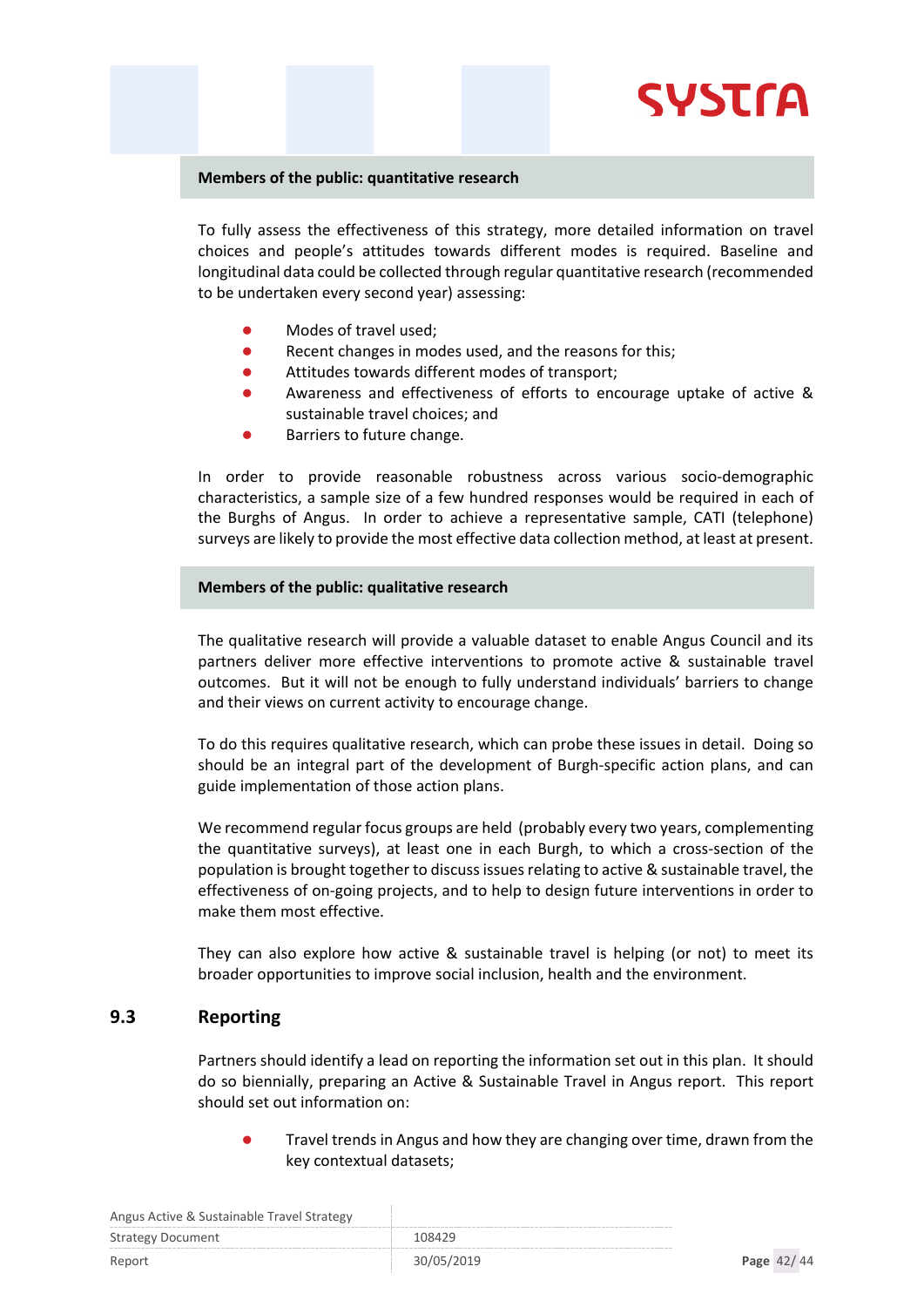

- Progress towards achievements of the objectives of the strategy;
- Projects that have been delivered during the preceding two years, with relevant input, process, output and outcome data;
- Feedback from members of the public and key stakeholders about the effectiveness of recent progress, and problems and barriers to active & sustainable travel that remain; and
- Priorities for change in the next two years.